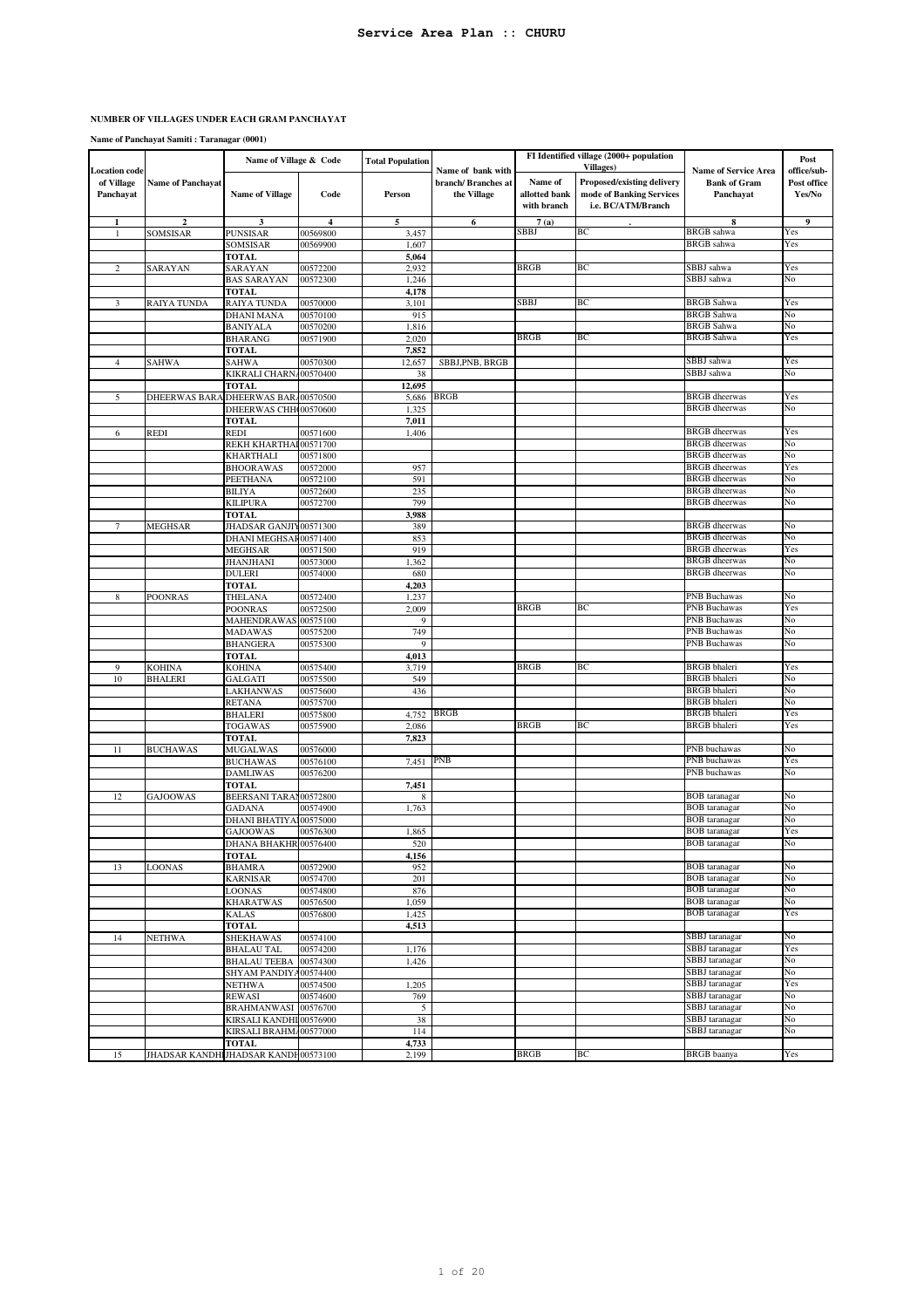| <b>Location</b> code    |                          | Name of Village & Code                 |                         | <b>Total Population</b> | Name of bank with                  |                                         | FI Identified village (2000+ population<br>Villages)                         | <b>Name of Service Area</b>                    | Post<br>office/sub-   |
|-------------------------|--------------------------|----------------------------------------|-------------------------|-------------------------|------------------------------------|-----------------------------------------|------------------------------------------------------------------------------|------------------------------------------------|-----------------------|
| of Village<br>Panchayat | <b>Name of Panchayat</b> | <b>Name of Village</b>                 | Code                    | Person                  | branch/ Branches at<br>the Village | Name of<br>allotted bank<br>with branch | Proposed/existing delivery<br>mode of Banking Services<br>i.e. BC/ATM/Branch | <b>Bank of Gram</b><br>Panchayat               | Post office<br>Yes/No |
| $\mathbf{1}$            | $\mathbf{2}$             | 3                                      | $\overline{\mathbf{4}}$ | 5                       | 6                                  | 7(a)                                    |                                                                              | 8                                              | 9                     |
|                         |                          | <b>DEOGARH</b><br><b>TOTAL</b>         | 00573200                | 1,627                   |                                    |                                         |                                                                              | <b>BRGB</b> baanya                             | No                    |
| 16                      | <b>BHANIN</b>            | BANRA                                  | 00573700                | 3,826<br>882            |                                    |                                         |                                                                              | <b>BRGB</b> baanya                             | No                    |
|                         |                          | <b>HARIPURA</b>                        | 00573800                | 688                     |                                    |                                         |                                                                              | <b>BRGB</b> baanya                             | No                    |
|                         |                          | <b>BHANIN</b>                          | 00573900                | 2,491                   | <b>BRKGB BHANIN</b>                | <b>BRGB</b>                             | BRANCH                                                                       | <b>BRGB</b> baanya                             | Yes                   |
|                         |                          | TOTAL                                  |                         | 4,061                   |                                    |                                         |                                                                              |                                                |                       |
| 17                      | <b>KALWAS</b>            | RANGHERI                               | 00570700                | 540                     |                                    |                                         |                                                                              | PNB sahwa                                      | No                    |
|                         |                          | <b>KALWAS</b>                          | 00570800                | 2,400                   |                                    | <b>BRGB</b>                             | ВC                                                                           | PNB sahwa<br>PNB sahwa                         | Yes                   |
|                         |                          | LOODNIYA CHHO00570900<br>LOODNIYA      | 00571000                | 419<br>344              |                                    |                                         |                                                                              | PNB sahwa                                      | No<br>No              |
|                         |                          | <b>DABRI</b>                           | 00571100                | 756                     |                                    |                                         |                                                                              | PNB sahwa                                      | No                    |
|                         |                          | DABRI CHHOTI                           | 00571200                | 542                     |                                    |                                         |                                                                              | PNB sahwa                                      | No                    |
|                         |                          | TOTAL                                  |                         | 5,001                   |                                    |                                         |                                                                              |                                                |                       |
| 18                      | <b>BAIN</b>              | <b>BAIN</b>                            | 00573300                | 5,144                   | <b>BRGB</b>                        |                                         |                                                                              | <b>BRGB</b> bain                               | Yes                   |
| 19                      | PANDREU TAL              | <b>JHOTHRA</b>                         | 00573400                | 2,113                   |                                    | <b>BRGB</b>                             | ВC                                                                           | <b>BRGB</b> changoi                            | Yes                   |
|                         |                          | SHYOPURA                               | 00573500                | 408                     |                                    |                                         |                                                                              | <b>BRGB</b> changoi                            | No                    |
|                         |                          | PANDREU TEEB/<br><b>SUKHWASI</b>       | 00573600<br>00577100    | 1,634<br>419            |                                    |                                         |                                                                              | <b>BRGB</b> changoi<br>BRGB changoi            | Yes<br>No             |
|                         |                          | PANDREU TAL                            | 00577200                | 784                     |                                    |                                         |                                                                              | <b>BRGB</b> changoi                            | Yes                   |
|                         |                          | GHASLA ATHOON00577300                  |                         | 361                     |                                    |                                         |                                                                              | <b>BRGB</b> changoi                            | No                    |
|                         |                          | <b>GHASLA AGOON</b>                    | 00577400                | 652                     |                                    |                                         |                                                                              | <b>BRGB</b> changoi                            | No                    |
|                         |                          | <b>ROJHANI</b>                         | 00577500                | 126                     |                                    |                                         |                                                                              | <b>BRGB</b> changoi                            | No                    |
|                         |                          | <b>TOTAL</b>                           |                         | 6,497                   |                                    |                                         |                                                                              |                                                |                       |
| 20                      | MIKHALA                  | <b>CHANGOI</b>                         | 00577600                | 3,183                   | <b>BRGB</b>                        |                                         |                                                                              | BRGB changoi                                   | Yes                   |
|                         |                          | MIKHALA<br><b>OJHRIYA</b>              | 00577700<br>00578100    | 1,483<br>566            |                                    |                                         |                                                                              | BRGB changoi<br>BRGB changoi                   | No<br>No              |
|                         |                          | TOTAL                                  |                         | 5,232                   |                                    |                                         |                                                                              |                                                |                       |
| 21                      | ALAYLA                   | <b>BEER TARANAGA</b>                   | 00577800                |                         |                                    |                                         |                                                                              | <b>BRGB</b> taranagar                          | No                    |
|                         |                          | <b>BHOOTIYA</b>                        | 00577900                | 34                      |                                    |                                         |                                                                              | <b>BRGB</b> taranagar                          | No                    |
|                         |                          | JIGSANA TAL                            | 00578000                | 1,291                   |                                    |                                         |                                                                              | <b>BRGB</b> taranagar                          | Yes                   |
|                         |                          | <b>JIGSANA TEEBA</b>                   | 00578200                | 358                     |                                    |                                         |                                                                              | <b>BRGB</b> taranagar                          | No                    |
|                         |                          | <b>JORJI KA BAS</b>                    | 00578300                | 526                     |                                    |                                         |                                                                              | <b>BRGB</b> taranagar                          | No                    |
|                         |                          | <b>ALAYLA</b><br><b>RAMPURA</b>        | 00580300<br>00580400    | 1,033<br>995            |                                    |                                         |                                                                              | <b>BRGB</b> taranagar<br><b>BRGB</b> taranagar | Yes<br>No             |
|                         |                          | <b>TOTAL</b>                           |                         | 4,237                   |                                    |                                         |                                                                              |                                                |                       |
| 22                      | <b>DHANI KUMHARA</b>     | <b>MAHATMA</b>                         | 00578400                | 198                     |                                    |                                         |                                                                              | <b>BRGB</b> taranagar                          | No                    |
|                         |                          | GOGTIYA CHARN00578500                  |                         | 1,181                   |                                    |                                         |                                                                              | <b>BRGB</b> taranagar                          | No                    |
|                         |                          | DHANI KUMHAR 00580200                  |                         | 2,297                   |                                    | <b>BRGB</b>                             | BС                                                                           | <b>BRGB</b> taranagar                          | Yes                   |
|                         |                          | <b>TOTAL</b>                           |                         | 3,676                   |                                    |                                         |                                                                              |                                                |                       |
| 23                      | ANANDSINGHPUR INDASI     |                                        | 00576600                | 264                     |                                    |                                         |                                                                              | PNB taranagar                                  | No                    |
|                         |                          | <b>GOGTIYA PATA C</b><br><b>BALIYA</b> | 00578800<br>00578900    | 176<br>541              |                                    |                                         |                                                                              | PNB taranagar<br>PNB taranagar                 | No<br>No              |
|                         |                          | <b>KARANPURA</b>                       | 00579000                | 795                     |                                    |                                         |                                                                              | PNB taranagar                                  | No                    |
|                         |                          | <b>GODAS</b>                           | 00579100                | 1,102                   |                                    |                                         |                                                                              | PNB taranagar                                  | No                    |
|                         |                          | <b>DHANI ASHA</b>                      | 00579200                | 1,027                   |                                    |                                         |                                                                              | PNB taranagar                                  | Yes                   |
|                         |                          | MALA                                   | 00579300                |                         |                                    |                                         |                                                                              | PNB taranagar                                  | No                    |
|                         |                          | ANANDSINGHPU100579400                  |                         | 861                     |                                    |                                         |                                                                              | PNB taranagar                                  | Yes                   |
|                         |                          | CHALKOI GUSAIN00579500<br><b>TOTAL</b> |                         |                         |                                    |                                         |                                                                              | PNB taranagar                                  | No                    |
| 24                      | KHARATHWASIY.            | GOGTIYA KACHC00578600                  |                         | 4,766<br>479            |                                    |                                         |                                                                              | <b>BRGB</b> taranagar                          | No                    |
|                         |                          | DHANI BABRIYAI00578700                 |                         | 218                     |                                    |                                         |                                                                              | <b>BRGB</b> taranagar                          | No                    |
|                         |                          | CHALKOI KHEEH 00579600                 |                         | 188                     |                                    |                                         |                                                                              | <b>BRGB</b> taranagar                          | No                    |
|                         |                          | KHARATHWASIY 00579700                  |                         | 555                     |                                    |                                         |                                                                              | <b>BRGB</b> taranagar                          | No                    |
|                         |                          | GOGTIYA BAGHA00579800                  |                         | 739                     |                                    |                                         |                                                                              | <b>BRGB</b> taranagar                          | No                    |
|                         |                          | <b>BEEGHRAN</b>                        | 00579900                | 272                     |                                    |                                         |                                                                              | <b>BRGB</b> taranagar<br><b>BRGB</b> taranagar | No<br>No              |
|                         |                          | DHANAPATTA SA00580100<br><b>TOTAL</b>  |                         | 897<br>3,348            |                                    |                                         |                                                                              |                                                |                       |
| 25                      | SATYOO                   | <b>JAWANIPURA</b>                      | 00580000                | 951                     |                                    |                                         |                                                                              | <b>BRGB</b> satyoo                             | No                    |
|                         |                          | SATYOO                                 | 00580500                | 6,456                   | <b>BRGB</b>                        |                                         |                                                                              | <b>BRGB</b> satyoo                             | Yes                   |
|                         |                          | <b>TOTAL</b>                           |                         | 7,407                   |                                    |                                         |                                                                              |                                                |                       |
| 26                      | <b>RAJPURA</b>           | <b>RAJPURA</b>                         | 00580600                | 6,511                   | <b>BRKGB RAJPURA</b>               | <b>BRGB</b>                             | <b>BRANCH</b>                                                                | <b>BRGB</b> satyoo                             | Yes                   |
| 27                      | <b>HADIYAL</b>           | BRAHMANAGAR 00580700                   |                         | 1,186                   |                                    |                                         |                                                                              | <b>BRGB</b> satyoo<br><b>BRGB</b> satyoo       | Yes                   |
|                         |                          | <b>HADIYAL</b><br><b>MORTHAL</b>       | 00580800<br>00580900    | 1,464<br>1,221          |                                    |                                         |                                                                              | <b>BRGB</b> satyoo                             | Yes<br>Yes            |
|                         |                          | <b>NARSI NAGAR</b>                     | 00581500                | 274                     |                                    |                                         |                                                                              | <b>BRGB</b> satyoo                             | No                    |
|                         |                          | DHANI MOTISINC00581600                 |                         | 569                     |                                    |                                         |                                                                              | <b>BRGB</b> satyoo                             | No                    |
|                         |                          | DHANA PATTA R.                         | 00581700                | 550                     |                                    |                                         |                                                                              | <b>BRGB</b> satyoo                             | No                    |
|                         |                          | TOTAL                                  |                         | 5,264                   |                                    |                                         |                                                                              |                                                |                       |
| 28                      | <b>JHADSAR CHHOT</b>     | <b>ABHAIPURA</b>                       | 00581000                | 528                     |                                    |                                         |                                                                              | <b>BRGB</b> ratanpura                          | No                    |
|                         |                          | DHANI POONIYA100581100                 |                         | 867                     |                                    |                                         |                                                                              | <b>BRGB</b> ratanpura                          | No                    |
|                         |                          | JHADSAR CHHOT00581200<br>JHADSAR BARA  | 00581300                | 1,086<br>248            |                                    |                                         |                                                                              | <b>BRGB</b> ratanpura<br><b>BRGB</b> ratanpura | Yes<br>No             |
|                         |                          | <b>DHANI RAJU</b>                      | 00581400                | 542                     |                                    |                                         |                                                                              | <b>BRGB</b> ratanpura                          | No                    |
|                         |                          | <b>DHEENGI</b>                         | 00581800                | 1,366                   |                                    |                                         |                                                                              | <b>BRGB</b> ratanpura                          | Yes                   |
|                         |                          | <b>TOTAL</b>                           |                         | 4,637                   |                                    |                                         |                                                                              |                                                |                       |

#### **Name of Panchayat Samiti : Taranagar (0001)**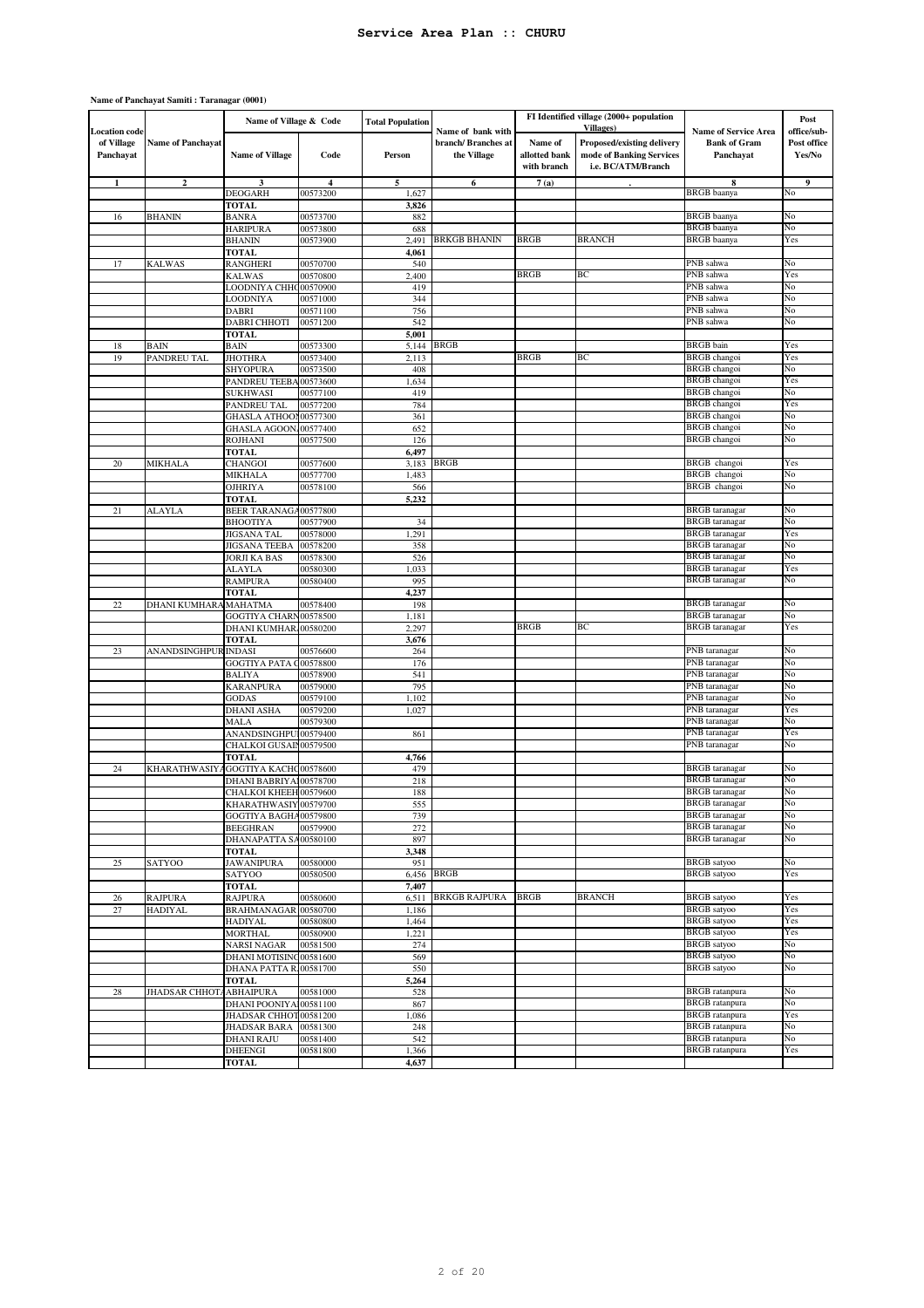# **NUMBER OF VILLAGES UNDER EACH GRAM PANCHAYAT, 2001 CENSUS**

**Name of Panchayat Samiti : Rajgarh (0002)**

|                           |                          | Name of Village & Code                 |                      | <b>Total</b>            |                                    |               | FI Identified village (2000+ population |                                                | Post        |
|---------------------------|--------------------------|----------------------------------------|----------------------|-------------------------|------------------------------------|---------------|-----------------------------------------|------------------------------------------------|-------------|
| Location                  |                          |                                        |                      | Population              | Name of bank                       |               | <b>Villages</b> )                       | <b>Name of Service Area</b>                    | office/sub- |
| code of<br><b>Village</b> | <b>Name of Panchayat</b> |                                        |                      |                         | with branch/<br><b>Branches</b> at | Name of       | Proposed/existing delivery              | <b>Bank of Gram</b>                            | Post office |
| Panchayat                 |                          | <b>Name of Village</b>                 | Code                 | Person                  | the Village                        | allotted bank | mode of Banking Services                | Panchayat                                      | Yes/No      |
|                           |                          |                                        |                      |                         |                                    | with branch   | i.e. BC/ATM/Branch                      |                                                |             |
| 1                         | $\mathbf{2}$             | 3                                      | $\overline{4}$       | 5                       | 6                                  | 7(a)          |                                         | 8                                              | 9           |
|                           |                          |                                        |                      |                         | SBBJ,                              |               |                                         | sidmukh-SBBJ,                                  |             |
| 01                        | <b>SIDHMUKH</b>          | SIDHMUKH                               | 00582200             | 6,814                   | BRGB, ICICI                        |               |                                         | BRGB, ICICI                                    | Yes         |
|                           |                          | DHANI CHHOTI                           | 00582300             | 428                     |                                    |               |                                         | <b>BRGB</b> sidhmukh                           | No          |
|                           |                          | TOTAL                                  |                      | 7,242                   |                                    |               |                                         |                                                |             |
| 02                        | <b>BHEEMSANA</b>         | <b>RAJPURIYA</b>                       | 00582700             | 678                     |                                    |               |                                         | SBBJ sidhmukh                                  | No          |
|                           |                          | <b>BHEEMSANA</b>                       | 00582800             | 1,248                   |                                    |               |                                         | SBBJ sidhmukh                                  | Yes         |
|                           |                          | DHANGRA                                | 00582900             | 343                     |                                    |               |                                         | SBBJ sidhmukh                                  | No          |
|                           |                          | <b>TOTAL</b>                           |                      | 2,269                   |                                    |               |                                         |                                                |             |
| 03                        | <b>DHANI BARI</b>        | <b>DHANI BARI</b>                      | 00582400             | 1,765                   |                                    |               |                                         | SBBJ sidhmukh                                  | Yes         |
|                           |                          | SARDARPURA<br><b>SADPURA</b>           | 00582500<br>00582600 | 176<br>1,237            |                                    |               |                                         | SBBJ sidhmukh<br>SBBJ sidhmukh                 | No<br>No    |
|                           |                          | <b>TOTAL</b>                           |                      | 3,178                   |                                    |               |                                         |                                                |             |
| 04                        | RAMSARA TAL              | DHOLIYA                                | 00583100             | 646                     |                                    |               |                                         | SBBJ sidhmukh                                  | No          |
|                           |                          | RAMSARA TEEBA                          | 00583200             | 310                     |                                    |               |                                         | SBBJ sidhmukh                                  | No          |
|                           |                          | KISHANPURIYA                           | 00583300             | 375                     |                                    |               |                                         | SBBJ sidhmukh                                  | No          |
|                           |                          | TUNDA KHERI                            | 00583400             | 374                     |                                    |               |                                         | SBBJ sidhmukh                                  | No          |
|                           |                          | RAMSARA TAL                            | 00583500             | 1,311                   |                                    |               |                                         | SBBJ sidhmukh                                  | Yes         |
|                           |                          | <b>TOTAL</b>                           |                      | 3,016                   |                                    |               |                                         |                                                |             |
| 05                        | <b>TAMBA KHERI</b>       | <b>CHUBKIYAGARH</b>                    | 00583000             | 1,001                   |                                    |               |                                         | <b>ICICI</b> sidhmukh                          | Yes         |
|                           |                          | TAMBA KHERI<br>DHANOTHI CHHOT          | 00583800<br>00583900 | 1,416<br>1,461          |                                    |               |                                         | <b>ICICI</b> sidhmukh<br><b>ICICI</b> sidhmukh | No<br>Yes   |
|                           |                          | <b>TOTAL</b>                           |                      | 3,878                   |                                    |               |                                         |                                                |             |
| 06                        | GALAR                    | <b>GALAR</b>                           | 00583600             | 2,701                   |                                    | ICICI         | ВC                                      | BRGB nyangal badi                              | Yes         |
|                           |                          | <b>REJRI</b>                           | 00583700             | 1,090                   |                                    |               |                                         | <b>BRGB</b> nyangal badi                       | No          |
|                           |                          | TOTAL                                  |                      | 3,791                   |                                    |               |                                         |                                                |             |
| 07                        | <b>DHANOHTI BARI</b>     | DHANOTHI BARI                          | 00584000             | 2,223                   |                                    | <b>BRGB</b>   | BC                                      | BRGB nyangal badi                              | Yes         |
|                           |                          | <b>DUMKI</b>                           | 00584300             | 2,068                   |                                    | <b>BRGB</b>   | BC                                      | <b>BRGB</b> nyangal badi                       | No          |
|                           |                          | <b>TOTAL</b>                           |                      | 4,291                   |                                    |               |                                         |                                                |             |
| 08                        | NYAGAL CHHOTI            | NYAGAL CHHOTI                          | 00584100             | 1,877                   |                                    |               |                                         | BRGB nyangal badi<br>BRGB nyangal badi         | Yes<br>No   |
|                           |                          | NYAGAL BARI<br><b>TOTAL</b>            | 00584200             | 1,758<br>3,635          |                                    |               |                                         |                                                |             |
| 09                        | <b>BHAGELA</b>           | <b>BHAGELA</b>                         | 00586300             | 2,260                   |                                    | BRGB          | ВC                                      | <b>BRGB</b> nyangal badi                       | Yes         |
|                           |                          | <b>GWALISAR</b>                        | 00586400             | 1,801                   |                                    |               |                                         | BRGB nyangal badi                              | Yes         |
|                           |                          | <b>BHATOD</b>                          | 00586900             | 658                     |                                    |               |                                         | BRGB nyangal badi                              | No          |
|                           |                          | <b>TOTAL</b>                           |                      | 4,719                   |                                    |               |                                         |                                                |             |
| 10                        | <b>DHIGARLA</b>          | <b>HANSIYAWAS</b>                      | 00584400             | 2,269                   |                                    | <b>BRGB</b>   | BC                                      | <b>BRGB</b> sidhmukh                           | Yes         |
|                           |                          | <b>DHIGARLA</b>                        | 00584500             | 3,127                   |                                    | <b>BRGB</b>   | BC                                      | <b>BRGB</b> sidhmukh                           | Yes         |
| 11                        | PAHARSAR                 | <b>TOTAL</b><br><b>MITHI</b>           | 00586800             | 5,396<br>1,613          |                                    |               |                                         | BRGB rajgar b.s.                               | No          |
|                           |                          | <b>PAHARSAR</b>                        | 00587000             | 2,156                   |                                    | BRGB          | BC                                      | BRGB rajgar b.s.                               | Yes         |
|                           |                          | <b>TOTAL</b>                           |                      | 3,769                   |                                    |               |                                         |                                                |             |
| 12                        | <b>KHYALI</b>            | KHYALI                                 | 00586200             | 1,725                   |                                    |               |                                         | BRGB rajgar b.s.                               | No          |
|                           |                          | <b>NARWASI</b>                         | 00587200             | 1,268                   |                                    |               |                                         | BRGB rajgar b.s.                               | Yes         |
|                           |                          | TOTAL                                  |                      | 2,993                   |                                    |               |                                         |                                                |             |
| 13                        | <b>CHAINPURA</b>         | KALAL KOTRA                            | 00585900             | 470                     |                                    |               |                                         |                                                |             |
|                           | СННОТА                   |                                        |                      |                         |                                    | <b>BRGB</b>   | BC                                      | <b>BRGB</b> sidhmukh<br><b>BRGB</b> sidhmukh   | No<br>Yes   |
|                           |                          | CHAINPURA CHHO' 00586000<br>DHANA      | 00586100             | 2,370<br>1,324          |                                    |               |                                         | <b>BRGB</b> sidhmukh                           | Yes         |
|                           |                          | <b>TOTAL</b>                           |                      | 4,164                   |                                    |               |                                         |                                                |             |
| 14                        | <b>CHAINPURA BARA</b>    | CHUBKIYA TAL                           | 00584600             | 1,713                   |                                    |               |                                         | <b>BRGB</b> sidhmukh                           | Yes         |
|                           |                          | <b>CHAINPURA BARA</b>                  | 00584700             | 2,016                   |                                    | <b>BRGB</b>   | BС                                      | <b>BRGB</b> sidhmukh                           | Yes         |
|                           |                          | <b>TOTAL</b>                           |                      | 3,729                   |                                    |               |                                         |                                                |             |
| 15                        | GHANAU                   | <b>BAS KANJAN</b>                      | 00584800             | 1,682                   |                                    |               |                                         | SBBJ main rajgarh                              | No          |
|                           |                          | <b>GHANAU</b>                          | 00585800             | 2,880                   |                                    | <b>SBBJ</b>   | BC                                      | SBBJ main rajgarh                              | Yes         |
|                           |                          | <b>CHANANA</b><br><b>TOTAL</b>         | 00587800             | 997<br>5,559            |                                    |               |                                         | SBBJ main rajgarh                              | No          |
| 16                        | <b>BIRMI KHALSA</b>      | <b>BIRMI PATTA</b>                     | 00581900             | 627                     |                                    |               |                                         | SBBJ main rajgarh                              | No          |
|                           |                          | <b>DAYAWATH</b>                        | 00582000             | 903                     |                                    |               |                                         | SBBJ main rajgarh                              | No          |
|                           |                          | <b>BIRMI KHALSA</b>                    | 00585000             | 1,651                   |                                    |               |                                         | SBBJ main rajgarh                              | Yes         |
|                           |                          | DANTLI                                 | 00585100             | 725                     |                                    |               |                                         | SBBJ main rajgarh                              | No          |
|                           |                          | <b>TOTAL</b>                           |                      | 3,906                   |                                    |               |                                         |                                                |             |
| 17                        | <b>KANJAN</b>            | <b>MALWAS</b>                          | 00582100             | 1,079                   |                                    |               |                                         | SBBJ main rajgarh                              | No          |
|                           |                          | KANJAN                                 | 00584900             | 1,570                   |                                    |               |                                         | SBBJ main rajgarh                              | Yes         |
|                           |                          | CHAHARWALA                             | 00585200             | 219                     |                                    |               |                                         | SBBJ main rajgarh<br>SBBJ main rajgarh         | No<br>No    |
|                           |                          | <b>JODHAWAS</b><br><b>BEER RAJGARH</b> | 00585300<br>00585400 | 385<br>$\boldsymbol{2}$ |                                    |               |                                         | SBBJ main rajgarh                              | No          |
|                           |                          | <b>KASOOMBI</b>                        | 00585600             | 348                     |                                    |               |                                         | SBBJ main rajgarh                              | No          |
|                           |                          | <b>TOTAL</b>                           |                      | 3,603                   |                                    |               |                                         |                                                |             |
|                           | <b>MAHLANA</b>           |                                        |                      |                         |                                    |               |                                         |                                                |             |
| 18                        | <b>UTRADA</b>            | BHAMBHARA                              | 00585500             | 572                     |                                    |               |                                         | <b>BRGB</b> dadreva                            | No          |
|                           |                          | LEELKI                                 | 00585700             | 1,285                   |                                    |               |                                         | <b>BRGB</b> dadreva                            | Yes         |
|                           |                          | KAROLI                                 | 00588000             |                         |                                    |               |                                         | <b>BRGB</b> dadreva                            | No          |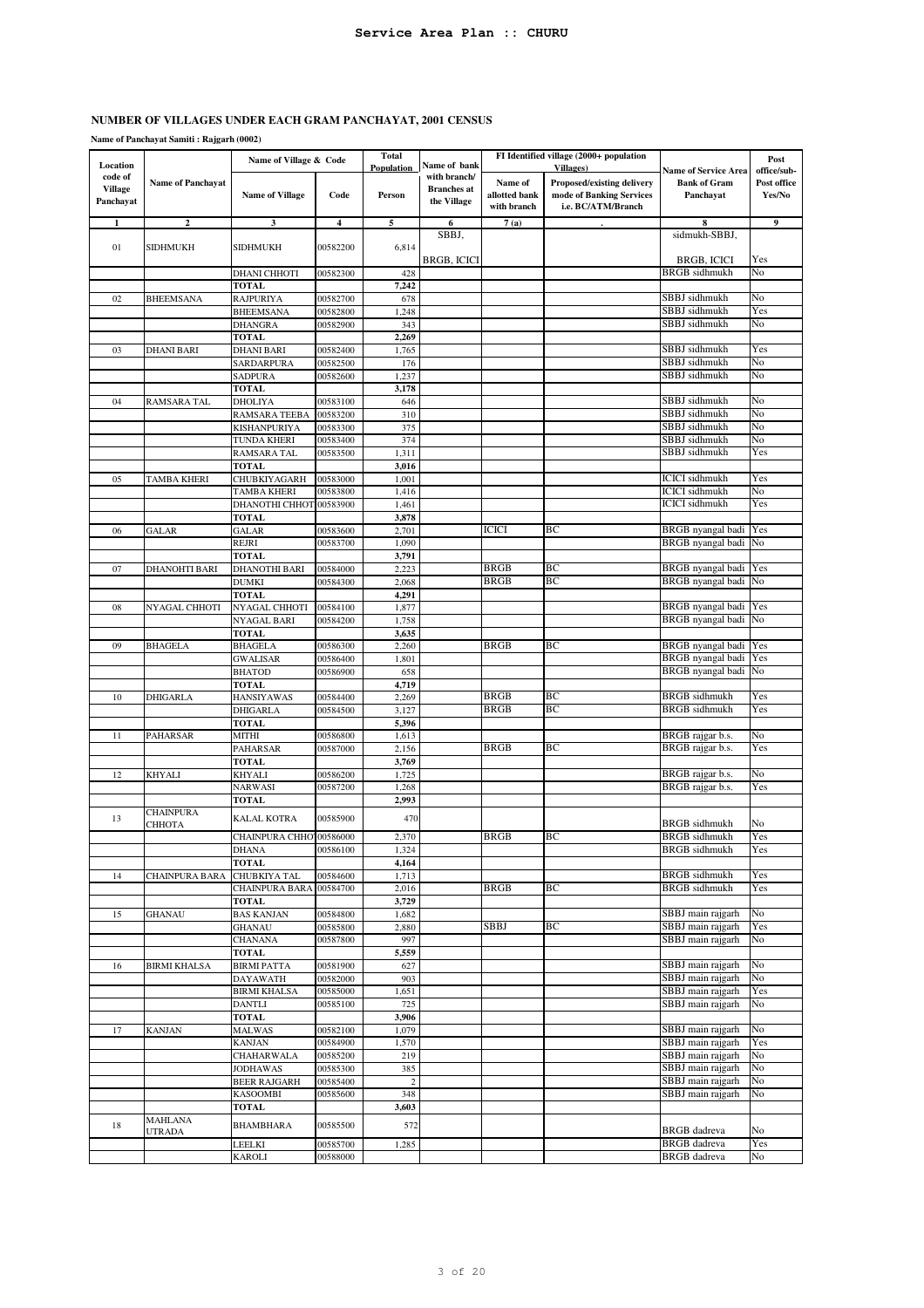#### **Name of Panchayat Samiti : Rajgarh (0002)**

| Location                               |                           | Name of Village & Code                    |                         | <b>Total</b><br>Population | Name of bank                                      |                                         | FI Identified village (2000+ population<br><b>Villages</b> )                 |                                                                 | Post                                 |
|----------------------------------------|---------------------------|-------------------------------------------|-------------------------|----------------------------|---------------------------------------------------|-----------------------------------------|------------------------------------------------------------------------------|-----------------------------------------------------------------|--------------------------------------|
| code of<br><b>Village</b><br>Panchayat | <b>Name of Panchayat</b>  | <b>Name of Village</b>                    | Code                    | Person                     | with branch/<br><b>Branches</b> at<br>the Village | Name of<br>allotted bank<br>with branch | Proposed/existing delivery<br>mode of Banking Services<br>i.e. BC/ATM/Branch | <b>Name of Service Area</b><br><b>Bank of Gram</b><br>Panchayat | office/sub-<br>Post office<br>Yes/No |
| $\mathbf{1}$                           | $\mathbf{2}$              | 3                                         | $\overline{\mathbf{4}}$ | 5                          | 6                                                 | 7(a)                                    |                                                                              | 8                                                               | 9                                    |
|                                        |                           | <b>MITHDI PATTA</b>                       | 00588100                | 960                        |                                                   |                                         |                                                                              | <b>BRGB</b> dadreva                                             | No                                   |
|                                        |                           | <b>DADREWA</b><br>MAHLANA UTRAD 400588200 |                         | 1,751                      |                                                   |                                         |                                                                              | <b>BRGB</b> dadreva                                             | Yes                                  |
|                                        |                           | MAHLANA DIKHNA 00588300                   |                         | 1,709                      |                                                   |                                         |                                                                              | <b>BRGB</b> dadreva                                             | Yes                                  |
|                                        |                           | <b>TOTAL</b>                              |                         | 6,277                      |                                                   |                                         |                                                                              |                                                                 |                                      |
| 19                                     | <b>DADREWA</b>            | <b>DADREWA</b>                            | 00588800                |                            | 6,176 BRGB                                        |                                         |                                                                              | <b>BRGB</b> dadreva                                             | Yes                                  |
| 20                                     | <b>SEOWA</b>              | <b>DHOLIYA</b>                            | 00588400                | 1,199                      |                                                   |                                         |                                                                              | <b>BRGB</b> dadreva                                             | No                                   |
|                                        |                           | <b>BAS SEOWA</b>                          | 00588500                | 419                        |                                                   |                                         |                                                                              | <b>BRGB</b> dadreva                                             | No                                   |
|                                        |                           | <b>SEOWA</b><br>PABASI                    | 00588600<br>00588700    | 2,609<br>499               |                                                   | <b>BRGB</b>                             | ВC                                                                           | <b>BRGB</b> dadreva<br><b>BRGB</b> dadreva                      | Yes<br>No                            |
|                                        |                           | <b>MANPURA</b>                            | 00593200                | 1,950                      |                                                   |                                         |                                                                              | <b>BRGB</b> dadreva                                             | Yes                                  |
|                                        |                           | <b>TOTAL</b>                              |                         | 6,676                      |                                                   |                                         |                                                                              |                                                                 |                                      |
| 21                                     | <b>BHUWARI</b>            | <b>BHUWARI</b>                            | 00593300                | 1,847                      |                                                   |                                         |                                                                              | <b>BOB</b> rajgarh                                              | Yes                                  |
|                                        |                           | <b>CHIMANPURA</b>                         | 00593400                | 820                        |                                                   |                                         |                                                                              | <b>BOB</b> rajgarh                                              | No                                   |
|                                        |                           | <b>BAS RADSANA</b>                        | 00593500                | 880                        |                                                   |                                         |                                                                              | <b>BOB</b> rajgarh                                              | No                                   |
|                                        |                           | <b>AMARPURA</b>                           | 00593600                | 1,335                      |                                                   |                                         |                                                                              | <b>BOB</b> rajgarh                                              | Yes                                  |
| $22\,$                                 | <b>RATANPURA</b>          | <b>TOTAL</b><br><b>RATANPURA</b>          | 00594000                | 4,882<br>3,071             | <b>BRGB</b>                                       |                                         |                                                                              | <b>BRGB</b> ratanpura                                           | Yes                                  |
|                                        |                           | <b>KALORI</b>                             | 00594100                | 939                        |                                                   |                                         |                                                                              | <b>BRGB</b> ratanpura                                           | No                                   |
|                                        |                           | JAIPURIYA KHALSA                          | 00594200                | 679                        |                                                   |                                         |                                                                              | <b>BRGB</b> ratanpura                                           | No                                   |
|                                        |                           | JAIPURIYA PATTA                           | 00594300                | 224                        |                                                   |                                         |                                                                              | <b>BRGB</b> ratanpura                                           | No                                   |
|                                        |                           | MITHDI BALWANT:                           | 00594600                | 697                        |                                                   |                                         |                                                                              | <b>BRGB</b> ratanpura                                           | No                                   |
|                                        |                           | <b>DEVIPURA</b>                           | 00594800                | 1,047                      |                                                   |                                         |                                                                              | <b>BRGB</b> ratanpura                                           | Yes                                  |
|                                        |                           | <b>TOTAL</b>                              |                         | 6,657                      |                                                   |                                         |                                                                              |                                                                 |                                      |
| 23                                     | <b>DOKWA</b>              | <b>GAGOR</b>                              | 00592700                | 1,088                      |                                                   |                                         |                                                                              | <b>BOB</b> rajgarh                                              | No<br>No                             |
|                                        |                           | KHEMANA<br><b>JHOONGLI</b>                | 00592800<br>00592900    | 668<br>262                 |                                                   |                                         |                                                                              | <b>BOB</b> rajgarh<br><b>BOB</b> rajgarh                        | No                                   |
|                                        |                           | <b>BHATAWAS</b>                           | 00593000                |                            |                                                   |                                         |                                                                              | <b>BOB</b> rajgarh                                              | No                                   |
|                                        |                           | <b>MUNDI TAL</b>                          | 00593900                | 2,008                      |                                                   | <b>BOB</b>                              | BC                                                                           | <b>BOB</b> rajgarh                                              | Yes                                  |
|                                        |                           | <b>DOKWA</b>                              | 00594400                | 2,315                      |                                                   | <b>BOB</b>                              | ВC                                                                           | <b>BOB</b> rajgarh                                              | Yes                                  |
|                                        |                           | <b>TOTAL</b>                              |                         | 6,341                      |                                                   |                                         |                                                                              |                                                                 |                                      |
| 24                                     | <b>MUNDI TAL</b>          | <b>BHAMASI</b>                            | 00593100                | 1,470                      |                                                   |                                         |                                                                              | <b>BOB</b> rajgarh                                              | Yes                                  |
|                                        |                           | <b>MUNDI BARI</b><br><b>BAS MUNDI</b>     | 00593700<br>00593800    | 437<br>452                 |                                                   |                                         |                                                                              | <b>BOB</b> rajgarh<br><b>BOB</b> rajgarh                        | No<br>No                             |
|                                        |                           | <b>TOTAL</b>                              |                         | 2,359                      |                                                   |                                         |                                                                              |                                                                 |                                      |
| 25                                     | LAKHLAN                   | DHANI KUMHARAN 00587400                   |                         | 1,272                      |                                                   |                                         |                                                                              | <b>BOB</b> rajgarh                                              | Yes                                  |
|                                        |                           | MODAWASI                                  | 00587500                | 1,414                      |                                                   |                                         |                                                                              | <b>BOB</b> rajgarh                                              | Yes                                  |
|                                        |                           | NYANGALI                                  | 00588900                | 849                        |                                                   |                                         |                                                                              | <b>BOB</b> rajgarh                                              | No                                   |
|                                        |                           | LAKHLAN CHHOTI                            | 00589000                | 470                        |                                                   |                                         |                                                                              | <b>BOB</b> rajgarh                                              | No                                   |
|                                        |                           | LAKHLAN                                   | 00589100                | 1,689                      |                                                   |                                         |                                                                              | <b>BOB</b> rajgarh                                              | Yes                                  |
|                                        |                           | <b>MANGLA</b><br><b>TOTAL</b>             | 00589200                | 413<br>6,107               |                                                   |                                         |                                                                              | <b>BOB</b> rajgarh                                              | No                                   |
| 26                                     | <b>KHUDDI</b>             | CHAILANABAS                               | 00587600                | 908                        |                                                   |                                         |                                                                              | SBBJ main rajgarh                                               | No                                   |
|                                        |                           | <b>KHUDDI</b>                             | 00587700                | 1,186                      |                                                   |                                         |                                                                              | SBBJ main rajgarh                                               | Yes                                  |
|                                        |                           | <b>BUNGI</b>                              | 00587900                | 1,847                      |                                                   |                                         |                                                                              | SBBJ main rajgarh                                               | Yes                                  |
|                                        |                           | <b>TOTAL</b>                              |                         | 3,941                      |                                                   |                                         |                                                                              |                                                                 |                                      |
| 27                                     | <b>GULPURA</b>            | <b>GULPURA</b>                            | 00589600                | 1,426                      |                                                   |                                         |                                                                              | BRGB main rajgarh                                               | Yes                                  |
|                                        |                           | <b>LUDI KHUBA</b><br>JHANBAR              | 00589700<br>00589900    | 114<br>605                 |                                                   |                                         |                                                                              | BRGB main rajgarh No<br>BRGB main rajgarh No                    |                                      |
|                                        |                           | LUTANA RAJU                               | 00590000                | 136                        |                                                   |                                         |                                                                              | BRGB main rajgarh No                                            |                                      |
|                                        |                           | LUTANA SADASUK                            | 00590300                | 436                        |                                                   |                                         |                                                                              | BRGB main rajgarh                                               | No                                   |
|                                        |                           | LUTANA AMICHAN 00590400                   |                         | 227                        |                                                   |                                         |                                                                              | BRGB main rajgarh No                                            |                                      |
|                                        |                           | LUTANA POORN                              | 00590500                | 536                        |                                                   |                                         |                                                                              | BRGB main rajgarh                                               | No                                   |
|                                        |                           | <b>TOTAL</b>                              |                         | 3,480                      |                                                   |                                         |                                                                              |                                                                 |                                      |
| 28                                     | <b>DHANDHAL</b><br>LEKHOO | <b>DHANDHAL</b><br>LEKHOO                 | 00587100                | 837                        |                                                   |                                         |                                                                              | BRGB main rajgarh                                               | Yes                                  |
|                                        |                           | <b>KISHANPURA</b>                         | 00587300                | 1,270                      |                                                   |                                         |                                                                              | BRGB main rajgarh                                               | Yes                                  |
|                                        |                           | DHANDHAL KHETA 00589300                   |                         | 212                        |                                                   |                                         |                                                                              | BRGB main rajgarh                                               | No                                   |
|                                        |                           | DHANDHAL CHAIN 00589400                   |                         | 470                        |                                                   |                                         |                                                                              | <b>BRGB</b> main rajgarh                                        | No                                   |
|                                        |                           | DHANDHAL SHERA 00589500                   |                         | 442                        |                                                   |                                         |                                                                              | BRGB main rajgarh No                                            |                                      |
|                                        |                           | <b>TOTAL</b>                              |                         | 3,231                      |                                                   |                                         |                                                                              |                                                                 |                                      |
| 29                                     | <b>GOTHYAN BARI</b>       | <b>GOTHYAN BARI</b><br><b>INDASAR</b>     | 00586500<br>00586600    | 1,942<br>898               |                                                   |                                         |                                                                              | BRGB gothyan badi<br>BRGB gothyan badi                          | Yes<br>No                            |
|                                        |                           | <b>SHYOPURA</b>                           | 00586700                | 533                        |                                                   |                                         |                                                                              | BRGB gothyan badi No                                            |                                      |
|                                        |                           | <b>LASEDI</b>                             | 00590600                | 1,496                      |                                                   |                                         |                                                                              | BRGB gothyan badi Yes                                           |                                      |
|                                        |                           | GOTHY AN CHHOTI 00590700                  |                         | 974                        |                                                   |                                         |                                                                              | BRGB gothyan badi                                               | Yes                                  |
|                                        |                           | <b>TOTAL</b>                              |                         | 5,843                      |                                                   |                                         |                                                                              |                                                                 |                                      |
| 30                                     | RAGHA CHHOTI              | THAN MATHOOI                              | 00591000                | 1,331                      |                                                   |                                         |                                                                              | PNB rajgarh                                                     | Yes                                  |
|                                        |                           | <b>BEESLAN</b>                            | 00591100                | 828                        |                                                   |                                         |                                                                              | PNB rajgarh                                                     | No                                   |
|                                        |                           | RAGHA CHHOTI<br><b>TOTAL</b>              | 00591700                | 1,406<br>3,565             |                                                   |                                         |                                                                              | PNB rajgarh                                                     | Yes                                  |
| 31                                     | <b>RAGHA BARI</b>         | <b>GAGARWAS</b>                           | 00591200                | 1,517                      |                                                   |                                         |                                                                              | PNB rajgarh                                                     | Yes                                  |
|                                        |                           | <b>BHAKHRAN</b>                           | 00591300                | 1,371                      |                                                   |                                         |                                                                              | PNB rajgarh                                                     | Yes                                  |
|                                        |                           | RAGHA BARI                                | 00591500                | 1,743                      |                                                   |                                         |                                                                              | PNB rajgarh                                                     | Yes                                  |
|                                        |                           | <b>TOTAL</b>                              |                         | 4,631                      |                                                   |                                         |                                                                              |                                                                 |                                      |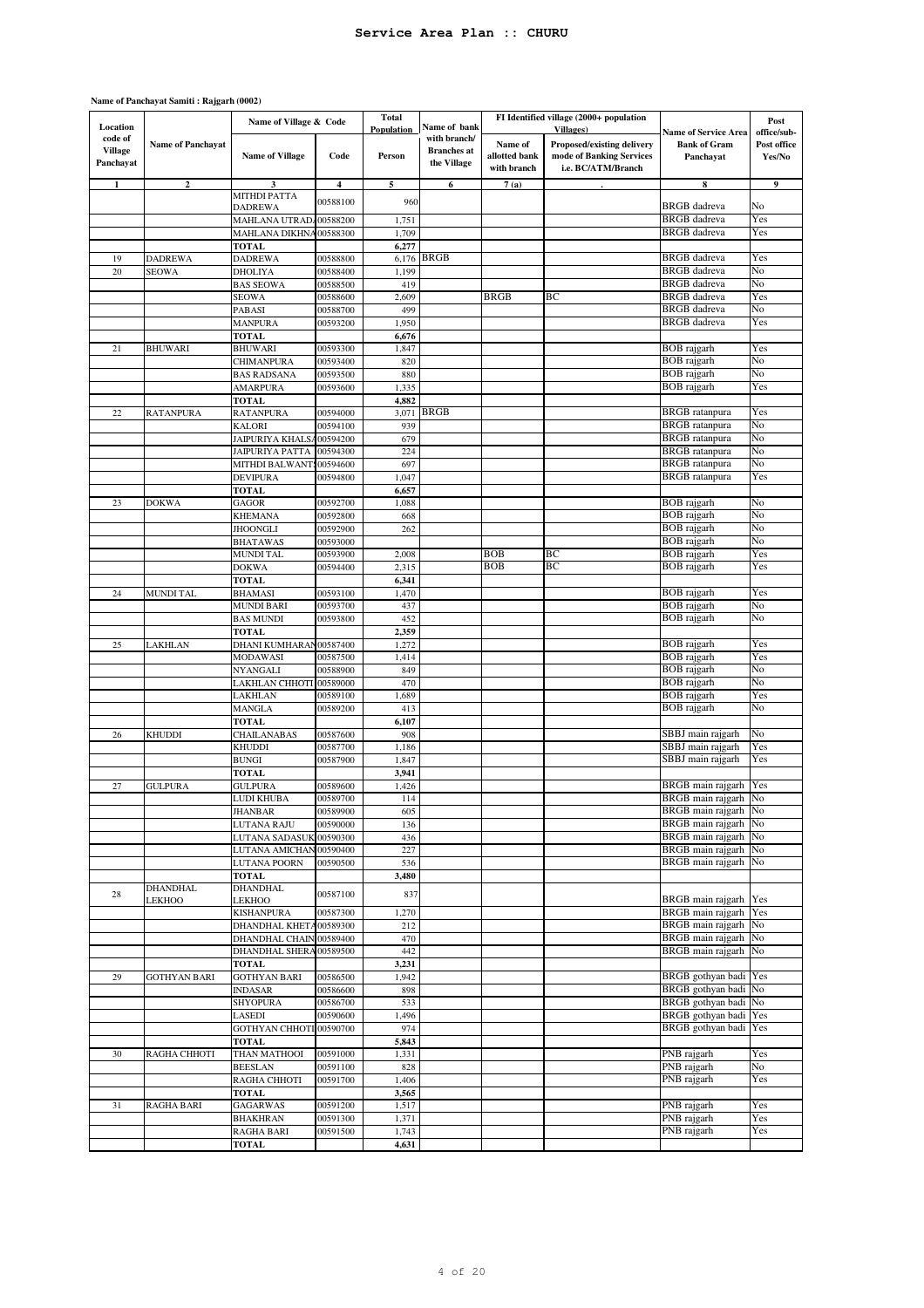#### **Name of Panchayat Samiti : Rajgarh (0002)**

| Location                               |                          | Name of Village & Code    |          | Total<br>Population | Name of bank                                      |                                         | FI Identified village (2000+ population<br><b>Villages</b> )                 | <b>Name of Service Area</b>      | Post<br>office/sub-   |
|----------------------------------------|--------------------------|---------------------------|----------|---------------------|---------------------------------------------------|-----------------------------------------|------------------------------------------------------------------------------|----------------------------------|-----------------------|
| code of<br><b>Village</b><br>Panchayat | <b>Name of Panchayat</b> | <b>Name of Village</b>    | Code     | Person              | with branch/<br><b>Branches</b> at<br>the Village | Name of<br>allotted bank<br>with branch | Proposed/existing delivery<br>mode of Banking Services<br>i.e. BC/ATM/Branch | <b>Bank of Gram</b><br>Panchayat | Post office<br>Yes/No |
|                                        | $\overline{2}$           | 3                         | 4        | 5                   | 6                                                 | 7(a)                                    |                                                                              | 8                                | 9                     |
| 32                                     | <b>SURATPURA</b>         | LUTANA MAGNI              | 00590100 | 687                 |                                                   |                                         |                                                                              | BRGB gothya badi                 | No                    |
|                                        |                          | LUTANA MAGNIBA            | 00590200 | 279                 |                                                   |                                         |                                                                              | BRGB gothya badi                 | No                    |
|                                        |                          | <b>SURATPURA</b>          | 00590800 | 2,169               |                                                   | <b>BRGB</b>                             | ВC                                                                           | BRGB gothya badi                 | Yes                   |
|                                        |                          | SADAU                     | 00590900 | 1,200               |                                                   |                                         |                                                                              | BRGB gothya badi                 | Yes                   |
|                                        |                          | <b>TOTAL</b>              |          | 4,335               |                                                   |                                         |                                                                              |                                  |                       |
| 33                                     | <b>KALRI</b>             | <b>JATOOWAS</b>           | 00591600 | 804                 |                                                   |                                         |                                                                              | PNB rajgarh                      | No                    |
|                                        |                          | <b>KANDRAN</b>            | 00591800 | 1,761               |                                                   |                                         |                                                                              | PNB rajgarh                      | Yes                   |
|                                        |                          | HARPALOO PATRA            | 00591900 | 855                 |                                                   |                                         |                                                                              | PNB rajgarh                      | No                    |
|                                        |                          | HARPALOO RAMDI            | 00592000 | 799                 |                                                   |                                         |                                                                              | PNB rajgarh                      | No                    |
|                                        |                          | <b>KALRI</b>              | 00597200 | 2,008               |                                                   | SBI                                     | BС                                                                           | PNB rajgarh                      | Yes                   |
|                                        |                          | <b>TOTAL</b>              |          | 6,227               |                                                   |                                         |                                                                              |                                  |                       |
| 34                                     | <b>LAMBOR BARI</b>       | HARPALOO RAMSU            | 00592100 | 143                 |                                                   |                                         |                                                                              | SBBJ ind rajgarh                 | No                    |
|                                        |                          | HARPALOO KUBDI            | 00592200 | 1,151               |                                                   |                                         |                                                                              | SBBJ ind rajgarh                 | No                    |
|                                        |                          | <b>RADWA</b>              | 00592300 | 726                 |                                                   |                                         |                                                                              | SBBJ ind rajgarh                 | No                    |
|                                        |                          | <b>LAMBOR CHHOTI</b>      | 00592400 | 791                 |                                                   |                                         |                                                                              | SBBJ ind rajgarh                 | No                    |
|                                        |                          | <b>LAMBOR BARI</b>        | 00592500 | 2,485               |                                                   | SBBJ                                    | ВC                                                                           | SBBJ ind rajgarh                 | Yes                   |
|                                        |                          | <b>LAMBOR CHHIPIY</b>     | 00592600 | 1,119               |                                                   |                                         |                                                                              | SBBJ ind rajgarh                 | Yes                   |
|                                        |                          | <b>KHERI</b>              | 00594500 | 778                 |                                                   |                                         |                                                                              | SBBJ ind rajgarh                 | No                    |
|                                        |                          | <b>TOTAL</b>              |          | 7,193               |                                                   |                                         |                                                                              |                                  |                       |
| 35                                     | <b>BEENJAWAS</b>         | <b>BEENJAWAS</b>          | 00596900 | 971                 |                                                   |                                         |                                                                              | <b>BRGB</b> hameerwas            | Yes                   |
|                                        |                          | HARPALOO KUSHA 00597000   |          | 369                 |                                                   |                                         |                                                                              | <b>BRGB</b> hameerwas            | No                    |
|                                        |                          | HARPALOO SANWA            | 00597100 | 1,437               |                                                   |                                         |                                                                              | <b>BRGB</b> hameerwas            | Yes                   |
|                                        |                          | <b>ACHCHHAPUR</b>         | 00599200 | 829                 |                                                   |                                         |                                                                              | <b>BRGB</b> hameerwas            | No                    |
|                                        |                          | <b>DANDEOO</b>            |          |                     |                                                   |                                         |                                                                              |                                  |                       |
|                                        |                          | <b>SULTANSINGH</b>        | 00599300 | 667                 |                                                   |                                         |                                                                              | <b>BRGB</b> hameerwas            | No                    |
|                                        |                          | <b>INDRAPURA</b>          | 00599700 | 855                 |                                                   |                                         |                                                                              | <b>BRGB</b> hameerwas            | Yes                   |
|                                        |                          | <b>TOTAL</b>              |          | 5,128               |                                                   |                                         |                                                                              |                                  |                       |
|                                        | <b>HAMEERWAS</b>         |                           |          |                     |                                                   |                                         |                                                                              |                                  |                       |
| 36                                     | BARA                     | <b>SARDARPURA</b>         | 00599000 | 1,695               |                                                   |                                         |                                                                              | <b>BRGB</b> hameerwas            | Yes                   |
|                                        |                          | HAMEERWAS BAR.            | 00599100 |                     | 2,204 BRGB                                        |                                         |                                                                              | <b>BRGB</b> hameerwas            | Yes                   |
|                                        |                          | HAMEERWAS CHH 00600600    |          | 1,362               |                                                   |                                         |                                                                              | <b>BRGB</b> hameerwas            | Yes                   |
|                                        |                          | TOTAL                     |          | 5,261               |                                                   |                                         |                                                                              |                                  |                       |
|                                        | <b>BAIRASAR</b>          | <b>BAIRASAR</b>           |          |                     |                                                   |                                         |                                                                              |                                  |                       |
| 37                                     | СННОТА                   | <b>GUMANA</b>             | 00596500 | 751                 |                                                   |                                         |                                                                              | SBBJ ind rajgarh                 | No                    |
|                                        |                          | BAIRASAR CHHOTA00596600   |          | 1,673               |                                                   |                                         |                                                                              | SBBJ ind rajgarh                 | Yes                   |
|                                        |                          | BAIRASAR MANJHI 00596700  |          | 660                 |                                                   |                                         |                                                                              | SBBJ ind rajgarh                 | No                    |
|                                        |                          | <b>BAIRASAR BUDHU</b>     | 00596800 | 410                 |                                                   |                                         |                                                                              | SBBJ ind rajgarh                 | No                    |
|                                        |                          | <b>BAIRASAR BARA</b>      | 00599900 | 1,551               |                                                   |                                         |                                                                              | SBBJ ind rajgarh                 | Yes                   |
|                                        |                          | <b>TOTAL</b>              |          | 5,045               |                                                   |                                         |                                                                              |                                  |                       |
| 38                                     | <b>DHANI MAUJI</b>       | <b>DANDEOO RAMSIN</b>     | 00599600 | 411                 |                                                   |                                         |                                                                              | PNB saankhu                      | No                    |
|                                        |                          | <b>DHANI MAUJI</b>        | 00599800 | 1,717               |                                                   |                                         |                                                                              | PNB saankhu                      | Yes                   |
|                                        |                          |                           |          |                     |                                                   |                                         |                                                                              |                                  |                       |
|                                        |                          |                           |          |                     |                                                   |                                         |                                                                              |                                  |                       |
|                                        |                          | <b>JETPURA</b>            | 00600000 | 941                 |                                                   |                                         |                                                                              | PNB saankhu                      | Yes                   |
|                                        |                          | <b>KHABARPURA</b>         | 00600100 | 794                 |                                                   |                                         |                                                                              | PNB saankhu                      | No                    |
|                                        |                          | LEELAWATHI                | 00600200 | 1,039               |                                                   |                                         |                                                                              | PNB saankhu                      | No                    |
|                                        |                          | <b>BAS BRAHMANAN</b>      | 00600300 | 369                 |                                                   |                                         |                                                                              | PNB saankhu                      | No                    |
|                                        |                          | JANAU KHARI               | 00600400 | 1,074               |                                                   |                                         |                                                                              | PNB saankhu                      | Yes                   |
|                                        |                          | <b>TOTAL</b>              |          | 6,345               |                                                   |                                         |                                                                              |                                  |                       |
| 39                                     | <b>SANKHOO</b>           | <b>KHARIYABAS</b>         | 00595600 | 922                 |                                                   |                                         |                                                                              | PNB saankhu                      | No                    |
|                                        |                          | <b>SANKHOO</b>            | 00596000 |                     | 4,857 PNB                                         |                                         |                                                                              | PNB saankhu                      | Yes                   |
|                                        |                          | DHANI JEEWANGEI 00596100  |          | 357                 |                                                   |                                         |                                                                              | PNB saankhu                      | No                    |
|                                        |                          | <b>DHANI KHEENWA</b>      | 00596200 | 214                 |                                                   |                                         |                                                                              | PNB saankhu                      | No                    |
|                                        |                          | <b>TOTAL</b>              |          | 6,350               |                                                   |                                         |                                                                              |                                  |                       |
| 40                                     | <b>VIJAYPURA</b>         | <b>RAU TAL</b>            | 00595200 | 561                 |                                                   |                                         |                                                                              | PNB saankhu                      | No                    |
|                                        |                          | <b>RAU TEEBA</b>          | 00595300 | 936                 |                                                   |                                         |                                                                              | PNB saankhu                      | No                    |
|                                        |                          | <b>MAGHAU</b>             | 00595400 | 428                 |                                                   |                                         |                                                                              | PNB saankhu                      | No                    |
|                                        |                          | <b>MALANABAS</b>          | 00595500 | 517                 |                                                   |                                         |                                                                              | PNB saankhu                      | No                    |
|                                        |                          | <b>VIJAYPURA</b>          | 00595700 | 568                 |                                                   |                                         |                                                                              | PNB saankhu                      | No                    |
|                                        |                          | <b>KERLIBAS</b>           | 00595800 | 464                 |                                                   |                                         |                                                                              | PNB saankhu                      | No                    |
|                                        |                          | <b>DABLI DHANI</b>        | 00595900 | 303                 |                                                   |                                         |                                                                              | PNB saankhu                      | No                    |
|                                        |                          | <b>TOTAL</b>              |          | 3,777               |                                                   |                                         |                                                                              |                                  |                       |
| 41                                     | <b>KALANA</b>            | MITHDI KESARISIN 00594700 |          | 903                 |                                                   |                                         |                                                                              | SBI rajgarh                      | No                    |
|                                        |                          | <b>KHARIYA</b>            | 00594900 | 503                 |                                                   |                                         |                                                                              | SBI rajgarh                      | No                    |
|                                        |                          | <b>KALANA TEEBA</b>       | 00595000 | 494                 |                                                   |                                         |                                                                              | SBI rajgarh                      | No                    |
|                                        |                          | <b>KALANA</b>             | 00595100 | 797                 |                                                   |                                         |                                                                              | SBI rajgarh                      | No                    |
|                                        |                          | <b>BEIJWA</b>             | 00596300 | 1,417               |                                                   |                                         |                                                                              | SBI rajgarh                      | Yes                   |
|                                        |                          | <b>KANAWASI</b>           | 00596400 | 669                 |                                                   |                                         |                                                                              | SBI rajgarh                      | No                    |
|                                        |                          | <b>TOTAL</b>              |          | 4,783               |                                                   |                                         |                                                                              |                                  |                       |
|                                        |                          | <b>DANDEOO</b>            |          |                     |                                                   |                                         |                                                                              |                                  |                       |
| 42                                     | <b>NEEMA</b>             | MOHANSINGH                | 00599500 | 679                 |                                                   |                                         |                                                                              | <b>BRGB</b> hameerwas            | No                    |
|                                        |                          | <b>REBARI BAS</b>         | 00599400 | 571                 |                                                   |                                         |                                                                              | <b>BRGB</b> hameerwas            | No                    |
|                                        |                          | <b>NEEMA</b>              | 00600500 | 1,983               |                                                   |                                         |                                                                              | <b>BRGB</b> hameerwas            | Yes                   |
|                                        |                          | <b>TOTAL</b>              |          | 3,233               |                                                   |                                         |                                                                              |                                  |                       |
| 43                                     | <b>JASWANTPURA</b>       | <b>JANAU MEETHI</b>       | 00601200 | 1,172               |                                                   |                                         |                                                                              | <b>BRGB</b> hameerwas            | Yes                   |
|                                        |                          | <b>JASWANTPURA</b>        | 00601300 | 2,486               |                                                   | <b>BRGB</b>                             | BС                                                                           | <b>BRGB</b> hameerwas            | Yes                   |
|                                        |                          | <b>TOTAL</b>              |          | 3,658               |                                                   |                                         |                                                                              |                                  |                       |
| 44                                     | <b>RAMPURA</b>           | <b>GUGALWA</b>            | 00598100 | 1,397               |                                                   |                                         |                                                                              | <b>BRGB</b> rampura              | No                    |
|                                        |                          | <b>KIRTAN</b>             | 00598300 | 1,284               |                                                   |                                         |                                                                              | <b>BRGB</b> rampura              | No                    |
|                                        |                          | <b>RAMPURA</b>            | 00598400 |                     | 4,017 BRGB                                        |                                         |                                                                              | <b>BRGB</b> rampura              | Yes                   |
|                                        |                          | KHUNDIYA BAS              | 00598500 | 316                 |                                                   |                                         |                                                                              | <b>BRGB</b> rampura              | No                    |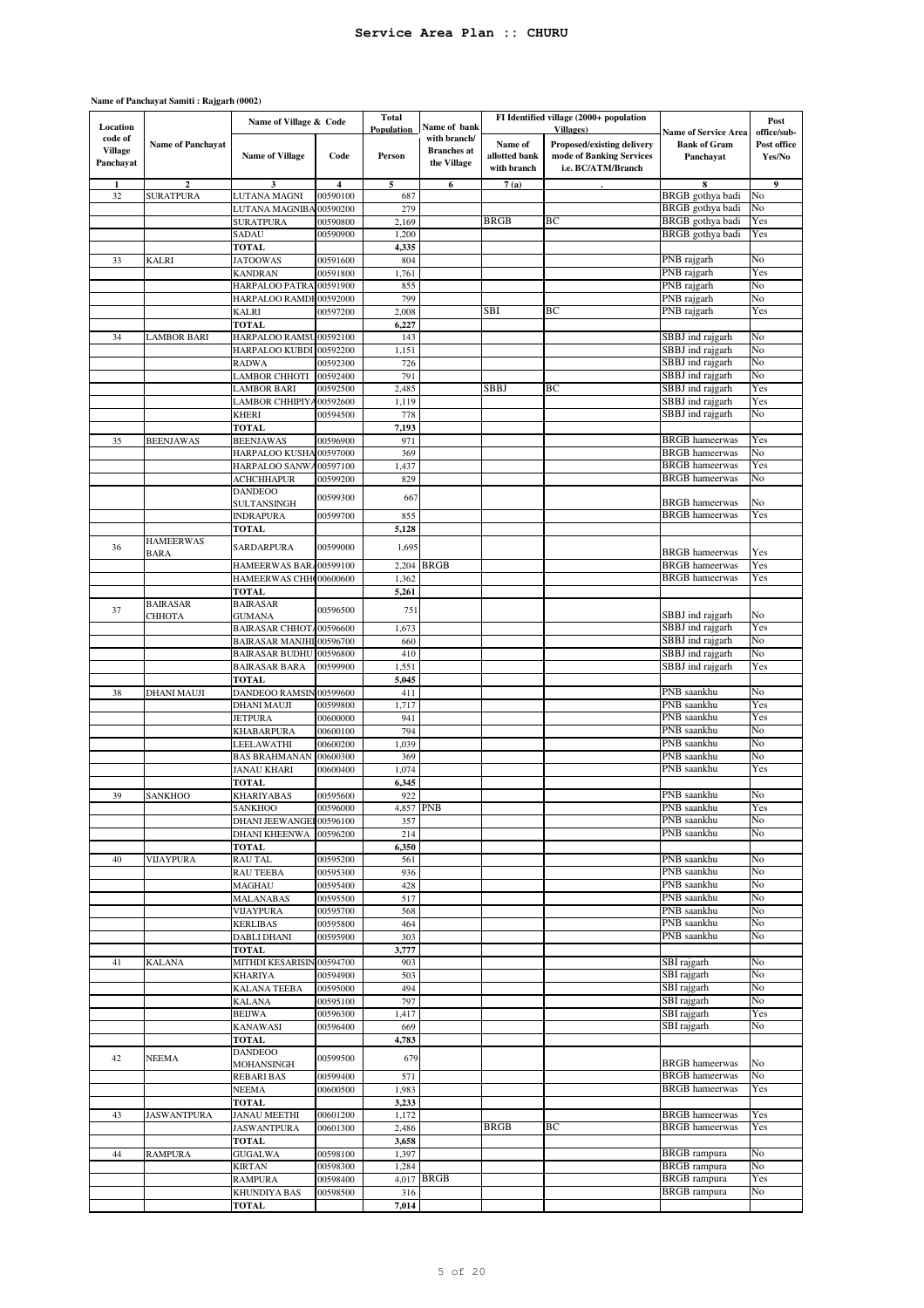| Location                               |                          | Name of Village & Code                   |                         | Total<br>Population | Name of bank                                      |                                         | FI Identified village (2000+ population<br>Villages)                         | <b>Name of Service Area</b>               | Post<br>office/sub-   |
|----------------------------------------|--------------------------|------------------------------------------|-------------------------|---------------------|---------------------------------------------------|-----------------------------------------|------------------------------------------------------------------------------|-------------------------------------------|-----------------------|
| code of<br><b>Village</b><br>Panchayat | <b>Name of Panchayat</b> | <b>Name of Village</b>                   | Code                    | Person              | with branch/<br><b>Branches</b> at<br>the Village | Name of<br>allotted bank<br>with branch | Proposed/existing delivery<br>mode of Banking Services<br>i.e. BC/ATM/Branch | <b>Bank of Gram</b><br>Panchayat          | Post office<br>Yes/No |
| 1                                      | $\overline{c}$           | 3                                        | $\overline{\mathbf{4}}$ | 5                   | 6                                                 | 7(a)                                    |                                                                              | 8                                         | 9                     |
| 45                                     | <b>KHAIROO BARI</b>      | KHAIROO CHHOTI                           | 00591400                | 359                 |                                                   |                                         |                                                                              | SBI rajgarh                               | No                    |
|                                        |                          | <b>KAMAN</b>                             | 00597400                | 1,071               |                                                   |                                         |                                                                              | SBI rajgarh                               | Yes                   |
|                                        |                          | <b>JEERAM BAS</b>                        | 00597500                | 541                 |                                                   |                                         |                                                                              | SBI rajgarh                               | No                    |
|                                        |                          | <b>DHANI KHUDANI</b>                     | 00597600                | 664                 |                                                   |                                         |                                                                              | SBI rajgarh                               | No                    |
|                                        |                          | <b>KHAIROO BARI</b>                      | 00597700                | 646                 |                                                   |                                         |                                                                              | SBI rajgarh                               | Yes                   |
|                                        |                          | <b>BEERAN</b>                            | 00597800                | 2,028               |                                                   | <b>BRGB</b>                             | BC                                                                           | SBI rajgarh                               | Yes                   |
|                                        |                          | <b>BALAN</b>                             | 00597900                | 1,404               |                                                   |                                         |                                                                              | SBI rajgarh                               | No                    |
|                                        |                          | <b>BAS CHANANI</b>                       | 00598000                | 187                 |                                                   |                                         |                                                                              | SBI rajgarh                               | No                    |
|                                        |                          | <b>TOTAL</b>                             |                         | 6,900               |                                                   |                                         |                                                                              |                                           |                       |
| 46                                     | <b>BEWAD</b>             | <b>BHOJAN</b>                            | 00597300                | 2,466               |                                                   | <b>BRGB</b>                             | BC                                                                           | <b>BRGB</b> rampura                       | Yes                   |
|                                        |                          | <b>BAS BHAMREEND</b>                     | 00598200                | 897                 |                                                   |                                         |                                                                              | <b>BRGB</b> rampura                       | Yes                   |
|                                        |                          | <b>BANGARWA</b>                          | 00598800                | 686                 |                                                   |                                         |                                                                              | <b>BRGB</b> rampura                       | No                    |
|                                        |                          | <b>BEWAD</b>                             | 00598900                | 1,706               |                                                   |                                         |                                                                              | <b>BRGB</b> rampura                       | Yes                   |
|                                        |                          | <b>TOTAL</b>                             |                         | 5,755               |                                                   |                                         |                                                                              |                                           |                       |
| 47                                     | <b>BHAINSALI</b>         | <b>BHAINSALI</b>                         | 00598600                | 3,837               |                                                   | <b>BRGB</b>                             | BC                                                                           | <b>BRGB</b> rampura                       | Yes                   |
|                                        |                          | <b>BHABHREEND</b>                        | 00598700                | 965                 |                                                   |                                         |                                                                              | <b>BRGB</b> rampura                       | Yes                   |
|                                        |                          | <b>TOTAL</b>                             |                         | 4,802               |                                                   |                                         |                                                                              |                                           |                       |
| 48                                     | <b>NAWAN</b>             | <b>BAS KIRTAN</b>                        | 00600700                | 1,048               |                                                   |                                         |                                                                              | BRGB chandhgothi                          | No                    |
|                                        |                          | <b>NAWAN</b>                             | 00600800                | 3,643               |                                                   | <b>BRGB</b>                             | BС                                                                           | <b>BRGB</b> chandhgothi                   | Yes                   |
|                                        |                          | <b>BAS LALSINGH</b>                      | 00600900                | 584                 |                                                   |                                         |                                                                              | <b>BRGB</b> chandhgothi                   | No                    |
|                                        |                          | <b>GUDAN</b>                             | 00601000                | 891                 |                                                   |                                         |                                                                              | <b>BRGB</b> chandhgothi                   | No                    |
|                                        |                          | <b>TOTAL</b>                             |                         | 6,166               |                                                   |                                         |                                                                              |                                           |                       |
| 49                                     | CHAND GOTHI              | <b>CHAND GOTHI</b>                       | 00601100                | 4,856               | <b>BRGB</b>                                       |                                         |                                                                              | <b>BRGB</b> chandhgothi                   | Yes                   |
| 50                                     | <b>NOOHAND</b>           | <b>BAS MAMRAJ</b>                        | 00603100                | 600                 |                                                   |                                         |                                                                              | <b>BRGB</b> chandhgothi                   | No                    |
|                                        |                          | <b>NOOHAND</b>                           | 00603200                | 2,096               |                                                   | <b>BRGB</b>                             | BC                                                                           | <b>BRGB</b> chandhgothi                   | Yes                   |
|                                        |                          | BAS GOVINDSINGH 00603300                 |                         | 1,053               |                                                   |                                         |                                                                              | <b>BRGB</b> chandhgothi                   | No                    |
|                                        |                          | <b>TOTAL</b>                             |                         | 3,749               |                                                   |                                         |                                                                              |                                           |                       |
| 51                                     | THIRPALI BARI            | THIRPALI BARI                            | 00602900                | 2,916               |                                                   | <b>BRGB</b>                             | BC                                                                           | <b>BRGB</b> chandhgothi                   | Yes                   |
|                                        |                          | THIRPALI CHHOTI                          | 00603000                | 1,869               |                                                   |                                         |                                                                              | <b>BRGB</b> chandhgothi                   | Yes                   |
|                                        |                          | <b>TOTAL</b>                             |                         | 4,785               |                                                   |                                         |                                                                              |                                           |                       |
| 52                                     | <b>SULKHANIYA</b>        | <b>SULKHANIYA</b>                        | 00602200                | 1,577               |                                                   |                                         |                                                                              |                                           |                       |
|                                        | СННОТА                   | <b>BARA</b>                              |                         |                     |                                                   |                                         |                                                                              | BRGB chandhgothi                          | Yes                   |
|                                        |                          | SULKHANIYA CHH 00602300                  |                         | 1,489               |                                                   |                                         |                                                                              | <b>BRGB</b> chandhgothi                   | Yes                   |
|                                        |                          | DEENGLI                                  | 00602800                | 2,001               |                                                   | <b>BRGB</b>                             | BC                                                                           | <b>BRGB</b> chandhgothi                   | No                    |
|                                        |                          | <b>TOTAL</b>                             |                         | 5,067               |                                                   |                                         |                                                                              |                                           |                       |
| 53                                     | <b>NESHAL</b>            | <b>NESHAL</b>                            | 00601500                | 3,620               |                                                   | <b>BRGB</b>                             | BC                                                                           | BRGB b.s. rajgarh                         | Yes                   |
|                                        |                          | NANDA KA BAS                             | 00601400                | 314                 |                                                   |                                         |                                                                              | BRGB b.s. rajgarh                         | No                    |
|                                        |                          | <b>TOTAL</b>                             |                         | 3,934               |                                                   |                                         |                                                                              |                                           |                       |
| 54                                     | SANKHAN TAL              | RAWATSAR KOOJL 00601600                  |                         | 2,040               |                                                   | PNB                                     | ВC                                                                           | PNB sankhu                                | Yes                   |
|                                        |                          | <b>KOONJLA BAS</b>                       | 00601700                | 325                 |                                                   |                                         |                                                                              | PNB sankhu                                | No                    |
|                                        |                          | <b>RABOODI</b>                           | 00601800                | 699                 |                                                   |                                         |                                                                              | PNB sankhu                                | No                    |
|                                        |                          | <b>NAYABAS</b>                           | 00601900                | 627                 |                                                   |                                         |                                                                              | PNB sankhu                                | No                    |
|                                        |                          | <b>SANKHAN TOOML</b>                     | 00602000                | 717                 |                                                   |                                         |                                                                              | PNB sankhu<br>PNB sankhu                  | No                    |
|                                        |                          | <b>SANKHAN TAL</b>                       | 00602100                | 1,774               |                                                   |                                         |                                                                              |                                           | Yes                   |
|                                        |                          | <b>TOTAL</b>                             |                         | 6,182               |                                                   | <b>BRGB</b>                             | BC                                                                           |                                           | Yes                   |
| 55                                     | NAURANGPURA              | NAURANGPURA                              | 00602400                | 3,280               |                                                   |                                         |                                                                              | BRGB chandgothi<br><b>BRGB</b> chandgothi | No                    |
|                                        |                          | <b>BUDHAWAS</b>                          | 00602500<br>00602600    | 1,122<br>1,187      |                                                   |                                         |                                                                              | <b>BRGB</b> chandgothi                    | No                    |
|                                        |                          | THIMAU CHHOTI                            |                         |                     |                                                   |                                         |                                                                              | <b>BRGB</b> chandgothi                    | Yes                   |
|                                        |                          | THIMAU BARI                              | 00602700                | 1,963<br>7,552      |                                                   |                                         |                                                                              |                                           |                       |
|                                        | UNSPECIFIED *            | <b>TOTAL</b><br>RAJGARH (RURAL) 00589800 |                         | $\overline{c}$      |                                                   |                                         |                                                                              | <b>BOB</b> rajgarh                        | No                    |
|                                        |                          |                                          |                         |                     |                                                   |                                         |                                                                              |                                           |                       |

#### **Name of Panchayat Samiti : Rajgarh (0002)**

\* GRAM PANCHAYAT NAME WERE NOT MENTIONED.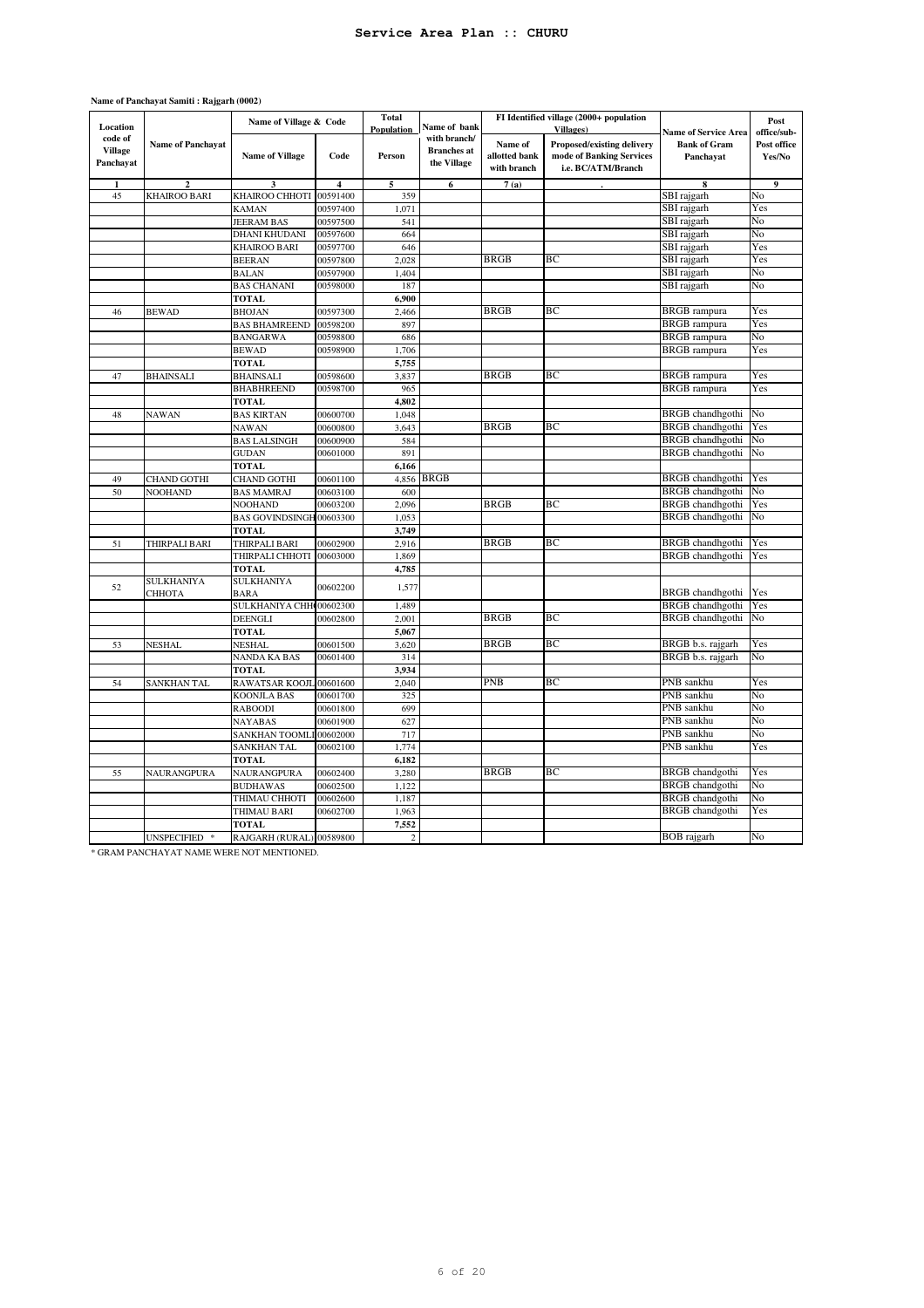# **NUMBER OF VILLAGES UNDER EACH GRAM PANCHAYAT Name of Panchayat Samiti : Sardarshahar (0003)**

|                         |                               | Name of Village & Code               |                | <b>Total</b><br><b>Population</b> | Name of bank       |                          | FI Identified village (2000+ population<br>Villages)   |                                  | Post                  |
|-------------------------|-------------------------------|--------------------------------------|----------------|-----------------------------------|--------------------|--------------------------|--------------------------------------------------------|----------------------------------|-----------------------|
| <b>Location</b> code    |                               |                                      |                |                                   | with branch/       |                          |                                                        | <b>Name of Service Area</b>      | office/sub-           |
| of Village<br>Panchayat | <b>Name of Panchayat</b>      | <b>Name of Village</b>               | Code           | Person                            | <b>Branches</b> at | Name of<br>allotted bank | Proposed/existing delivery<br>mode of Banking Services | <b>Bank of Gram</b><br>Panchayat | Post office<br>Yes/No |
|                         |                               |                                      |                |                                   | the Village        | with branch              | i.e. BC/ATM/Branch                                     |                                  |                       |
|                         |                               | 3                                    | $\overline{4}$ |                                   |                    |                          |                                                        |                                  | 9                     |
| 01                      | $\boldsymbol{2}$<br>RANGAISAR | <b>POONUSAR</b>                      | 00610400       | 5<br>1,331                        | 6                  | 7(a)                     |                                                        | 8<br>BRGB rajasar bikan          | No                    |
|                         |                               | <b>KARANSAR</b>                      | 00610500       | 1,432                             |                    |                          |                                                        | <b>BRGB</b> rajasar bikan        | Yes                   |
|                         |                               | <b>RANGAISAR</b>                     | 00610600       | 1,475                             |                    |                          |                                                        | BRGB rajasar bikan               | Yes                   |
|                         |                               | Total                                |                | 4,238                             |                    |                          |                                                        |                                  |                       |
| 02                      | <b>KEEKASAR</b>               | SONPALSAR                            | 00609400       | 1,598                             |                    |                          |                                                        | <b>BRGB</b> rajasar bikan        | Yes                   |
|                         |                               | <b>KEEKASAR</b>                      | 00609500       | 1,454                             |                    |                          |                                                        | BRGB rajasar bikan               | No                    |
|                         |                               | <b>MALSISAR</b>                      | 00609600       | 152                               |                    |                          |                                                        | BRGB rajasar bikan               | No                    |
|                         |                               | <b>DHEERASAR</b>                     | 00609700       | 747                               |                    |                          |                                                        | BRGB rajasar bikan               | $\rm No$              |
|                         |                               | <b>KANWALASAR</b>                    | 00609800       | 1,674                             |                    |                          |                                                        | BRGB rajasar bikan               | No                    |
|                         |                               | <b>Total</b>                         |                | 5,625                             |                    |                          |                                                        |                                  |                       |
| 03                      | RAJASAR BEEKAN                | <b>KHUNDIYA</b>                      | 00610300       | 507                               |                    |                          |                                                        | BRGB rajasar bikan               | No                    |
|                         |                               | RAJASAR BEEKAN                       | 00614900       | 3,090                             | <b>BRGB</b>        |                          |                                                        | BRGB rajasar bikan               | Yes                   |
|                         |                               | <b>Total</b>                         |                | 3,597                             |                    |                          |                                                        |                                  |                       |
|                         | <b>BANDHNAU</b>               | <b>BANDHNAU</b>                      |                |                                   |                    |                          |                                                        |                                  |                       |
| 04                      | <b>UTRADA</b>                 | <b>DIKHNADA</b>                      | 00616200       | 1,872                             |                    |                          |                                                        | BRGB sardarsahar main            | Yes                   |
|                         |                               |                                      |                |                                   |                    |                          |                                                        |                                  |                       |
|                         |                               | <b>BANDHNAU UTRADA</b>               | 00616300       | 2,970                             |                    | <b>BRGB</b>              | <b>BC</b>                                              | BRGB sardarsahar main            | Yes                   |
|                         |                               | <b>GOMTIYA</b>                       | 00616400       | 723                               |                    |                          |                                                        | BRGB sardarsahar main            | No                    |
|                         |                               | <b>Total</b>                         |                | 5,565                             |                    |                          |                                                        |                                  |                       |
| 05                      | <b>BHADASAR</b>               | CHARANWASI                           | 00615800       | 686                               |                    |                          |                                                        | <b>BOB</b> bhadasar              | Yes                   |
|                         |                               | <b>BHADASAR UTRADA</b>               | 00615900       | 1,333                             |                    |                          |                                                        | <b>BOB</b> bhadasar              | Yes                   |
|                         |                               | <b>BHADASAR</b>                      |                |                                   |                    |                          |                                                        |                                  |                       |
|                         |                               | <b>DIKHNADA</b>                      | 00616000       | 2,239                             | <b>BOB</b>         |                          |                                                        | <b>BOB</b> bhadasar              | Yes                   |
|                         |                               | <b>Total</b>                         |                | 4,258                             |                    |                          |                                                        |                                  |                       |
| 06                      | <b>BEJASAR</b>                | AMARSAR                              | 00615000       | 979                               |                    |                          |                                                        | <b>BOB</b> sardarsahar           | Yes                   |
|                         |                               | <b>RAJALWARA</b>                     | 00615200       | 585                               |                    |                          |                                                        | <b>BOB</b> sardarsahar           | No                    |
|                         |                               | CHAK RAJALWARA                       | 00615300       |                                   |                    |                          |                                                        | <b>BOB</b> sardarsahar           | No                    |
|                         |                               | <b>REKH GORISAR</b>                  | 00615400       | 3                                 |                    |                          |                                                        | <b>BOB</b> sardarsahar           | No                    |
|                         |                               | ASASAR                               | 00615500       | 1,492                             |                    |                          |                                                        | <b>BOB</b> sardarsahar           | Yes                   |
|                         |                               | <b>BHOM ASASAR</b>                   | 00615600       |                                   |                    |                          |                                                        | <b>BOB</b> sardarsahar           | No                    |
|                         |                               | <b>BIDASARIYA</b>                    |                |                                   |                    |                          |                                                        |                                  |                       |
|                         |                               | <b>BEJASAR</b>                       | 00615700       | 1,203                             |                    |                          |                                                        | <b>BOB</b> sardarsahar           | No                    |
|                         |                               | <b>Total</b>                         |                | 4,262                             |                    |                          |                                                        |                                  |                       |
| 07                      | <b>BILYOOBAS</b><br>RAMPURA   | <b>BILYOOWAS</b><br><b>MAHIYAN</b>   | 00606500       | 746                               |                    |                          |                                                        | <b>BRGB</b> shimla               | No                    |
|                         |                               | <b>BILYOO DOOMANI</b>                | 00606600       |                                   |                    |                          |                                                        | <b>BRGB</b> shimla               | No                    |
|                         |                               | <b>BILYOOBAS</b>                     |                |                                   |                    |                          |                                                        |                                  |                       |
|                         |                               | <b>RAMPURA</b>                       | 00606700       | 3,061                             |                    | <b>BRGB</b>              | BC                                                     | <b>BRGB</b> shimla               | Yes                   |
|                         |                               | <b>Total</b>                         |                | 3,807                             |                    |                          |                                                        |                                  |                       |
|                         | <b>MEHRASAR</b>               |                                      |                |                                   |                    |                          |                                                        |                                  |                       |
| 08                      | <b>UPADIYAN</b>               | <b>REKH BERASAR</b>                  | 00606000       |                                   |                    |                          |                                                        | <b>BRGB</b> shimla               | No                    |
|                         |                               | <b>SAHJASAR</b>                      | 00606100       | 549                               |                    |                          |                                                        | <b>BRGB</b> shimla               | No                    |
|                         |                               | AMRASAR                              | 00606200       | 411                               |                    |                          |                                                        | <b>BRGB</b> shimla               | Yes                   |
|                         |                               | <b>DEVASAR</b>                       | 00606300       | 1,717                             |                    |                          |                                                        | <b>BRGB</b> shimla               | No                    |
|                         |                               | MEHRASAR                             | 00606400       | 1,727                             |                    |                          |                                                        | <b>BRGB</b> shimla               | Yes                   |
|                         |                               | <b>UPADIYAN</b>                      |                | 4,404                             |                    |                          |                                                        |                                  |                       |
| 09                      | SHIMLA                        | Total<br><b>SHIMLA</b>               | 00607500       | 3,114                             | <b>BRGB</b>        |                          |                                                        | <b>BRGB</b> shimla               | Yes                   |
| 10                      | <b>BOGHERA</b>                | <b>DHANI TETARVAL</b>                | 00607300       | 840                               |                    |                          |                                                        | <b>BRGB</b> shimla               | No                    |
|                         |                               | <b>BOGHERA</b>                       | 00607400       | 2,644                             |                    | <b>BRGB</b>              | ВC                                                     | <b>BRGB</b> shimla               | Yes                   |
|                         |                               | Total                                |                | 3,484                             |                    |                          |                                                        |                                  |                       |
|                         | <b>RAMSISAR</b>               | <b>RAMSISAR</b>                      |                |                                   |                    |                          |                                                        |                                  |                       |
| 11                      | <b>BHEDWALIYA</b>             | <b>CHHAJALNIYA</b>                   | 00614300       | 1,420                             |                    |                          |                                                        | BRGB sardarsahar main            | No                    |
|                         |                               | <b>RAMSISAR</b>                      | 00614400       | 1,624                             |                    |                          |                                                        | BRGB sardarsahar main            | Yes                   |
|                         |                               | <b>BHEDWALIYA</b><br><b>RAMSISAR</b> | 00614500       | 650                               |                    |                          |                                                        | BRGB sardarsahar main            |                       |
|                         |                               | CHAINANIYA<br><b>DHANI KALERA</b>    | 00614600       | 369                               |                    |                          |                                                        | BRGB sardarsahar main            | No<br>No              |
|                         |                               | <b>MEHRASAR</b>                      |                |                                   |                    |                          |                                                        |                                  |                       |
|                         |                               | <b>CHHANNA</b>                       | 00614700       | 379                               |                    |                          |                                                        | BRGB sardarsahar main            | Yes                   |
|                         |                               | <b>HIRAJSAR</b>                      | 00614800       | 648                               |                    |                          |                                                        | BRGB sardarsahar main            | $\rm No$              |
|                         |                               | Total<br>ASPALSAR                    |                | 5,090                             |                    |                          |                                                        |                                  |                       |
| 12                      | ASPALSAR BARA                 | <b>KUNTALSAR</b>                     | 00611100       | 292                               |                    |                          |                                                        | OBC sardarsahar main             | No                    |
|                         |                               | ASPALSAR BARA                        | 00611200       | 1,380                             |                    |                          |                                                        | OBC sardarsahar main             | No                    |
|                         |                               | ASPALSAR<br><b>DHURKERA</b>          | 00611400       | 418                               |                    |                          |                                                        | OBC sardarsahar main             | No                    |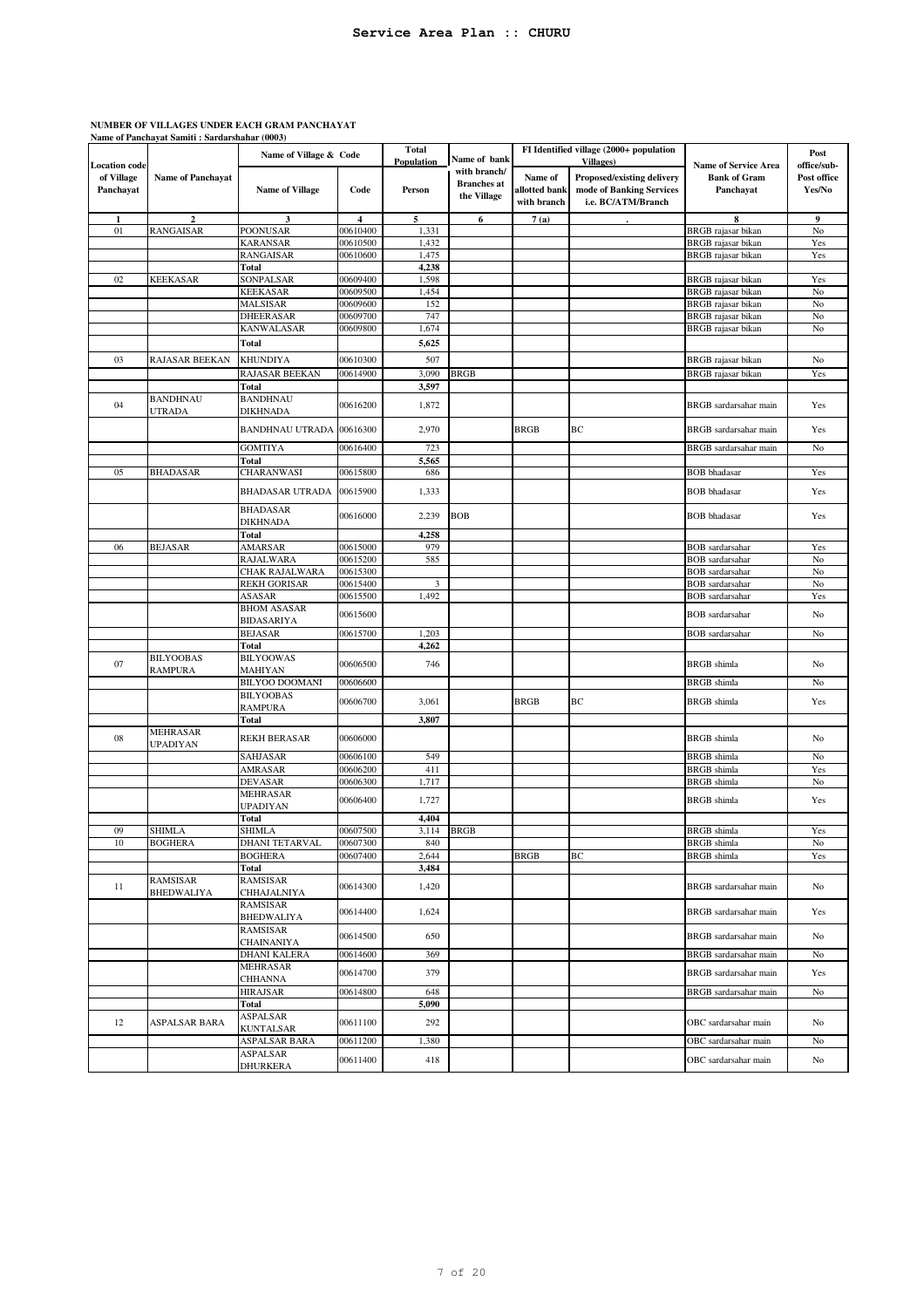|                         | Name of Panchayat Samiti : Sardarshahar (0003) |                                             |                      |                                   |                                                   |                                         |                                                                              |                                                |                       |
|-------------------------|------------------------------------------------|---------------------------------------------|----------------------|-----------------------------------|---------------------------------------------------|-----------------------------------------|------------------------------------------------------------------------------|------------------------------------------------|-----------------------|
| <b>Location</b> code    |                                                | Name of Village & Code                      |                      | <b>Total</b><br><b>Population</b> | Name of bank                                      |                                         | FI Identified village (2000+ population<br><b>Villages</b> )                 | <b>Name of Service Area</b>                    | Post<br>office/sub-   |
| of Village<br>Panchayat | <b>Name of Panchayat</b>                       | <b>Name of Village</b>                      | Code                 | Person                            | with branch/<br><b>Branches</b> at<br>the Village | Name of<br>allotted bank<br>with branch | Proposed/existing delivery<br>mode of Banking Services<br>i.e. BC/ATM/Branch | <b>Bank of Gram</b><br>Panchayat               | Post office<br>Yes/No |
| 1                       | $\boldsymbol{2}$                               | 3                                           | 4                    | 5                                 | 6                                                 | 7(a)                                    |                                                                              | 8                                              | 9                     |
|                         |                                                | ASPALSAR                                    | 00611500             | 324                               |                                                   |                                         |                                                                              | OBC sardarsahar main                           | No                    |
|                         |                                                | KHAMERA                                     |                      |                                   |                                                   |                                         |                                                                              |                                                |                       |
|                         |                                                | <b>ASPALSAR</b>                             | 00611600             | 622                               |                                                   |                                         |                                                                              | OBC sardarsahar main                           | No                    |
|                         |                                                | <b>BHAINSERA</b>                            |                      | 164                               |                                                   |                                         |                                                                              |                                                |                       |
|                         |                                                | ASPALSAR LALERA                             | 00611700             |                                   |                                                   |                                         |                                                                              | OBC sardarsahar main                           | No                    |
|                         |                                                | ASPALSAR MUGLERA 00611800                   |                      | 84                                |                                                   |                                         |                                                                              | OBC sardarsahar main                           | No                    |
|                         |                                                | <b>BHOJRASAR</b>                            | 00611900             | 1,655                             |                                                   |                                         |                                                                              | OBC sardarsahar main                           | Yes                   |
|                         |                                                | Total                                       |                      | 4,939                             |                                                   |                                         |                                                                              |                                                |                       |
| 13                      | <b>HARIYASAR</b>                               | <b>HARIYASAR</b>                            | 00614000             | 1,490                             |                                                   |                                         |                                                                              | OBC sardarsahar main                           | Yes                   |
|                         | <b>GHARSOTAN</b>                               | <b>GHARSOTAN</b>                            | 00614100             |                                   |                                                   |                                         |                                                                              |                                                |                       |
|                         |                                                | GIRGICHIYA<br><b>DHANI SUHANA</b>           | 00614200             | 1,761<br>630                      |                                                   |                                         |                                                                              | OBC sardarsahar main<br>OBC sardarsahar main   | No<br>No              |
|                         |                                                | Total                                       |                      | 3,881                             |                                                   |                                         |                                                                              |                                                |                       |
| 14                      | <b>MALAKSAR</b>                                | LOONASAR                                    | 00609000             | 1,685                             |                                                   |                                         |                                                                              | BRGB sardarsahar main                          | Yes                   |
|                         |                                                | NAHARSARA                                   | 00609300             | 1,244                             |                                                   |                                         |                                                                              | BRGB sardarsahar main                          | No                    |
|                         |                                                | LODSAR                                      | 00610700             | 619                               |                                                   |                                         |                                                                              | BRGB sardarsahar main                          | Yes                   |
|                         |                                                | <b>BAYLA</b>                                | 00610800             | 1,718                             |                                                   |                                         |                                                                              | BRGB sardarsahar main                          | $\rm No$              |
|                         |                                                | MALAKSAR                                    | 00610900             | 2,190                             |                                                   | <b>BRGB</b>                             | BC                                                                           | <b>BRGB</b> sardarsahar main                   | Yes                   |
| 15                      | SADASAR                                        | Total<br><b>KUSUMDESAR</b>                  | 00604100             | 7,456<br>869                      |                                                   |                                         |                                                                              | BRGB sardasahar b.s.                           | Yes                   |
|                         |                                                | SAWAR                                       | 00604200             | 2,151                             |                                                   | SBI                                     | BC                                                                           | BRGB sardasahar b.s.                           | No                    |
|                         |                                                | SADASAR                                     | 00605400             | 1,886                             |                                                   |                                         |                                                                              | BRGB sardasahar b.s.                           | Yes                   |
|                         |                                                | Total                                       |                      | 4,906                             |                                                   |                                         |                                                                              |                                                |                       |
| 16                      | <b>RANSISAR</b>                                | <b>RANSISAR</b>                             | 00605100             | 1,913                             |                                                   |                                         |                                                                              | BRGB sardasahar b.s.                           | Yes                   |
|                         |                                                | <b>BHIYANSAR</b>                            | 00605200             | 422                               |                                                   |                                         |                                                                              | BRGB sardasahar b.s.                           | No                    |
|                         |                                                | <b>BIJARASAR</b>                            | 00605300             | 1,486                             |                                                   |                                         |                                                                              | BRGB sardasahar b.s.                           | Yes                   |
|                         |                                                | Total<br><b>RANASAR</b>                     |                      | 3,821                             |                                                   |                                         |                                                                              |                                                |                       |
| 17                      | JAITASAR                                       | PANWARAN                                    | 00603800             | 1,904                             |                                                   |                                         |                                                                              | BRGB sardasahar b.s.                           | Yes                   |
|                         |                                                | <b>DHANI RANASAR</b>                        |                      |                                   |                                                   |                                         |                                                                              |                                                |                       |
|                         |                                                | PANWARAN                                    | 00603900             | 634                               |                                                   |                                         |                                                                              | BRGB sardasahar b.s.                           | No                    |
|                         |                                                | JAITASAR                                    | 00604000             | 1,773                             |                                                   |                                         |                                                                              | BRGB sardasahar b.s.                           | Yes                   |
|                         |                                                | Total                                       |                      | 4,311                             |                                                   |                                         |                                                                              |                                                |                       |
| 18                      | MALSAR                                         | <b>HALASAR</b><br>MALSAR                    | 00608900<br>00611000 | 840<br>3,410                      |                                                   | <b>BRGB</b>                             | BC                                                                           | BRGB sardarsahar main<br>BRGB sardarsahar main | No<br>Yes             |
|                         |                                                | Total                                       |                      | 4,250                             |                                                   |                                         |                                                                              |                                                |                       |
|                         |                                                | <b>BHANIPURA</b>                            |                      |                                   |                                                   |                                         |                                                                              |                                                |                       |
| 19                      | <b>BHANIPURA</b>                               | (BANISAR)                                   | 00608700             | 1,384                             |                                                   |                                         |                                                                              | BRGB sardasahar b.s.                           | Yes                   |
|                         |                                                | <b>HARDESAR</b>                             | 00608600             | 1,416                             |                                                   |                                         |                                                                              | BRGB sardasahar b.s.                           | No                    |
|                         |                                                | <b>BADRIYA</b>                              | 00608800             | 1,361                             |                                                   |                                         |                                                                              | BRGB sardasahar b.s.                           | No                    |
|                         | PHOGA                                          | Total                                       |                      | 4,161                             |                                                   |                                         |                                                                              |                                                |                       |
| 20                      | <b>BHARDHARI</b>                               | PHOGAWAS BHOGAN                             | 00612600             | 226                               |                                                   |                                         |                                                                              | <b>BRGB</b> phoga                              | No                    |
|                         |                                                | JALPAN SHARKI                               | 00612700             | 1,211                             |                                                   |                                         |                                                                              | <b>BRGB</b> phoga                              | No                    |
|                         |                                                | PHOGAWAS                                    | 00613000             | 587                               |                                                   |                                         |                                                                              | <b>BRGB</b> phoga                              | No                    |
|                         |                                                | <b>ASALWAS</b>                              |                      |                                   |                                                   |                                         |                                                                              |                                                |                       |
|                         |                                                | JALPAN GARBI                                | 00613100             |                                   |                                                   |                                         |                                                                              | <b>BRGB</b> phoga                              | No                    |
|                         |                                                | PHOGABAS MALWAN 00613200                    |                      |                                   |                                                   |                                         |                                                                              | BRGB phoga                                     | N <sub>0</sub>        |
|                         |                                                | DHANI CHARNAN                               | 00613300             |                                   |                                                   |                                         |                                                                              | BRGB phoga                                     | No                    |
|                         |                                                |                                             |                      |                                   |                                                   |                                         |                                                                              |                                                |                       |
|                         |                                                | PHOGABAS HEMRAN                             | 00613400             | 77                                |                                                   |                                         |                                                                              | <b>BRGB</b> phoga                              | No                    |
|                         |                                                | <b>PHOGABAS</b>                             | 00613500             | 2,908                             | <b>BRGB</b>                                       |                                         |                                                                              | <b>BRGB</b> phoga                              | Yes                   |
|                         |                                                | <b>BHARTHARI</b>                            |                      |                                   |                                                   |                                         |                                                                              |                                                |                       |
| 21                      | <b>JAISANGSAR</b>                              | Total<br><b>HARPALSAR</b>                   | 00617500             | 5,009<br>212                      |                                                   |                                         |                                                                              | OBC pulasar                                    | No                    |
|                         |                                                | JAISANGSAR                                  | 00617900             | 2,799                             |                                                   | <b>BRGB</b>                             | ВC                                                                           | OBC pulasar                                    | Yes                   |
|                         |                                                | HARIYASAR JATAN                             | 00618600             | 627                               |                                                   |                                         |                                                                              | OBC pulasar                                    | No                    |
|                         |                                                | Total                                       |                      | 3,638                             |                                                   |                                         |                                                                              |                                                |                       |
| 22                      | <b>UDSAR LODERA</b>                            | <b>PUNSISAR</b>                             | 00613800             | 467                               |                                                   |                                         |                                                                              | BRGB sardarsahar b.s.                          | Yes                   |
|                         |                                                | <b>BHEENWSAR</b>                            | 00613900             | 813                               |                                                   |                                         |                                                                              | BRGB sardarsahar b.s.                          | Yes                   |
|                         |                                                | <b>UDSAR BHEBHRA</b><br><b>UDSAR LODERA</b> | 00617600<br>00617700 | 228<br>1,628                      |                                                   |                                         |                                                                              | BRGB sardarsahar b.s.<br>BRGB sardarsahar b.s. | Yes<br>Yes            |
|                         |                                                | <b>BHOLOOSAR</b>                            | 00617800             | 593                               |                                                   |                                         |                                                                              | BRGB sardarsahar b.s.                          | No                    |
|                         |                                                | Total                                       |                      | 3,729                             |                                                   |                                         |                                                                              |                                                |                       |
| 23                      | <b>PULASAR</b>                                 | PULASAR                                     | 00618800             | 3,195                             | ОВС                                               |                                         |                                                                              | OBC pulasar                                    | Yes                   |
| 24                      | <b>KAKLASAR</b>                                | <b>UDASAR</b>                               | 00621300             | 1,372                             |                                                   |                                         |                                                                              | OBC pulasar                                    | Yes                   |
|                         |                                                | <b>BIDAWATAN</b>                            |                      |                                   |                                                   |                                         |                                                                              |                                                |                       |
|                         |                                                | KAKLASAR<br><b>CHHAJOOSAR</b>               | 00621600<br>00621700 | 1,362<br>822                      |                                                   |                                         |                                                                              | OBC pulasar<br>OBC pulasar                     | No<br>No              |
|                         |                                                | Total                                       |                      | 3,556                             |                                                   |                                         |                                                                              |                                                |                       |
|                         |                                                |                                             |                      |                                   |                                                   |                                         |                                                                              |                                                |                       |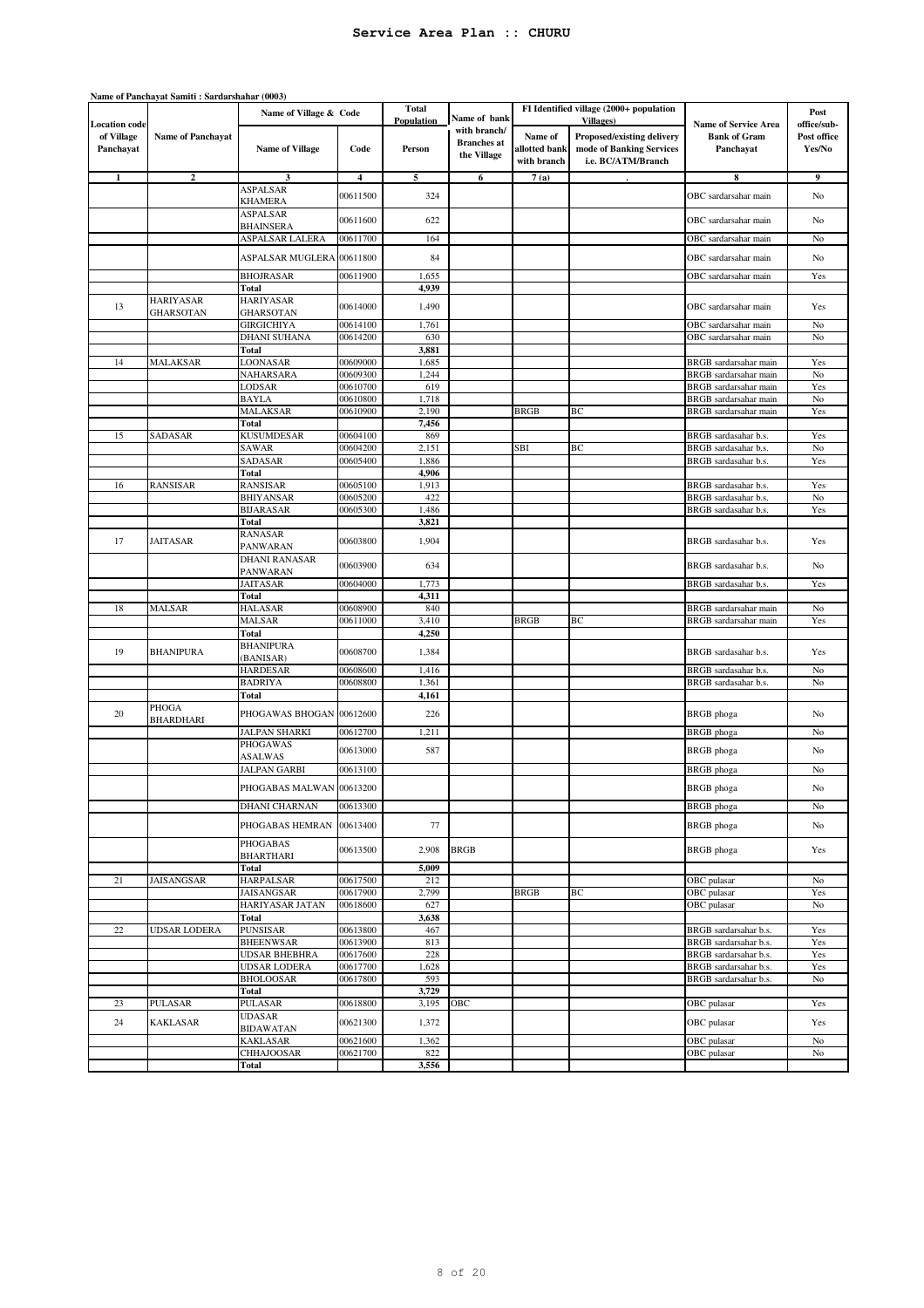|                         | Name of Panchayat Samiti: Sardarshahar (0003) |                                       |                      |                            |                                                   |                                         |                                                                              |                                            |                       |
|-------------------------|-----------------------------------------------|---------------------------------------|----------------------|----------------------------|---------------------------------------------------|-----------------------------------------|------------------------------------------------------------------------------|--------------------------------------------|-----------------------|
| <b>Location</b> code    |                                               | Name of Village & Code                |                      | <b>Total</b><br>Population | Name of bank                                      |                                         | FI Identified village (2000+ population<br><b>Villages</b> )                 | <b>Name of Service Area</b>                | Post<br>office/sub-   |
| of Village<br>Panchayat | <b>Name of Panchayat</b>                      | <b>Name of Village</b>                | Code                 | Person                     | with branch/<br><b>Branches</b> at<br>the Village | Name of<br>allotted bank<br>with branch | Proposed/existing delivery<br>mode of Banking Services<br>i.e. BC/ATM/Branch | <b>Bank of Gram</b><br>Panchayat           | Post office<br>Yes/No |
| -1                      | $\overline{2}$                                | 3                                     | $\overline{4}$       | 5                          | 6                                                 | 7(a)                                    |                                                                              | 8                                          | 9                     |
| 25                      | <b>KHEENWANSAR</b>                            | <b>CHARSAR</b>                        | 00618300             | 710                        |                                                   |                                         |                                                                              | OBC pulasar                                | No                    |
|                         |                                               | <b>ASOOSAR</b>                        | 00618400             | 338                        |                                                   |                                         |                                                                              | OBC pulasar                                | No                    |
|                         |                                               | SOMANSAR                              | 00618500             | 333                        |                                                   |                                         |                                                                              | OBC pulasar                                | No                    |
|                         |                                               | <b>DANDOOSAR</b>                      | 00618700             | 381                        |                                                   |                                         |                                                                              | OBC pulasar                                | No                    |
|                         |                                               | <b>BHAIROOSAR</b>                     | 00621400             | 794                        |                                                   |                                         |                                                                              | OBC pulasar                                | Yes                   |
|                         |                                               | <b>KHEENWANSAR</b>                    | 00621500             | 401                        |                                                   |                                         |                                                                              | OBC pulasar                                | No                    |
|                         |                                               | Total                                 |                      | 2,957                      |                                                   |                                         |                                                                              |                                            |                       |
| 26                      | <b>DHANI PACHERA</b>                          | <b>DHANI PACHERA</b>                  | 00612200             | 1,895                      |                                                   |                                         |                                                                              | <b>BRGB</b> phoga                          | Yes                   |
|                         |                                               | PHOGA SUGHARWAS                       | 00612300             |                            |                                                   |                                         |                                                                              | <b>BRGB</b> phoga                          | No                    |
|                         |                                               | <b>KANARWAS</b>                       | 00612500             | 1,983                      |                                                   |                                         |                                                                              | <b>BRGB</b> phoga                          | No                    |
|                         |                                               | Total                                 |                      | 3,878                      |                                                   |                                         |                                                                              |                                            |                       |
| 27                      | <b>BUKANSAR</b><br>СННОТА                     | THIRIYASAR                            | 00612000             | 966                        |                                                   |                                         |                                                                              | OBC sardrshr gvm                           | N <sub>o</sub>        |
|                         |                                               | <b>JETSI SARIYA</b>                   | 00612100             | 755                        |                                                   |                                         |                                                                              | OBC sardrshr gvm                           | No                    |
|                         |                                               | <b>BUKANSAR CHHOTA</b>                | 00613700             | 1,189                      |                                                   |                                         |                                                                              | OBC sardrshr gvm                           | N <sub>o</sub>        |
|                         |                                               | <b>BHOJOOSAR</b><br>UPADHIYAN         | 00616100             | 1,582                      |                                                   |                                         |                                                                              | OBC sardrshr gvm                           | Yes                   |
|                         |                                               | <b>Total</b>                          |                      | 4,492                      |                                                   |                                         |                                                                              |                                            |                       |
| 28                      | <b>MEHRI RAJVIYAN</b>                         | MEHRICHAK DAKHLI                      | 00606800             | 13                         |                                                   |                                         |                                                                              | <b>BRGB</b> phoga                          | No                    |
|                         |                                               | MEHRI PUROHITAN                       | 00606900             | 1,735                      |                                                   |                                         |                                                                              | <b>BRGB</b> phoga                          | No                    |
|                         |                                               | MEHRI RAJVIYAN                        | 00607100             | 3,118                      |                                                   | <b>BRGB</b>                             | BC                                                                           | <b>BRGB</b> phoga                          | Yes                   |
|                         |                                               | <b>Total</b>                          |                      | 4,866                      |                                                   |                                         |                                                                              |                                            |                       |
| 29                      | <b>DALMAN</b>                                 | <b>DALMAN</b>                         | 00607200             | 1,905                      |                                                   |                                         |                                                                              | <b>BRGB</b> Phoga                          | Yes                   |
|                         |                                               | <b>DHANI DOODGIR</b>                  | 00612400             | 1,027                      |                                                   |                                         |                                                                              | <b>BRGB</b> Phoga                          | No                    |
|                         |                                               | Total                                 |                      | 2,932                      |                                                   |                                         |                                                                              |                                            |                       |
| 30                      | <b>DULRASAR</b>                               | <b>DULRASAR</b>                       | 00619700             | 2,089                      | <b>BOB</b>                                        |                                         |                                                                              | <b>BOB</b> dulrasar                        | Yes                   |
|                         |                                               | MANGASAR                              | 00620700             | 1,464                      |                                                   |                                         |                                                                              | <b>BOB</b> dulrasar                        | No                    |
|                         |                                               | Total                                 |                      | 3,553                      |                                                   |                                         |                                                                              |                                            |                       |
| 31                      | <b>KALYANPURA</b><br><b>PUROHITAN</b>         | <b>KALYANPURA</b><br><b>BIDAWATAN</b> | 00617100             | 1,399                      |                                                   |                                         |                                                                              | <b>BOB</b> dulrasar                        | Yes                   |
|                         |                                               | RAMSARA<br>PARIHARAN                  | 00617200             | 382                        |                                                   |                                         |                                                                              | <b>BOB</b> dulrasar                        | No                    |
|                         |                                               | SAJANSAR                              | 00617300             | 923                        |                                                   |                                         |                                                                              | <b>BOB</b> dulrasar                        | No                    |
|                         |                                               | UDASAR CHARNAN                        | 00619400             | 924                        |                                                   |                                         |                                                                              | <b>BOB</b> dulrasar                        | No                    |
|                         |                                               | <b>KALYANPURA</b>                     | 00619500             | 1,225                      |                                                   |                                         |                                                                              | <b>BOB</b> dulrasar                        | Yes                   |
|                         |                                               | PUROHITAN                             |                      |                            |                                                   |                                         |                                                                              |                                            |                       |
|                         |                                               | <b>CHAK RAMSARA</b>                   | 00619600             |                            |                                                   |                                         |                                                                              | <b>BOB</b> dulrasar                        | No                    |
|                         |                                               | <b>Total</b>                          |                      | 4,853                      |                                                   |                                         |                                                                              |                                            |                       |
| 32                      | <b>ROOPLISAR</b>                              | <b>DHANI DEGAN</b>                    | 00619800             | 642                        |                                                   |                                         |                                                                              | <b>BOB</b> dulrasar                        | No                    |
|                         |                                               | DEGAN<br><b>SINGRI</b>                | 00619900             | 1,013<br>473               |                                                   |                                         |                                                                              | <b>BOB</b> dulrasar<br><b>BOB</b> dulrasar | No                    |
|                         |                                               | <b>ROOPLISAR</b>                      | 00620300<br>00620400 | 2,166                      |                                                   | <b>BOB</b>                              | ВC                                                                           |                                            | No                    |
|                         |                                               | KHILERIYA                             | 00620500             | 973                        |                                                   |                                         |                                                                              | <b>BOB</b> dulrasar<br><b>BOB</b> dulrasar | Yes<br>No             |
|                         |                                               | ANANDWASI                             | 00620600             | 498                        |                                                   |                                         |                                                                              | <b>BOB</b> dulrasar                        | No                    |
|                         |                                               | Total                                 |                      | 5,765                      |                                                   |                                         |                                                                              |                                            |                       |
| 33                      | <b>MEHRASAR</b>                               | <b>BARLAJSAR</b>                      | 00619000             | 1,132                      |                                                   |                                         |                                                                              | SBBJ sardarsahar                           | No                    |
|                         | <b>CHACHERA</b>                               | ARMALSAR                              | 00619200             | 831                        |                                                   |                                         |                                                                              | SBBJ sardarsahar                           | No                    |
|                         |                                               | <b>MEHRASAR</b><br><b>CHACHERA</b>    | 00619300             | 1,651                      |                                                   |                                         |                                                                              | SBBJ sardarsahar                           | Yes                   |
|                         |                                               | Total                                 |                      | 3,614                      |                                                   |                                         |                                                                              |                                            |                       |
| 34                      | <b>JEEWAN DESAR</b>                           | JEEWAN DESAR                          | 00617400             | 1,503                      |                                                   |                                         |                                                                              | OBC pulasar                                | Yes                   |
|                         |                                               | <b>KALOOSAR</b>                       | 00618900             | 1,125                      |                                                   |                                         |                                                                              | OBC pulasar                                | No                    |
|                         |                                               | <b>KAMASAR</b>                        | 00619100             | 1,165                      |                                                   |                                         |                                                                              | OBC pulasar                                | No                    |
|                         |                                               | Total                                 |                      | 3,793                      |                                                   |                                         |                                                                              |                                            |                       |
| 35                      | <b>TOLASAR</b>                                | <b>ROLASAR</b>                        | 00603500             | 1,256                      |                                                   |                                         |                                                                              | CBI sardarsahar                            | No                    |
|                         |                                               | MANAPARSAR                            | 00603700             | 1,161                      |                                                   |                                         |                                                                              | CBI sardarsahar                            | No                    |
|                         |                                               | <b>DALOOSAR</b>                       | 00604300             | 1,401                      |                                                   |                                         |                                                                              | CBI sardarsahar                            | No                    |
|                         |                                               | <b>TOLASAR</b>                        | 00604400             | 899                        |                                                   |                                         |                                                                              | CBI sardarsahar                            | Yes                   |
|                         |                                               | <b>Total</b>                          |                      | 4,717                      |                                                   |                                         |                                                                              |                                            |                       |
| 36                      | <b>NAINASAR</b><br><b>SUMERIYA</b>            | <b>BHATWALA</b>                       | 00603400             | 680                        |                                                   |                                         |                                                                              | CBI sardarsahar                            | No                    |
|                         |                                               | <b>BANIYASAR</b>                      | 00603600             | 734                        |                                                   |                                         |                                                                              | CBI sardarsahar                            | No                    |
|                         |                                               | <b>SUMERIYA</b>                       | 00604500             | 668                        |                                                   |                                         |                                                                              | CBI sardarsahar                            | No                    |
|                         |                                               | <b>NAINASAR</b>                       | 00604600             | 458                        |                                                   |                                         |                                                                              | CBI sardarsahar                            | No                    |
|                         |                                               | <b>BHOJASAR BARA</b>                  | 00604700             | 1,163                      |                                                   |                                         |                                                                              | CBI sardarsahar                            | Yes                   |
|                         |                                               | Total                                 |                      | 3,703                      |                                                   |                                         |                                                                              |                                            |                       |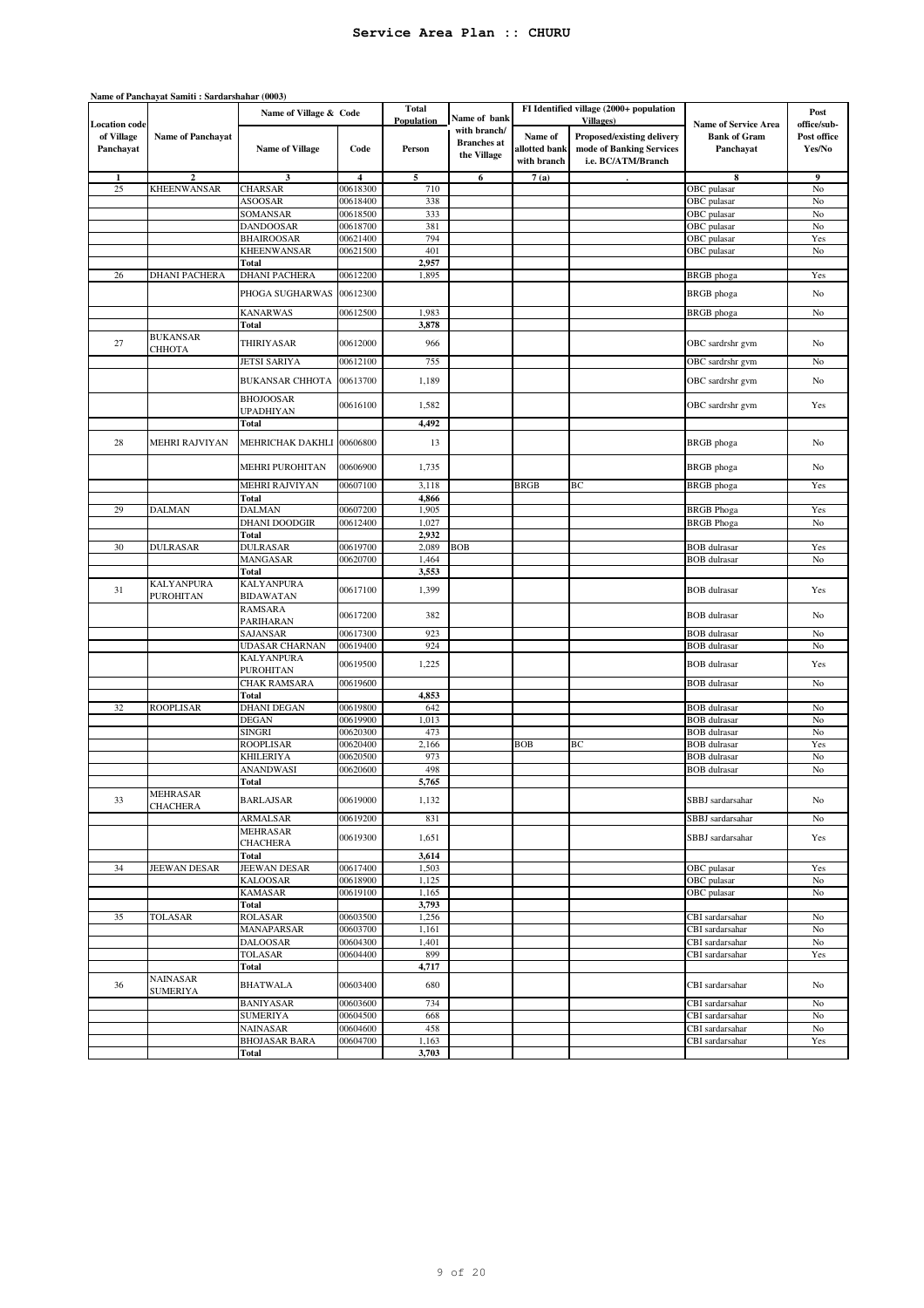|                         | Name of Panchayat Samiti: Sardarshahar (0003) |                               |                      |                                   |                                                   |                                         |                                                                              |                                                |                       |
|-------------------------|-----------------------------------------------|-------------------------------|----------------------|-----------------------------------|---------------------------------------------------|-----------------------------------------|------------------------------------------------------------------------------|------------------------------------------------|-----------------------|
| <b>Location</b> code    |                                               | Name of Village & Code        |                      | <b>Total</b><br><b>Population</b> | Name of bank                                      |                                         | FI Identified village (2000+ population<br><b>Villages</b> )                 | <b>Name of Service Area</b>                    | Post<br>office/sub-   |
| of Village<br>Panchayat | <b>Name of Panchayat</b>                      | <b>Name of Village</b>        | Code                 | Person                            | with branch/<br><b>Branches</b> at<br>the Village | Name of<br>allotted bank<br>with branch | Proposed/existing delivery<br>mode of Banking Services<br>i.e. BC/ATM/Branch | <b>Bank of Gram</b><br>Panchayat               | Post office<br>Yes/No |
|                         | $\overline{\mathbf{2}}$                       | 3                             | 4                    | 5                                 | 6                                                 | 7(a)                                    |                                                                              | 8                                              | 9                     |
| 37                      | <b>BHOJASAR</b><br>СННОТА                     | <b>RAJASAR</b><br>PANWARAN    | 00609200             | 1,951                             |                                                   |                                         |                                                                              | BRGB sardarsahar main                          | Yes                   |
|                         |                                               | <b>BHOJASAR CHHOTA</b>        | 00604800             | 2,457                             |                                                   | <b>BRGB</b>                             | ВC                                                                           | BRGB sardarsahar main                          | Yes                   |
|                         |                                               | RAJASAR CHORIYA               | 00604900             | 784                               |                                                   |                                         |                                                                              | BRGB sardarsahar main                          | No                    |
|                         |                                               | REKH KHATIYAWAS               | 00605000             |                                   |                                                   |                                         |                                                                              | BRGB sardarsahar main                          | No                    |
|                         |                                               | <b>REKH KARMASAR</b><br>Total | 00609100             | 5,192                             |                                                   |                                         |                                                                              | BRGB sardarsahar main                          | No                    |
| 38                      | <b>BEEKAMSARA</b>                             | <b>MITASAR</b>                | 00616500             | 1,522                             |                                                   |                                         |                                                                              | PNB sardarsahar                                | No                    |
|                         |                                               | <b>BEEKAMSARA</b>             | 00616600             | 2,671                             |                                                   | PNB                                     | BС                                                                           | PNB sardarsahar                                | Yes                   |
|                         |                                               | Total                         |                      | 4,193                             |                                                   |                                         |                                                                              |                                                |                       |
| 39                      | <b>SAWAI BARI</b>                             | SAWAI DELANA                  | 00616700             | 459                               |                                                   |                                         |                                                                              | PNB sardarsahar                                | No                    |
|                         |                                               | SAWAI SANWAL                  | 00616800             | 747                               |                                                   |                                         |                                                                              | PNB sardarsahar                                | No                    |
|                         |                                               | SAWAI BALWANIYAN              | 00616900             | 293                               |                                                   |                                         |                                                                              | PNB sardarsahar                                | No                    |
|                         |                                               | <b>SAWAI BARI</b><br>Total    | 00617000             | 2,284<br>3,783                    |                                                   | PNB                                     | ВC                                                                           | PNB sardarsahar                                | Yes                   |
|                         |                                               |                               |                      |                                   |                                                   | <b>BRGB</b>                             | ВC                                                                           |                                                |                       |
| 40                      | <b>AJEETSAR</b>                               | ASALSAR<br>AJEETSAR           | 00620900<br>00621000 | 2,950<br>3,701                    | <b>BRGB</b>                                       |                                         |                                                                              | <b>BRGB</b> ajitsar<br><b>BRGB</b> ajitsar     | Yes<br>Yes            |
|                         |                                               | Total                         |                      |                                   |                                                   |                                         |                                                                              |                                                |                       |
|                         | MELUSAR                                       |                               | 00607000             | 6,651<br>1,372                    |                                                   |                                         |                                                                              |                                                | Yes                   |
| 41                      |                                               | RAJAS<br><b>BALAL</b>         | 00612800             | 763                               |                                                   |                                         |                                                                              | BRGB sardarsahar b.s.                          | No                    |
|                         |                                               | <b>MELUSAR</b>                |                      |                                   |                                                   | <b>BRGB</b>                             | BC                                                                           | BRGB sardarsahar b.s.<br>BRGB sardarsahar b.s. |                       |
|                         |                                               | <b>NAINASAR</b>               | 00612900             | 2,924                             |                                                   |                                         |                                                                              |                                                | Yes                   |
|                         |                                               |                               | 00618000             | 1,468                             |                                                   |                                         |                                                                              | BRGB sardarsahar b.s.                          | No                    |
|                         |                                               | NAIYASAR                      | 00618100             | 676<br>229                        |                                                   |                                         |                                                                              | BRGB sardarsahar b.s.                          | No                    |
|                         |                                               | JORAWARPURA                   | 00618200             |                                   |                                                   |                                         |                                                                              | BRGB sardarsahar b.s.                          | No                    |
| 42                      | <b>RATOOSAR</b>                               | Total                         |                      | 7,432                             |                                                   |                                         |                                                                              |                                                | Yes                   |
|                         |                                               | <b>RAIPURA</b>                | 00605700             | 1,298                             |                                                   |                                         |                                                                              | <b>BRGB</b> shimla                             |                       |
|                         |                                               | BHAOOWALA                     | 00605800             | 572                               |                                                   |                                         |                                                                              | <b>BRGB</b> shimla                             | No                    |
|                         |                                               | <b>RATOOSAR</b>               | 00607900             | 2,860                             |                                                   | <b>BRGB</b>                             | ВC                                                                           | <b>BRGB</b> shimla                             | Yes                   |
|                         |                                               | SOMASAR                       | 00609900             | 1,705<br>6,435                    |                                                   |                                         |                                                                              | <b>BRGB</b> shimla                             | No                    |
| 43                      | ADSISAR                                       | Total<br>NEEMRASAR            | 00605900             | 939                               |                                                   |                                         |                                                                              | BRGB rajasar bikan                             | No                    |
|                         |                                               | PANPALIYA                     | 00610000             | 1,077                             |                                                   |                                         |                                                                              | <b>BRGB</b> rajasar bikan                      | No                    |
|                         |                                               | ADSISAR                       | 00610100             | 1,550                             |                                                   |                                         |                                                                              | BRGB rajasar bikan                             | No                    |
|                         |                                               | GHADSISAR                     | 00610200             | 2,302                             |                                                   | <b>BRGB</b>                             | BC                                                                           | BRGB rajasar bikan                             | Yes                   |
|                         |                                               | PATAM DESAR                   | 00615100             | 1,017                             |                                                   |                                         |                                                                              | <b>BRGB</b> rajasar bikan                      | No                    |
|                         |                                               | Total                         |                      | 6,885                             |                                                   |                                         |                                                                              |                                                |                       |
| 44                      | PICHAKARAE TAL                                | REKH KHOJER<br>PATTARAWATSAR  | 00607700             |                                   |                                                   |                                         |                                                                              | <b>BRGB</b> shimla                             | No                    |
|                         |                                               | REKH GEEDHASAR                | 00607600             |                                   |                                                   |                                         |                                                                              | <b>BRGB</b> shimla                             | No                    |
|                         |                                               | REKH KHOJER PATTA             | 00607800             |                                   |                                                   |                                         |                                                                              | <b>BRGB</b> shimla                             | No                    |
|                         |                                               | SHIMLA                        |                      |                                   |                                                   |                                         |                                                                              |                                                |                       |
|                         |                                               | <b>BARJANGSAR</b>             | 00608100             | 3,130                             | <b>BRKGB BARJABRGB</b>                            |                                         | <b>BRANCH</b>                                                                | <b>BRGB</b> shimla                             | Yes                   |
|                         |                                               | PICHAKARAE TEEBA              | 00608200             | 761                               |                                                   |                                         |                                                                              | <b>BRGB</b> shimla                             | No                    |
|                         |                                               | PICHAKARAE TAL                | 00608300             | 1,917                             |                                                   |                                         |                                                                              | <b>BRGB</b> shimla                             | Yes                   |
|                         |                                               | Total                         |                      | 5,808                             |                                                   |                                         |                                                                              |                                                |                       |
| 45                      | BUKANSAR BARA                                 | KHEJR UTTARADA                | 00608400             | 1,035                             |                                                   |                                         |                                                                              | AlhBd bank sardarsahar                         | Yes                   |
|                         |                                               | <b>BUKANSAR BARA</b>          | 00608500             | 2,689                             |                                                   | <b>BRGB</b>                             | ВC                                                                           | AlhBd bank sardarsahar                         | Yes                   |
|                         |                                               | KHEJRA DIKHNADA               | 00611300             | 1,861                             |                                                   |                                         |                                                                              | AlhBd bank sardarsahar                         | No                    |
| 46                      | <b>JAITSISAR</b>                              | Total<br><b>JAITSISAR</b>     | 00605500             | 5,585<br>3,248                    |                                                   | <b>BRGB</b>                             | ВC                                                                           | SBI sardarsahar                                | Yes                   |
|                         |                                               | KALWASIYA                     | 00605600             | 2,103                             |                                                   | <b>BRGB</b>                             | ВC                                                                           | SBI sardarsahar                                | Yes                   |
|                         |                                               | PIRER                         | 00608000             | 639                               |                                                   |                                         |                                                                              | SBI sardarsahar                                | No                    |
|                         |                                               | Total                         |                      | 5,990                             |                                                   |                                         |                                                                              |                                                |                       |
| 47                      | <b>BHOJSAR</b><br><b>UPADHIIYAN</b>           | GAJOOSAR                      | 00613600             | 946                               |                                                   |                                         |                                                                              | <b>BOB</b> dulrasar                            | Yes                   |
|                         |                                               | PATLISAR CHHOTA               | 00620000             | 861                               |                                                   |                                         |                                                                              | <b>BOB</b> dulrasar                            | No                    |
|                         |                                               | PATLISAR<br><b>PUROHITAN</b>  | 00620100             | 447                               |                                                   |                                         |                                                                              | <b>BOB</b> dulrasar                            | No                    |
|                         |                                               | PATLISAR BARA                 | 00620200             | 2,322                             |                                                   | <b>BOB</b>                              | ВC                                                                           | <b>BOB</b> dulrasar                            | Yes                   |
|                         |                                               | Total                         |                      | 4,576                             |                                                   |                                         |                                                                              |                                                |                       |
| 48                      | <b>DERAJSAR</b>                               | <b>RANASAR BEEKAN</b>         | 00620800             | 2,424                             |                                                   | <b>BRGB</b>                             | ВC                                                                           | <b>BRGB</b> ajitsar                            | Yes                   |
|                         |                                               | <b>DERAJSAR</b>               | 00621100             | 2,279                             |                                                   | <b>BRGB</b>                             | BС                                                                           | <b>BRGB</b> ajitsar                            | Yes                   |
|                         |                                               | SARSAR                        | 00621200             | 2,327                             |                                                   | <b>BRGB</b>                             | BС                                                                           | <b>BRGB</b> ajitsar                            | Yes                   |
|                         |                                               | Total                         |                      | 7,030                             |                                                   |                                         |                                                                              |                                                |                       |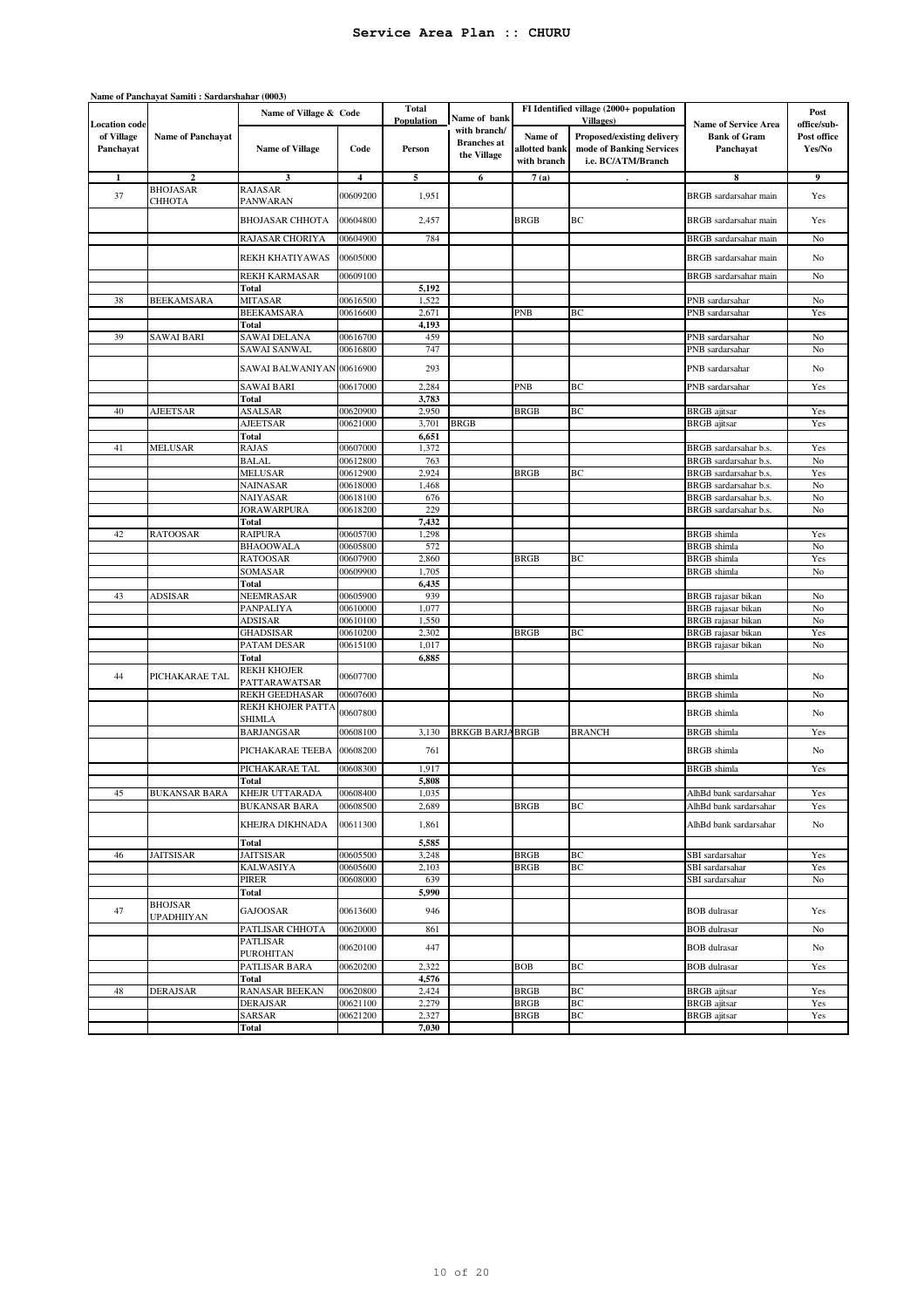|                         | Name of Panchayat Samiti: Churu (0004) |                                            |                      |                            |                                                   |                                      |                                                                                     |                                                                 |                       |
|-------------------------|----------------------------------------|--------------------------------------------|----------------------|----------------------------|---------------------------------------------------|--------------------------------------|-------------------------------------------------------------------------------------|-----------------------------------------------------------------|-----------------------|
| <b>Location</b> code    |                                        | Name of Village & Code                     |                      | <b>Total</b><br>Population | Name of bank                                      |                                      | FI Identified village (2000+ population Villages)                                   |                                                                 | Post<br>office/sub-   |
| of Village<br>Panchayat | <b>Name of Panchayat</b>               | <b>Name of Village</b>                     | Code                 | Person                     | with branch/<br><b>Branches</b> at<br>the Village | Name of allotted<br>bank with branch | <b>Proposed/existing delivery</b><br>mode of Banking Services<br>i.e. BC/ATM/Branch | <b>Name of Service Area</b><br><b>Bank of Gram</b><br>Panchayat | Post office<br>Yes/No |
|                         | $\overline{2}$                         | 3                                          | 4                    | 5                          | 6                                                 | 7(a)                                 |                                                                                     | 8                                                               | 9                     |
| 01                      | KHANDWA PATTA<br>CHURU                 | <b>KHANDWA PATTA</b><br>CHURU              | 00622000             | 1,960                      |                                                   |                                      |                                                                                     | <b>IDBI</b> churu                                               | Yes                   |
|                         |                                        | <b>KHANDWA PATTA</b>                       | 00622100             | 1,133                      |                                                   |                                      |                                                                                     |                                                                 |                       |
|                         |                                        | PEETHEESAR                                 |                      |                            |                                                   |                                      |                                                                                     | <b>IDBI</b> churu                                               | No                    |
|                         |                                        | KHANDWA PATTA                              | 00622200             | 1,032                      |                                                   |                                      |                                                                                     | <b>IDBI</b> churu                                               | No                    |
|                         |                                        | JHARIYA<br><b>KARNISAR</b>                 | 00622300             | 100                        |                                                   |                                      |                                                                                     | <b>IDBI</b> churu                                               | No                    |
|                         |                                        | <b>TOTAL</b>                               |                      | 4,225                      |                                                   |                                      |                                                                                     |                                                                 |                       |
| 02                      | <b>RIBIYA</b>                          | MAHARAWANSAR                               | 00621800             | 1,440                      |                                                   |                                      |                                                                                     |                                                                 |                       |
|                         |                                        |                                            |                      |                            |                                                   |                                      |                                                                                     | <b>BOI</b> churu                                                | No                    |
|                         |                                        | <b>RIBIYA</b><br><b>TOTAL</b>              | 00621900             | 2,575<br>4,015             |                                                   | BOI                                  | ВC                                                                                  | <b>BOI</b> churu                                                | No                    |
| 03                      | <b>KHEENWASAR</b>                      | <b>KHEENWASAR</b>                          | 00623400             | 3,346                      | <b>BRGB</b>                                       |                                      |                                                                                     | <b>BRGB</b> kheewansar                                          | Yes                   |
|                         |                                        | KANRWASI                                   | 00623500             |                            |                                                   |                                      |                                                                                     | <b>BRGB</b> kheewansar                                          | No                    |
|                         |                                        | CHANDELNAGAR                               | 00623600             | 686                        |                                                   |                                      |                                                                                     | <b>BRGB</b> kheewansar                                          | No                    |
|                         |                                        | <b>TOTAL</b>                               |                      | 4,032                      |                                                   |                                      |                                                                                     |                                                                 |                       |
| 04                      | CHALKOI<br><b>BANEEROTAN</b>           | <b>CHALKOI BEEKAN</b>                      | 00623100             | 859                        |                                                   |                                      |                                                                                     | <b>BOI</b> churu                                                | No                    |
|                         |                                        | CHALKOI<br><b>BANEEROTAN</b>               | 00623200             | 2,239                      |                                                   | BOI                                  | ВC                                                                                  | <b>BOI</b> churu                                                | Yes                   |
|                         |                                        | NARSIPURA                                  | 00623300             | 451                        |                                                   |                                      |                                                                                     | <b>BOI</b> churu                                                | No                    |
|                         |                                        | <b>TOTAL</b>                               |                      | 3,549                      |                                                   |                                      |                                                                                     |                                                                 |                       |
| 05                      | JHARIYA                                | SOMASI                                     | 00625000             | 1,111                      |                                                   |                                      |                                                                                     | BRGB main churu                                                 | Yes                   |
|                         |                                        | <b>JHARIYA</b>                             | 00625200             | 4,263                      |                                                   | <b>BRGB</b>                          | BС                                                                                  | <b>BRGB</b> main churu                                          | Yes                   |
| 06                      | ASAL KHERI                             | <b>TOTAL</b><br>RAMPURA PATTA              | 00623700             | 5,374<br>675               |                                                   |                                      |                                                                                     |                                                                 |                       |
|                         |                                        | JHARIYA                                    |                      |                            |                                                   |                                      |                                                                                     | <b>BRGB</b> ind churu                                           | No                    |
|                         |                                        | CHARANWASI                                 | 00623800             | 191                        |                                                   |                                      |                                                                                     | <b>BRGB</b> ind churu                                           | No                    |
|                         |                                        | <b>BEEKASI</b>                             | 00623900             | 316                        |                                                   |                                      |                                                                                     | BRGB ind churu                                                  | No                    |
|                         |                                        | <b>RIRKHALA</b>                            | 00624000             | 1,602                      |                                                   |                                      |                                                                                     | BRGB ind churu                                                  | No                    |
|                         |                                        | <b>ASAL KHERI</b>                          | 00625100             | 2,093                      |                                                   | <b>BRGB</b>                          | ВC                                                                                  | BRGB ind churu                                                  | Yes                   |
| 07                      | <b>JORI</b>                            | <b>TOTAL</b><br><b>JORI PATTA</b>          | 00622800             | 4,877<br>2,034             |                                                   |                                      |                                                                                     |                                                                 |                       |
|                         |                                        | <b>SATYUN</b>                              |                      |                            |                                                   | SBBJ                                 | ВC                                                                                  | SBBJ main churu                                                 | Yes                   |
|                         |                                        | <b>JORI PATTA</b><br>LOHSANA               | 00622900             | 739                        |                                                   |                                      |                                                                                     | SBBJ main churu                                                 | No                    |
|                         |                                        | JORI PATTA<br><b>CHARNAN</b>               | 00623000             | 579                        |                                                   |                                      |                                                                                     | SBBJ main churu                                                 | No                    |
|                         |                                        | <b>TOTAL</b>                               |                      | 3,352                      |                                                   |                                      |                                                                                     |                                                                 |                       |
| 08                      | <b>KOTWAD TAL</b>                      | <b>KOTWAD</b>                              | 00622400             | 362                        |                                                   |                                      |                                                                                     | SBBJ main churu                                                 | No                    |
|                         |                                        | NATHOTAN<br>KOTWAD TEEBA                   | 00622500             | 631                        |                                                   |                                      |                                                                                     | SBBJ main churu                                                 | No                    |
|                         |                                        | KOTWAD TAL                                 | 00622600             | 1,391                      |                                                   |                                      |                                                                                     | SBBJ main churu                                                 | Yes                   |
|                         |                                        | <b>DHAMERI</b>                             | 00622700             | 644                        |                                                   |                                      |                                                                                     | SBBJ main churu                                                 | No                    |
|                         |                                        | <b>TOTAL</b>                               |                      | 3,028                      |                                                   |                                      |                                                                                     |                                                                 |                       |
| 09                      | <b>JASRASAR</b>                        | DUDHWA MEETHA 00624600                     |                      | 1,978                      |                                                   |                                      |                                                                                     | <b>BRGB</b> jasrasar                                            | Yes                   |
|                         |                                        | <b>RAMPURABAS</b><br>JASRASAR              | 00627300             | 1,355                      |                                                   |                                      |                                                                                     | BRGB jasrasar                                                   | Yes                   |
|                         |                                        | <b>JASRASAR</b>                            | 00628200             | 3,153                      | <b>BRGB</b>                                       |                                      |                                                                                     | <b>BRGB</b> jasrasar                                            | Yes                   |
|                         |                                        | <b>TOTAL</b>                               |                      | 6,486                      |                                                   |                                      |                                                                                     |                                                                 |                       |
| 10                      | PEETHEESAR                             | PEETHEESAR                                 | 00624100             | 4,254                      |                                                   | овс                                  | BС                                                                                  | OBC churu                                                       | Yes                   |
| 11                      | <b>BALRASAR</b><br><b>ATHOONA</b>      | <b>KUNSISAR</b><br><b>BALRASAR</b>         | 00624200<br>00624500 | 1,593<br>1,932             |                                                   |                                      |                                                                                     | OBC churu                                                       | No                    |
|                         |                                        | <b>ATHOONA</b>                             |                      |                            |                                                   |                                      |                                                                                     | OBC churu                                                       | Yes                   |
| $12\,$                  | <b>BEENASAR</b>                        | TOTAL<br><b>KHARIYA</b>                    | 00627200             | 3,525<br>890               |                                                   |                                      |                                                                                     | PNB binasar                                                     | No                    |
|                         |                                        | POTI                                       | 00628300             | 1,342                      |                                                   |                                      |                                                                                     | PNB binasar                                                     | No                    |
|                         |                                        | <b>BEENASAR</b>                            | 00629100             | 2,460 PNB                  |                                                   |                                      |                                                                                     | PNB binasar                                                     | Yes                   |
|                         |                                        | <b>TOTAL</b>                               |                      | 4,692                      |                                                   |                                      |                                                                                     |                                                                 |                       |
| 13                      | NAKRASAR                               | <b>RAMDEORA</b>                            | 00627400             | 992                        |                                                   |                                      |                                                                                     | <b>BRGB</b> jasrasar                                            | No                    |
|                         |                                        | NAKRASAR                                   | 00627500             | 2,349                      |                                                   | <b>BRGB</b>                          | ВC                                                                                  | <b>BRGB</b> jasrasar                                            | Yes                   |
| 14                      | DHADHARIYA                             | <b>TOTAL</b><br><b>DHADHARIYA</b>          | 00624300             | 3,341<br>1,247             |                                                   |                                      |                                                                                     |                                                                 |                       |
|                         | <b>BANEEROTAN</b>                      | <b>BANEEROTAN</b>                          |                      |                            |                                                   |                                      |                                                                                     | PNB churu                                                       | No                    |
|                         |                                        | DHADHARIYA<br><b>CHARNAN</b>               | 00624400             | 1,023                      |                                                   |                                      |                                                                                     | PNB churu                                                       | Yes                   |
|                         |                                        | DHODHLIYA                                  | 00627600             | 1,370                      |                                                   |                                      |                                                                                     | PNB churu                                                       | No                    |
|                         |                                        | <b>TOTAL</b>                               |                      | 3,640                      |                                                   |                                      |                                                                                     |                                                                 |                       |
| 15                      | JASASAR                                | <b>DHEERASAR</b>                           | 00627700             | 1,340                      |                                                   |                                      |                                                                                     |                                                                 |                       |
|                         |                                        | CHARNAN<br><b>DHEERASAR</b><br>SHEKHAWATAN | 00627800             | 1,058                      |                                                   |                                      |                                                                                     | PNB churu<br>PNB churu                                          | Yes<br>No             |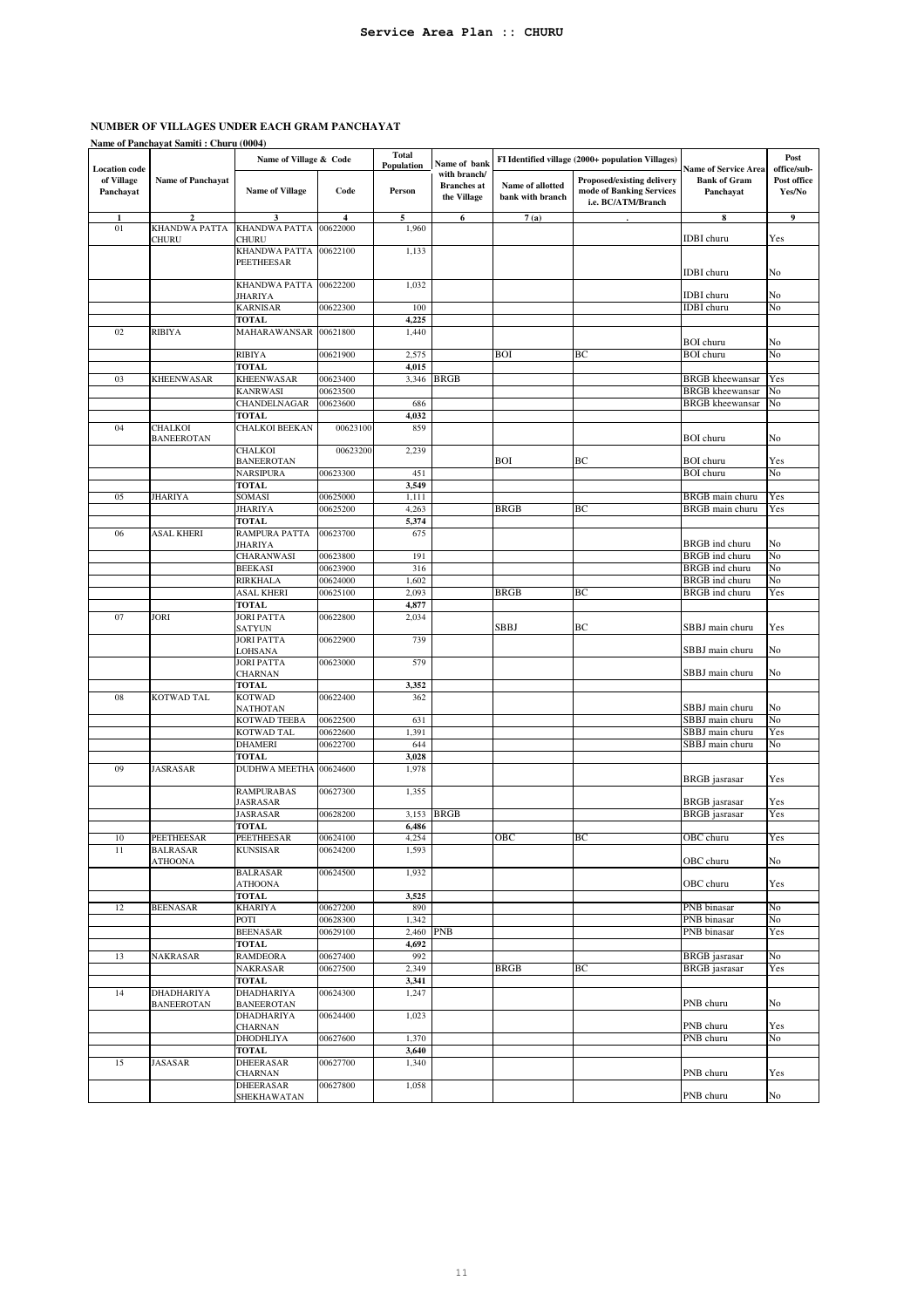| <b>Location</b> code    |                             | Name of Village & Code                                       |                      | <b>Total</b><br><b>Population</b> | Name of bank                                      |                                      | FI Identified village (2000+ population Villages)                            | <b>Name of Service Area</b>                    | Post<br>office/sub-   |
|-------------------------|-----------------------------|--------------------------------------------------------------|----------------------|-----------------------------------|---------------------------------------------------|--------------------------------------|------------------------------------------------------------------------------|------------------------------------------------|-----------------------|
| of Village<br>Panchayat | <b>Name of Panchayat</b>    | <b>Name of Village</b>                                       | Code                 | Person                            | with branch/<br><b>Branches</b> at<br>the Village | Name of allotted<br>bank with branch | Proposed/existing delivery<br>mode of Banking Services<br>i.e. BC/ATM/Branch | <b>Bank of Gram</b><br>Panchayat               | Post office<br>Yes/No |
| $\mathbf{1}$            | $\mathbf{2}$                | 3                                                            | 4                    | 5                                 | 6                                                 | 7(a)                                 |                                                                              | 8                                              | 9                     |
|                         |                             | DHEERASAR<br><b>BEEKAN</b>                                   | 00627900             | 329                               |                                                   |                                      |                                                                              | PNB churu                                      | No                    |
|                         |                             | JASASAR                                                      | 00628000             | 2,422                             |                                                   | <b>BRGB</b>                          | BC                                                                           | PNB churu                                      | Yes                   |
|                         |                             | <b>TOTAL</b>                                                 |                      | 5,149                             |                                                   |                                      |                                                                              |                                                |                       |
| 16                      | <b>GHANTEL</b>              | <b>BAS GHANTEL</b>                                           | 00624700             | 503                               |                                                   |                                      |                                                                              | PNB ghantel                                    | No                    |
|                         |                             | <b>GHANTEL</b>                                               | 00624800             | 3,232                             | <b>PNB</b>                                        |                                      |                                                                              | PNB ghantel                                    | Yes                   |
|                         |                             | DHANI MUNEEMJI                                               | 00624900             | 962                               |                                                   |                                      |                                                                              | PNB ghantel                                    | No                    |
| 17                      | SAHJOOSAR                   | <b>TOTAL</b><br><b>GINRI PATTA</b>                           | 00626800             | 4,697<br>863                      |                                                   |                                      |                                                                              |                                                |                       |
|                         |                             | LOHSANA                                                      |                      |                                   |                                                   |                                      |                                                                              | SBI churu                                      | No                    |
|                         |                             | SAHJOOSAR                                                    | 00627000             | 2,431                             |                                                   | SBI churu                            | BС                                                                           | SBI churu                                      | Yes                   |
|                         |                             | <b>TOTAL</b>                                                 |                      | 3,294                             |                                                   |                                      |                                                                              |                                                |                       |
| 18                      | <b>KARWASAR</b>             | <b>KARWASAR</b>                                              | 00626900             | 2,301                             |                                                   | SBI                                  | ВC                                                                           | UBI churu                                      | Yes                   |
|                         |                             | GAJSAR<br><b>TOTAL</b>                                       | 00627100             | 1,521<br>3,822                    |                                                   |                                      |                                                                              | UBI churu                                      | No                    |
| 19                      | <b>DHADHAR</b>              | <b>BALRASAR</b>                                              | 00630500             | 686                               |                                                   |                                      |                                                                              |                                                |                       |
|                         |                             | TANWARAN                                                     |                      |                                   |                                                   |                                      |                                                                              | BRGB ghanghu                                   | No                    |
|                         |                             | <b>RANASAR</b>                                               | 00630600             | 3,545                             |                                                   | <b>BRGB</b>                          | BC                                                                           | BRGB ghanghu                                   | Yes                   |
|                         |                             | <b>DHADHAR</b>                                               | 00630700             | 2,685                             |                                                   | <b>BRGB</b>                          | BC                                                                           | BRGB ghanghu                                   | Yes                   |
| 20                      |                             | <b>TOTAL</b>                                                 |                      | 6,916                             |                                                   |                                      |                                                                              |                                                |                       |
|                         | <b>INDRAPURA</b>            | <b>BHAIROOSAR</b><br><b>MATHORI</b>                          | 00625300<br>00625400 | 1,233<br>518                      |                                                   |                                      |                                                                              | SBI churu<br>SBI churu                         | No<br>No              |
|                         |                             | THALORI                                                      | 00625500             | 400                               |                                                   |                                      |                                                                              | SBI churu                                      | No                    |
|                         |                             | <b>INDRAPURA</b>                                             | 00626700             | 1,205                             |                                                   |                                      |                                                                              | SBI churu                                      | Yes                   |
|                         |                             | <b>TOTAL</b>                                                 |                      | 3,356                             |                                                   |                                      |                                                                              |                                                |                       |
| 21                      | LALASAR<br><b>BANIROTAN</b> | DHANI RANWAN                                                 | 00625600             | 730                               |                                                   |                                      |                                                                              | Axis churu                                     | No                    |
|                         |                             | LALASAR<br><b>BANIROTAN</b>                                  | 00626300             | 1,113                             |                                                   |                                      |                                                                              | Axis churu                                     | No                    |
|                         |                             | <b>LALASAR PATTA</b><br><b>RAJPURA</b><br><b>GINRI PATTA</b> | 00626400<br>00626600 | 589<br>998                        |                                                   |                                      |                                                                              | Axis churu                                     | No                    |
|                         |                             | <b>RAJPURA</b><br><b>TOTAL</b>                               |                      | 3,430                             |                                                   |                                      |                                                                              | Axis churu                                     | No                    |
| 22                      | <b>BOONTIYA</b>             | <b>BOONTIYA</b>                                              | 00630900             | 3,428                             |                                                   | <b>PNB</b>                           | BC                                                                           | BRGB main churu                                | Yes                   |
| 23                      | <b>BHAMASI</b>              | <b>KARANPURA</b>                                             | 00626200             | 1,145                             |                                                   |                                      |                                                                              | SBBJ colct churu                               | No                    |
|                         |                             | <b>BHAMASI</b>                                               | 00626500             | 1,448                             |                                                   |                                      |                                                                              | SBBJ colct churu                               | Yes                   |
|                         |                             | <b>BARRADAS</b>                                              | 00631000             | 1,215                             |                                                   |                                      |                                                                              | SBBJ colct churu                               | No                    |
| 24                      | KHANSOLI                    | <b>TOTAL</b><br><b>RAMSARA</b>                               |                      | 3,808<br>2,032                    |                                                   | SBBJ                                 | ВC                                                                           | SBBJ colct churu                               | Yes                   |
|                         |                             | <b>KHANSOLI</b>                                              | 00629900<br>00630400 | 2,874                             |                                                   | SBBJ                                 | BC                                                                           | SBBJ colct churu                               | Yes                   |
|                         |                             | <b>DABLA</b>                                                 | 00630800             | 358                               |                                                   |                                      |                                                                              | SBBJ colct churu                               | No                    |
|                         |                             | <b>TOTAL</b>                                                 |                      | 5,264                             |                                                   |                                      |                                                                              |                                                |                       |
| 25                      | <b>SATRA</b>                | RAYPURIYA                                                    | 00628100             | 2,289                             |                                                   | <b>BRGB</b>                          | ВC                                                                           | <b>BRGB</b> satra                              | Yes                   |
|                         |                             | <b>SATRA</b>                                                 | 00628400             | 3,065                             | <b>BRGB</b>                                       |                                      |                                                                              | <b>BRGB</b> satra                              | Yes                   |
|                         |                             | <b>TOTAL</b>                                                 |                      | 5,354                             |                                                   |                                      |                                                                              |                                                |                       |
| 26                      | DEPALSAR                    | SHYAMPURA<br>DEPALSAR                                        | 00629200<br>00629400 | 726<br>1,673                      |                                                   |                                      |                                                                              | <b>BOB</b> ratannagar<br><b>BOB</b> ratannagar | No<br>Yes             |
|                         |                             | <b>MEGHSAR</b>                                               | 00629600             | 1,575                             |                                                   |                                      |                                                                              | <b>BOB</b> ratannagar                          | Yes                   |
|                         |                             | <b>TOTAL</b>                                                 |                      | 3,974                             |                                                   |                                      |                                                                              |                                                |                       |
| 27                      | THELASAR                    | THELASAR                                                     | 00630000             | 2,320                             |                                                   | <b>BOB</b>                           | ВC                                                                           | <b>BRGB</b> ratannagar                         | No                    |
|                         |                             | <b>HUNATPURA</b>                                             | 00630100             | 405                               |                                                   |                                      |                                                                              | <b>BRGB</b> ratannagar                         | No                    |
|                         |                             | <b>UNTWALIYA</b>                                             | 00630300             | 1,595                             |                                                   |                                      |                                                                              | <b>BRGB</b> ratannagar                         | Yes                   |
|                         | <b>SHYOPURA</b>             | <b>TOTAL</b><br>SHYOPURA                                     | 00629500             | 4,320<br>1,002                    |                                                   |                                      |                                                                              | <b>BOB</b> ratannagar                          | No                    |
| 28                      |                             | DHANI<br>DOONGARSINGHP                                       | 00629700             | 1,004                             |                                                   |                                      |                                                                              |                                                |                       |
|                         |                             | <b>URA</b><br><b>DHANI</b>                                   | 00629800             | 533                               |                                                   |                                      |                                                                              | <b>BOB</b> ratannagar                          | Yes                   |
|                         |                             | LALSINGHPURA<br>DHANI                                        | 00630200             | 282                               |                                                   |                                      |                                                                              | <b>BOB</b> ratannagar                          | No                    |
|                         |                             | PANNESINGH<br><b>TOTAL</b>                                   |                      | 2,821                             |                                                   |                                      |                                                                              | <b>BOB</b> ratannagar                          | No                    |
| 29                      | SAHNALI CHHOTI              | <b>JUHARPURA</b>                                             | 00628500             | 567                               |                                                   |                                      |                                                                              | HDFC churu                                     | No                    |
|                         |                             | SAHNALI CHHOTI                                               | 00628800             | 1,668                             |                                                   |                                      |                                                                              | HDFC churu                                     | No                    |
|                         |                             | <b>SAHNALI BARI</b>                                          | 00628900             | 1,436                             |                                                   |                                      |                                                                              | HDFC churu                                     | Yes                   |
|                         |                             | <b>TOTAL</b>                                                 |                      | 3,671                             |                                                   |                                      |                                                                              |                                                |                       |
| 30                      | MOLEESAR BARA               | MOLEESAR BARA                                                | 00628600             | 1,320                             |                                                   |                                      |                                                                              | Corp Bank churu                                | Yes                   |
|                         |                             | <b>SURATPURA</b><br><b>CHHAJUSAR</b>                         | 00628700<br>00629000 | 1,023<br>1,112                    |                                                   |                                      |                                                                              | Corp Bank churu<br>Corp Bank churu             | Yes<br>No             |
|                         |                             | TOTAL                                                        |                      | 3,455                             |                                                   |                                      |                                                                              |                                                |                       |

12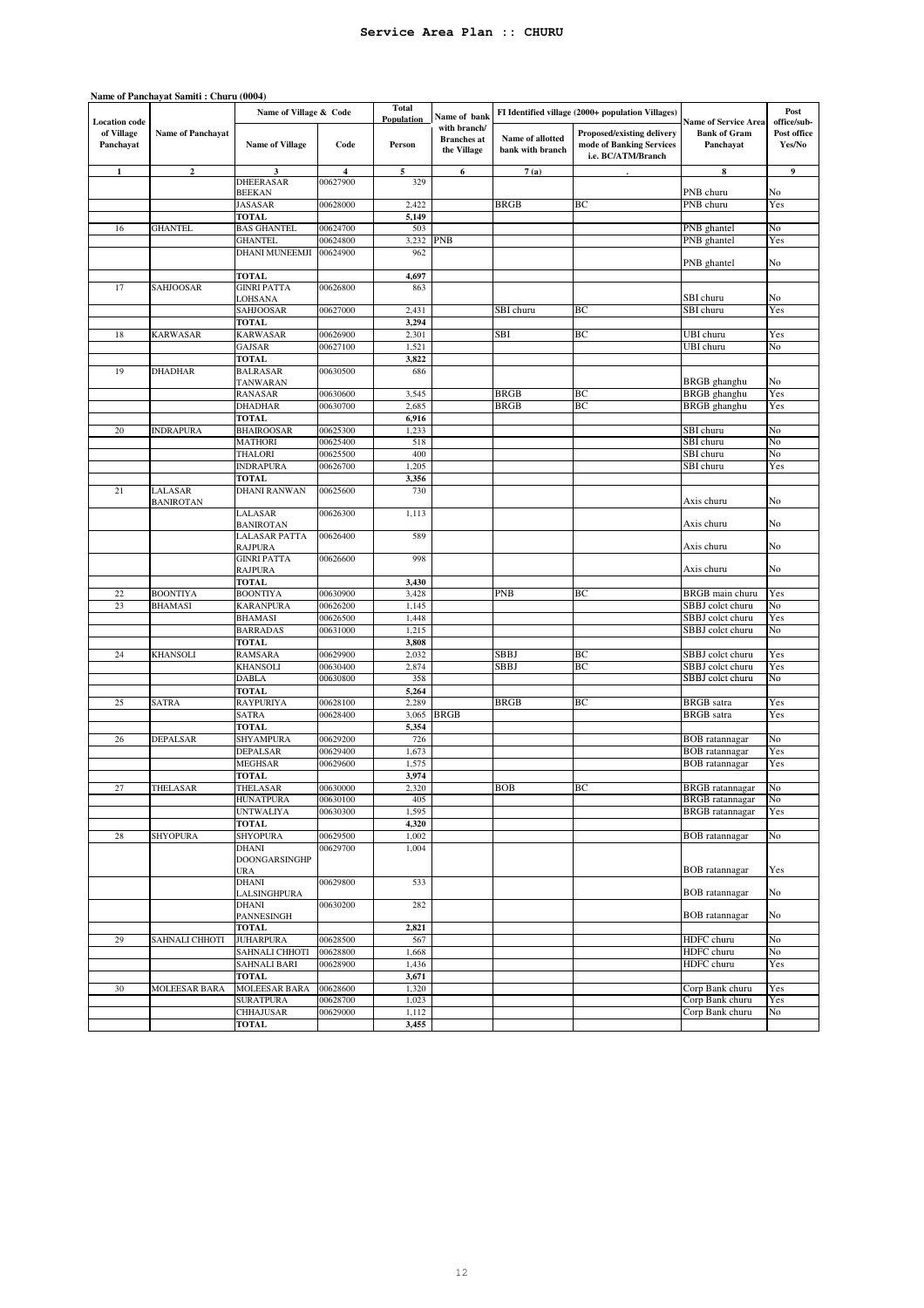|                         | Name of Panchavat Samiti: Churu (0004) |                                      |                  |                            |                                                   |                                      |                                                                                     |                                  |                       |
|-------------------------|----------------------------------------|--------------------------------------|------------------|----------------------------|---------------------------------------------------|--------------------------------------|-------------------------------------------------------------------------------------|----------------------------------|-----------------------|
| <b>Location</b> code    | <b>Name of Panchayat</b>               | Name of Village & Code               |                  | <b>Total</b><br>Population | Name of bank                                      |                                      | FI Identified village (2000+ population Villages)                                   | <b>Name of Service Area</b>      | Post<br>office/sub-   |
| of Village<br>Panchayat |                                        | <b>Name of Village</b>               | Code             | Person                     | with branch/<br><b>Branches</b> at<br>the Village | Name of allotted<br>bank with branch | <b>Proposed/existing delivery</b><br>mode of Banking Services<br>i.e. BC/ATM/Branch | <b>Bank of Gram</b><br>Panchayat | Post office<br>Yes/No |
| $\mathbf{1}$            | $\mathcal{L}$                          | 3                                    | $\blacktriangle$ | 5                          | 6                                                 | 7(a)                                 |                                                                                     | 8                                | 9                     |
| 31                      | <b>DUDHWA KHARA</b>                    | <b>DUDHWA KHARA</b>                  | 00625700         | 5.453                      | <b>PNB</b>                                        |                                      |                                                                                     | PNB dudwakhar                    | Yes                   |
| 32                      | LAKHAU                                 | LADARIYA                             | 00631100         | 1.324                      |                                                   |                                      |                                                                                     | <b>BOB</b> churu                 | Yes                   |
|                         |                                        | <b>ASLOO</b>                         | 00631200         | 1,421                      |                                                   |                                      |                                                                                     | <b>BOB</b> churu                 | No                    |
|                         |                                        | LAKHAU                               | 00631300         | 1.018                      |                                                   |                                      |                                                                                     | <b>BOB</b> churu                 | Yes                   |
|                         |                                        | SHYODANPURA                          | 00631900         | 767                        |                                                   |                                      |                                                                                     | <b>BOB</b> churu                 | No                    |
|                         |                                        | <b>TOTAL</b>                         |                  | 4,530                      |                                                   |                                      |                                                                                     |                                  |                       |
| 33                      | <b>SIRSALA</b>                         | <b>SIRSALI</b>                       | 00625800         | 1,501                      |                                                   |                                      |                                                                                     | <b>BOB</b> churu                 | Yes                   |
|                         |                                        | <b>SIRSALA</b>                       | 00625900         | 2,494                      |                                                   | <b>BOB</b>                           | BC                                                                                  | <b>BOB</b> churu                 | Yes                   |
|                         |                                        | <b>MOTISAR</b>                       | 00626000         | 584                        |                                                   |                                      |                                                                                     | <b>BOB</b> churu                 | No                    |
|                         |                                        | <b>BADHKI</b>                        | 00626100         | 870                        |                                                   |                                      |                                                                                     | <b>BOB</b> churu                 | No                    |
|                         |                                        | <b>DHANI</b><br><b>LACHHMANSINGH</b> | 00631400         | 542                        |                                                   |                                      |                                                                                     | <b>BOB</b> churu                 | No                    |
|                         |                                        | <b>TOTAL</b>                         |                  | 5.991                      |                                                   |                                      |                                                                                     |                                  |                       |
| 34                      | LOHSANA BARA                           | <b>BAS MAHLAN</b>                    | 00631500         | 219                        |                                                   |                                      |                                                                                     | <b>ICICI S</b> chwak churu No    |                       |
|                         |                                        | LOHSANA BARA                         | 00631600         | 2.637                      |                                                   | <b>ICICI</b>                         | <b>Branch</b>                                                                       | <b>ICICI S chwak churu Yes</b>   |                       |
|                         |                                        | LOHSANA CHHOTA 00631700              |                  | 1.007                      |                                                   |                                      |                                                                                     | <b>ICICI S chwak churu Yes</b>   |                       |
|                         |                                        | <b>BAS DHAKAN</b>                    | 00631800         | 1.026                      |                                                   |                                      |                                                                                     | <b>ICICI S</b> chwak churu No    |                       |
|                         |                                        | <b>TOTAL</b>                         |                  | 4,889                      |                                                   |                                      |                                                                                     |                                  |                       |
| 35                      | <b>GHANGHOO</b>                        | <b>BAS JAISEKA</b>                   | 00632000         | 841                        |                                                   |                                      |                                                                                     | <b>BRGB</b> Ghanghu              | No                    |
|                         |                                        | <b>GHANGHOO</b>                      | 00632100         | 3,647                      | <b>BRGB</b>                                       |                                      |                                                                                     | <b>BRGB</b> Ghanghu              | Yes                   |
|                         |                                        | <b>JASWANTPURA</b>                   | 00632200         | 229                        |                                                   |                                      |                                                                                     | <b>BRGB</b> Ghanghu              | No                    |
|                         |                                        | <b>DANDOO</b>                        | 00632300         | 1,232                      |                                                   |                                      |                                                                                     | <b>BRGB</b> Ghanghu              | Yes                   |
|                         |                                        | <b>TOTAL</b>                         |                  | 5,949                      |                                                   |                                      |                                                                                     |                                  |                       |
|                         | UNSPECIFIED*                           | CHURU (RURAL)                        | 00629300         | 217                        |                                                   |                                      |                                                                                     | <b>BOB</b> churu                 | No                    |

\* GRAM PANCHAYAT NAME WERE NOT MENTIONED.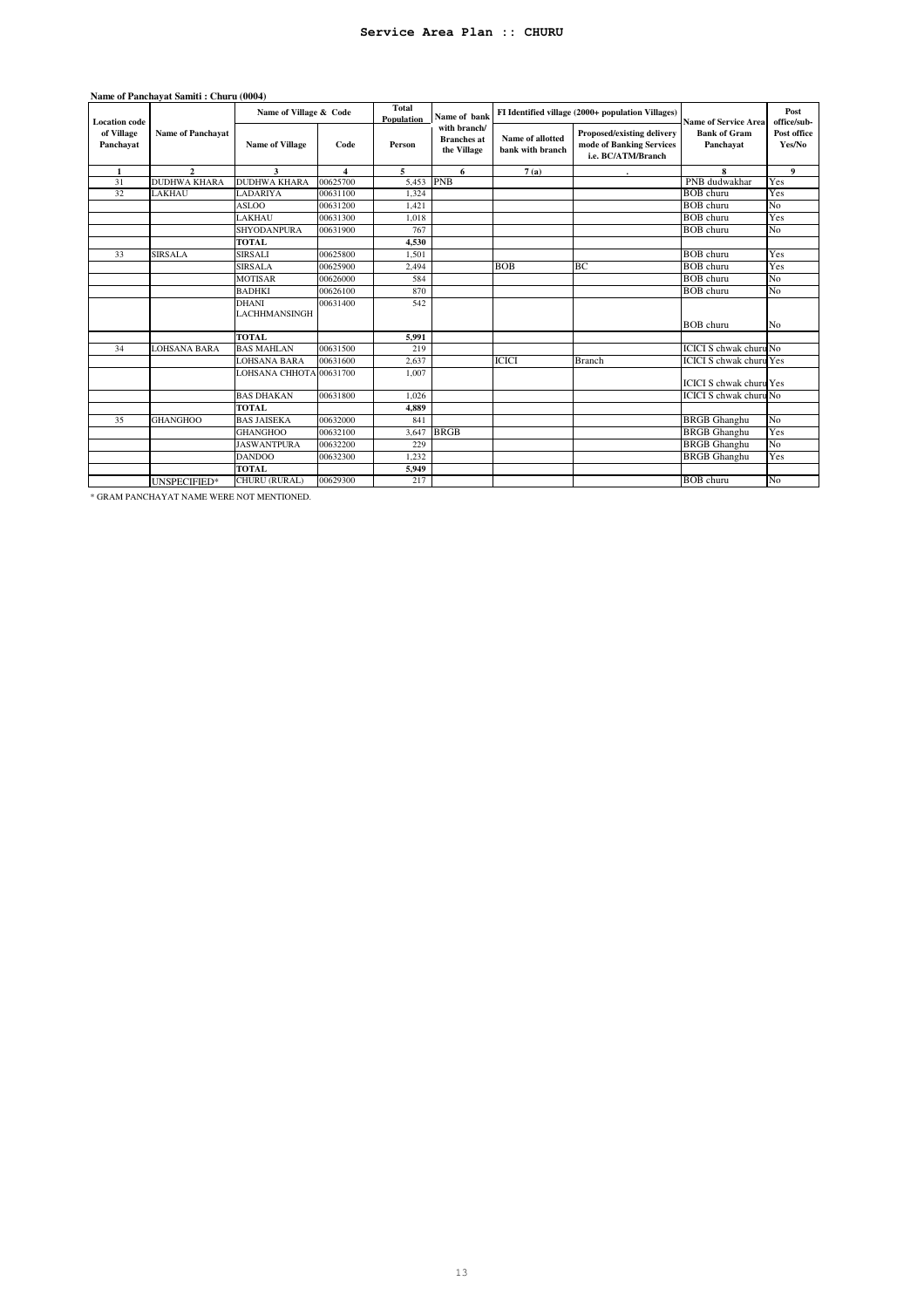|                      | Name of Panchayat Samiti : Ratangarh (0006) |                                       |                         |                            |                    |                              |                                                       |                                              |             |
|----------------------|---------------------------------------------|---------------------------------------|-------------------------|----------------------------|--------------------|------------------------------|-------------------------------------------------------|----------------------------------------------|-------------|
|                      |                                             | Name of Village & Code                |                         | <b>Total</b><br>Population | Name of bank       |                              | FI Identified village (2000+ population<br>Villages)  |                                              | Post        |
| <b>Location</b> code |                                             |                                       |                         |                            | with branch/       |                              |                                                       | <b>Name of Service</b>                       | office/sub- |
| of Village           | <b>Name of Panchayat</b>                    |                                       |                         |                            | <b>Branches</b> at | Name of                      | <b>Proposed/existing delivery</b>                     | <b>Area Bank of Gram</b>                     | Post office |
| Panchayat            |                                             | <b>Name of Village</b>                | Code                    | Person                     | the Village        | allotted bank<br>with branch | mode of Banking Services i.e.<br><b>BC/ATM/Branch</b> | Panchayat                                    | Yes/No      |
|                      |                                             |                                       |                         |                            |                    |                              |                                                       |                                              |             |
| 1                    | $\mathbf{2}$                                | 3                                     | $\overline{\mathbf{4}}$ | 5                          | 6                  | 7(a)                         |                                                       | 8                                            | 9           |
| 01                   | LACHHARSAR                                  | LACHHARSAR                            | 00642100                | 6,993                      | BRGB               |                              |                                                       | <b>BRGB</b> lachadsar                        | Yes         |
| 02                   | <b>PARSANEU</b>                             | <b>JORAWARPURA</b>                    | 00645300                | 560                        |                    |                              |                                                       |                                              |             |
|                      |                                             |                                       |                         |                            |                    |                              |                                                       | <b>BRGB</b> parseneu                         | No          |
|                      |                                             | <b>PARSANEU</b>                       | 00645400                | 3,656                      | BRGB               |                              |                                                       | <b>BRGB</b> parseneu                         | Yes         |
|                      |                                             | PREM NAGAR                            | 00645500                | 511                        |                    |                              |                                                       | <b>BRGB</b> parseneu                         | No          |
|                      |                                             | <b>TOTAL</b>                          |                         | 4,727                      |                    |                              |                                                       |                                              |             |
| 03                   | ALSAR                                       | ALSAR BAS                             | 00645600                | 1,725                      |                    |                              |                                                       | <b>BRGB</b> parseneu                         | Yes         |
|                      |                                             | <b>ALSAR</b>                          | 00645700                | 2,019                      |                    | <b>BRGB</b>                  | BС                                                    | <b>BRGB</b> parseneu                         | Yes         |
|                      |                                             | <b>JEGNIYA BIKAN</b>                  | 00645800                | 1,165                      |                    |                              |                                                       | <b>BRGB</b> parseneu                         | Yes         |
|                      |                                             | <b>TOTAL</b>                          |                         | 4,909                      |                    |                              |                                                       |                                              |             |
| 04                   | <b>SIMSIYA</b>                              | <b>JEGNIYA</b>                        | 00645900                | 1,964                      |                    |                              |                                                       | <b>BOB</b> ratangarh                         | Yes         |
|                      | BIDAWATAN                                   | <b>BIDAWATAN</b>                      |                         |                            |                    |                              |                                                       |                                              |             |
|                      |                                             | <b>DASSUSAR</b>                       | 00646000                | 1,568                      |                    |                              |                                                       | <b>BOB</b> ratangarh                         | Yes         |
|                      |                                             | <b>SIMSIYA</b><br><b>BIDAWATAN</b>    | 00646100                | 2,318                      |                    | <b>BOB</b>                   | BC                                                    | <b>BOB</b> ratangarh                         | Yes         |
|                      |                                             | <b>SIMSIYA</b>                        |                         |                            |                    |                              |                                                       |                                              |             |
|                      |                                             | <b>PUROHITAN</b>                      | 00646200                | 534                        |                    |                              |                                                       | <b>BOB</b> ratangarh                         | Yes         |
|                      |                                             | <b>TOTAL</b>                          |                         | 6,384                      |                    |                              |                                                       |                                              |             |
| 05                   | RATNADESAR                                  | LOONASAR                              | 00646300                | 1,386                      |                    |                              |                                                       | <b>BRGB</b> parihara                         | Yes         |
|                      |                                             | <b>RATNADESAR</b>                     | 00649700                | 1,991                      |                    |                              |                                                       | <b>BRGB</b> parihara                         | Yes         |
|                      |                                             | <b>TOTAL</b>                          |                         | 3,377                      |                    |                              |                                                       |                                              |             |
| 06                   | NOONWA                                      | <b>BHAWAN DESAR</b>                   | 00646500                | 1,914                      |                    |                              |                                                       | <b>BRGB</b> rajaldesar                       | Yes         |
|                      |                                             | <b>NOONWA</b><br><b>TOTAL</b>         | 00646600                | 2,060                      |                    | <b>BOB</b>                   | ВC                                                    | <b>BRGB</b> rajaldesar                       | Yes         |
| 07                   | PARIHARA                                    | PARIHARA                              | 00649800                | 3,974<br>10,069            | <b>BOB</b>         |                              |                                                       | <b>BOB</b> parihara                          | Yes         |
|                      |                                             | PARIHARI                              | 00649900                | 44                         |                    |                              |                                                       | <b>BOB</b> parihara                          | No          |
|                      |                                             | <b>TOTAL</b>                          |                         | 10,113                     |                    |                              |                                                       |                                              |             |
| 08                   | LOHA                                        | LOHA                                  | 00649500                | 3,237                      |                    | <b>BOB</b>                   | BC                                                    | <b>BOB</b> parihara                          | Yes         |
|                      |                                             | <b>BHOJASAR</b>                       | 00649600                | 1,895                      |                    |                              |                                                       | <b>BOB</b> parihara                          | Yes         |
|                      |                                             | <b>SANWATIYA</b>                      | 00650100                | 297                        |                    |                              |                                                       | <b>BOB</b> parihara                          | No          |
|                      |                                             | <b>TOTAL</b>                          |                         | 5,429                      |                    |                              |                                                       |                                              |             |
| 09                   | SANGASAR                                    | <b>KHOTHDI</b>                        | 00650200                | 2,156                      |                    | <b>BOB</b>                   | BC                                                    | <b>BOB</b> ratangarh                         | Yes         |
|                      |                                             | SANGASAR                              | 00650300                | 1,473                      |                    |                              |                                                       | <b>BOB</b> ratangarh                         | Yes         |
|                      |                                             | CHHABRI MEETHI                        | 00650400                | 847                        |                    |                              |                                                       | <b>BOB</b> ratangarh                         | No          |
| 10                   | <b>MENASAR</b>                              | <b>TOTAL</b><br><b>BUDHWALI</b>       | 00650000                | 4,476<br>1,909             |                    |                              |                                                       | <b>BOB</b> ratangarh                         | No          |
|                      |                                             | <b>MENASAR</b>                        | 00651200                | 2,299                      |                    | <b>BOB</b>                   | BC                                                    | <b>BOB</b> ratangarh                         | Yes         |
|                      |                                             | <b>RUKHASAR</b>                       | 00651300                | 643                        |                    |                              |                                                       | <b>BOB</b> ratangarh                         | No          |
|                      |                                             | <b>TOTAL</b>                          |                         | 4,851                      |                    |                              |                                                       |                                              |             |
| 11                   | KANWARI                                     | <b>KANWARI</b>                        | 00651400                | 2,440                      |                    | <b>BOB</b>                   | BC                                                    | <b>BOB</b> ratangarh                         | Yes         |
|                      |                                             | CHARANWASI                            | 00651500                | 1,173                      |                    |                              |                                                       | <b>BOB</b> ratangarh                         | Yes         |
|                      |                                             | <b>TOTAL</b>                          |                         | 3,613                      |                    |                              |                                                       |                                              |             |
| 12                   | <b>SEETSAR</b>                              | <b>SEETSAR</b>                        | 00651900                | 2,001                      |                    | <b>BRGB</b>                  | BC                                                    | <b>BOB</b> ratangarh                         | Yes         |
|                      |                                             | <b>DEEPSAR</b>                        | 00652000                | 901                        |                    |                              |                                                       | <b>BOB</b> ratangarh                         | Yes         |
|                      |                                             | <b>TOTAL</b>                          |                         | 2,902                      |                    |                              |                                                       |                                              |             |
| 13                   | <b>BHUKHREDI</b>                            | <b>FRANSA</b>                         | 00651700                | 457                        |                    |                              |                                                       | <b>BOB</b> ratangarh                         | No          |
|                      |                                             | <b>BHUKHREDI</b><br><b>SULKHANIYA</b> | 00651800<br>00652100    | 1,970<br>1,693             |                    |                              |                                                       | <b>BOB</b> ratangarh<br><b>BOB</b> ratangarh | Yes<br>Yes  |
|                      |                                             | <b>TOTAL</b>                          |                         | 4,120                      |                    |                              |                                                       |                                              |             |
| 14                   | <b>KUSUM DESAR</b>                          | CHHABRI KHARI                         | 00651000                | 1,113                      |                    |                              |                                                       | <b>BRGB</b> kusumdesar                       | No          |
|                      |                                             | <b>BHEENCHARI</b>                     | 00651100                | 989                        |                    |                              |                                                       | <b>BRGB</b> kusumdesar                       | No          |
|                      |                                             | <b>KUSUM DESAR</b>                    | 00651600                |                            | 1,757 BRGB         |                              |                                                       | <b>BRGB</b> kusumdesar                       | Yes         |
|                      |                                             | <b>TOTAL</b>                          |                         | 3,859                      |                    |                              |                                                       |                                              |             |
| 15                   | <b>GOLSAR</b>                               | <b>GOLSAR</b>                         | 00644400                | 2,921                      |                    | PNB                          | ВC                                                    | SBI ratangarh                                | Yes         |
|                      |                                             | <b>HANSASAR</b>                       | 00644500                | 973                        |                    |                              |                                                       | SBI ratangarh                                | No          |
|                      |                                             | <b>TOTAL</b>                          |                         | 3,894                      |                    |                              |                                                       |                                              |             |
| 16                   | LOONCHH                                     | <b>GUSAINSAR</b>                      | 00649000                | 1,301                      |                    |                              |                                                       | PNB ratangarh                                | No          |
|                      |                                             | <b>RAGHUNATHPURA</b>                  | 00649100                | 644                        |                    |                              |                                                       | PNB ratangarh                                | No          |
|                      |                                             | <b>DERAJSAR</b>                       | 00649300                | 649                        |                    |                              |                                                       | PNB ratangarh                                | Yes         |
|                      |                                             | LOONCHH                               | 00649400                | 2,327                      |                    | <b>PNB</b>                   | BC                                                    | PNB ratangarh                                | Yes         |
|                      |                                             | <b>TOTAL</b>                          |                         | 4,921                      |                    |                              |                                                       |                                              |             |
| 17                   | TIDIYASAR                                   | <b>HAR DESAR</b>                      | 00650500                | 1,038                      |                    |                              |                                                       | <b>BRGB</b> tidiyasar                        | No          |
|                      |                                             | TIDIYASAR                             | 00650600                |                            | 1,924 BRGB         |                              |                                                       | <b>BRGB</b> tidiyasar                        | Yes         |
|                      |                                             | KADIYA                                | 00650900                | 1,094                      |                    |                              |                                                       | <b>BRGB</b> tidiyasar                        | No          |
|                      |                                             | <b>TOTAL</b>                          |                         | 4,056                      |                    |                              |                                                       |                                              |             |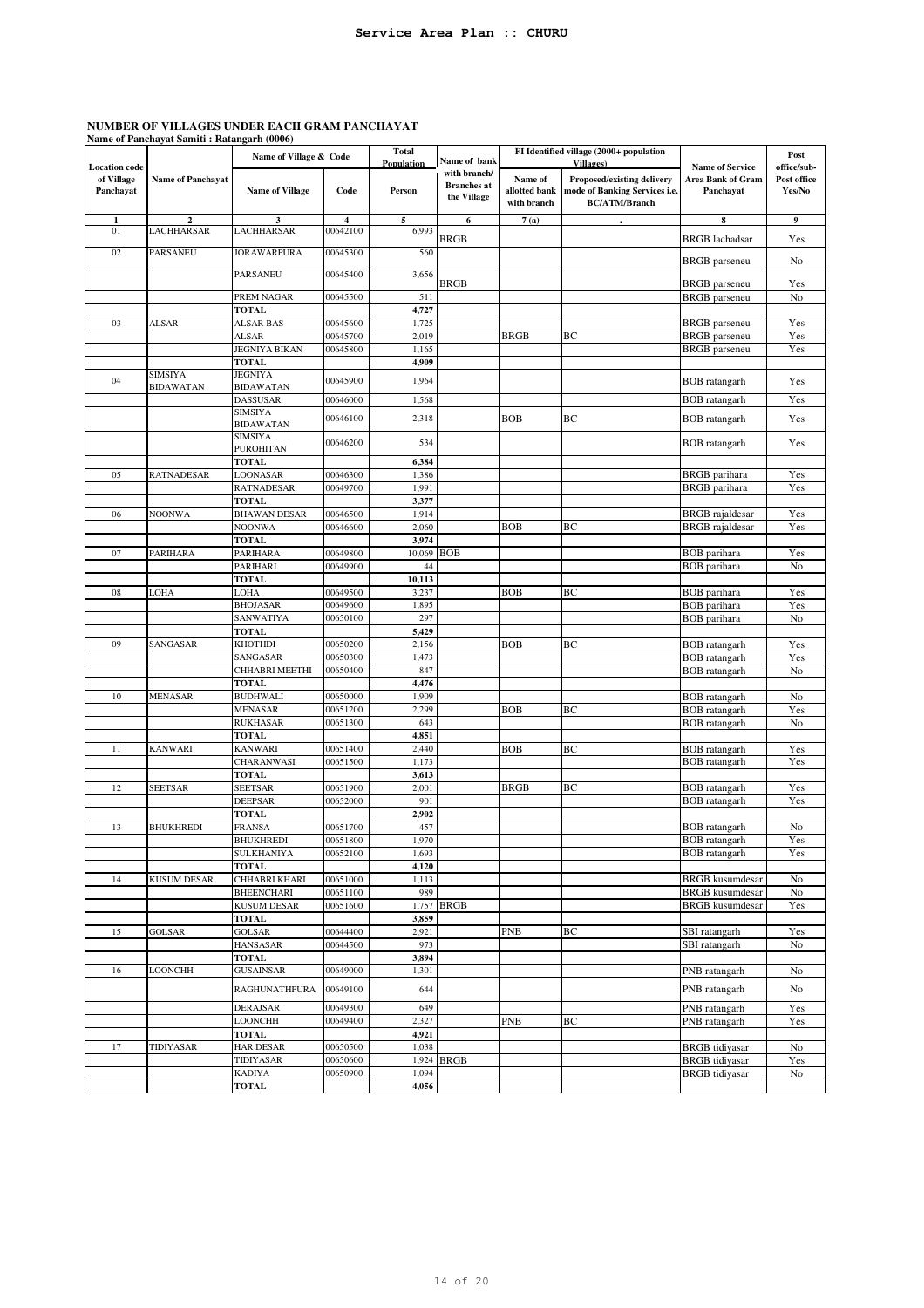|                                                 | Name of Panchayat Samiti: Ratangarh (0006) |                                    |                         |                      |                                                   |                                         |                                                                                                          |                                                          |                                      |
|-------------------------------------------------|--------------------------------------------|------------------------------------|-------------------------|----------------------|---------------------------------------------------|-----------------------------------------|----------------------------------------------------------------------------------------------------------|----------------------------------------------------------|--------------------------------------|
|                                                 |                                            | Name of Village & Code             |                         | <b>Total</b>         | Name of bank                                      |                                         | FI Identified village (2000+ population                                                                  |                                                          | Post                                 |
| <b>Location</b> code<br>of Village<br>Panchayat | <b>Name of Panchayat</b>                   | <b>Name of Village</b>             | Code                    | Population<br>Person | with branch/<br><b>Branches</b> at<br>the Village | Name of<br>allotted bank<br>with branch | <b>Villages</b> )<br>Proposed/existing delivery<br>mode of Banking Services i.e.<br><b>BC/ATM/Branch</b> | <b>Name of Service</b><br>Area Bank of Gram<br>Panchayat | office/sub-<br>Post office<br>Yes/No |
| 1                                               | $\overline{2}$                             | $\mathbf{3}$                       | $\overline{\mathbf{4}}$ | 5                    | 6                                                 | 7(a)                                    |                                                                                                          | 8                                                        | 9                                    |
| 18                                              | <b>BACHHARARA</b>                          | <b>BACHHARARA</b>                  | 00648700                | 1,644                |                                                   |                                         |                                                                                                          | <b>BRGB</b> tidiyasar                                    | Yes                                  |
|                                                 | <b>BARA</b>                                | <b>BARA</b><br><b>BACHHARARA</b>   | 00648800                | 518                  |                                                   |                                         |                                                                                                          | <b>BRGB</b> tidiyasar                                    | No                                   |
|                                                 |                                            | СННОТА<br><b>TOTAL</b>             |                         | 2,162                |                                                   |                                         |                                                                                                          |                                                          |                                      |
| 19                                              | <b>BEERAMSAR</b>                           | <b>GHUMANDA</b>                    | 00648900                | 1,604                |                                                   |                                         |                                                                                                          | <b>BRGB</b> tidiyasar                                    | No                                   |
|                                                 |                                            | <b>BEERAMSAR</b>                   | 00650700                | 2,000                |                                                   | <b>BRGB</b>                             | BС                                                                                                       | <b>BRGB</b> tidiyasar                                    | Yes                                  |
|                                                 |                                            | THATHAWATA                         | 00650800                | 1,410                |                                                   |                                         |                                                                                                          | <b>BRGB</b> tidiyasar                                    | Yes                                  |
|                                                 |                                            | <b>TOTAL</b><br><b>KHUDERA</b>     |                         | 5,014                |                                                   |                                         |                                                                                                          |                                                          |                                      |
| 20                                              | <b>JANDWA</b>                              | <b>BIDAWATAN</b>                   | 00648400                | 412                  |                                                   |                                         |                                                                                                          | <b>BRGB</b> sehla                                        | No                                   |
|                                                 |                                            | MOLISAR CHHOTA                     | 00648500                | 929                  |                                                   |                                         |                                                                                                          | <b>BRGB</b> sehla                                        | No                                   |
|                                                 |                                            | <b>JANDWA</b><br><b>TOTAL</b>      | 00648600                | 2,474<br>3,815       |                                                   | <b>BRGB</b>                             | ВC                                                                                                       | <b>BRGB</b> sehla                                        | Yes                                  |
| 21                                              | <b>RATANSARA</b>                           | <b>SEHLA</b>                       | 00643400                | 3,021                | <b>BRGB</b>                                       |                                         |                                                                                                          | <b>BRGB</b> ratansara                                    | Yes                                  |
|                                                 |                                            | HANUMANPURA                        | 00643500                | 102                  |                                                   |                                         |                                                                                                          | <b>BRGB</b> ratansara                                    | No                                   |
|                                                 |                                            | <b>RATANSARA</b>                   | 00643600                | 1,535                |                                                   |                                         |                                                                                                          | <b>BRGB</b> ratansara                                    | Yes                                  |
|                                                 |                                            | CHAK JALEU                         | 00643700                | 39                   |                                                   |                                         |                                                                                                          | <b>BRGB</b> ratansara                                    | No                                   |
|                                                 |                                            | KHUDERA BEEKAN                     | 00648200                | 591                  |                                                   |                                         |                                                                                                          | <b>BRGB</b> ratansara                                    | No                                   |
|                                                 |                                            | <b>KHUDERA</b><br><b>CHARNAN</b>   | 00648300                | 1,166                |                                                   |                                         |                                                                                                          | <b>BRGB</b> ratansara                                    | Yes                                  |
|                                                 |                                            | TOTAL                              |                         | 6,454                |                                                   |                                         |                                                                                                          |                                                          |                                      |
| $22\,$                                          | <b>GORISAR</b>                             | <b>GORISAR</b><br><b>MALPUR</b>    | 00643800                | 2,591<br>843         | <b>PNB</b>                                        | PNB                                     | <b>Branch</b>                                                                                            | PNB gorisar<br>PNB gorisar                               | Yes<br>No                            |
|                                                 |                                            | <b>HARIPURA</b>                    | 00647900<br>00648000    | 212                  |                                                   |                                         |                                                                                                          | PNB gorisar                                              | No                                   |
|                                                 |                                            | <b>KHARIYA</b>                     | 00648100                | 862                  |                                                   |                                         |                                                                                                          | PNB gorisar                                              | Yes                                  |
|                                                 |                                            | TOTAL                              |                         | 4,508                |                                                   |                                         |                                                                                                          |                                                          |                                      |
| 23                                              | <b>DAUDSAR</b>                             | <b>DAUDSAR</b>                     | 00643300                | 5,442                |                                                   | <b>BOB</b>                              | Branch                                                                                                   | <b>BRGB</b> sehla                                        | Yes                                  |
| 24                                              | LADHASAR                                   | <b>JALEU CHHOTI</b>                | 00643900                | 46                   |                                                   |                                         |                                                                                                          | <b>BRGB</b> gogasar                                      | Yes                                  |
|                                                 |                                            | CHAK RATANGARH                     | 00644000                | 235                  |                                                   |                                         |                                                                                                          | <b>BRGB</b> gogasar                                      | No                                   |
|                                                 |                                            | LADHASAR                           | 00644100                | 2,645                |                                                   | <b>BRGB</b>                             | ВC                                                                                                       | <b>BRGB</b> gogasar                                      | Yes                                  |
|                                                 |                                            | <b>JALEU BARI</b>                  | 00647800                | 2,446                |                                                   | <b>BRGB</b>                             | BC                                                                                                       | <b>BRGB</b> gogasar                                      | Yes                                  |
|                                                 |                                            | <b>TOTAL</b>                       |                         | 5,372                |                                                   |                                         |                                                                                                          |                                                          |                                      |
| 25                                              | GOGASAR                                    | GOGASAR                            | 00644300                | 3,570                | SBBJ,BRGB                                         |                                         |                                                                                                          | BRGB & SBBJ- go                                          | Yes                                  |
| 26                                              | <b>KANGAR</b>                              | <b>KANGAR</b>                      | 00643200                | 2,657                |                                                   | <b>BRGB</b>                             | BС                                                                                                       | SBBJ gogasar                                             | Yes                                  |
|                                                 |                                            | CHAINPURA<br><b>TOTAL</b>          | 00644200                | 1,313<br>3,970       |                                                   |                                         |                                                                                                          | SBBJ gogasar                                             |                                      |
| 27                                              | <b>BHANUDA</b><br><b>BIDAWATAN</b>         | BADHAN KI DHANI                    | 00642200                | 293                  |                                                   |                                         |                                                                                                          | <b>BRGB</b> ratangarh                                    | No                                   |
|                                                 |                                            | <b>BHANUDA</b><br><b>BIDAWATAN</b> | 00642300                | 3,039                |                                                   | <b>BOB</b>                              | <b>Branch</b>                                                                                            | <b>BRGB</b> ratangarh                                    | Yes                                  |
|                                                 |                                            | <b>BHANUDA</b><br><b>CHARNAN</b>   | 00642400                | 365                  |                                                   |                                         |                                                                                                          | <b>BRGB</b> ratangarh                                    | No                                   |
|                                                 |                                            | HAMOOSAR                           | 00642700                | 2,457                |                                                   | <b>BRGB</b>                             | BС                                                                                                       | <b>BRGB</b> ratangarh                                    | Yes                                  |
|                                                 |                                            | TOTAL                              |                         | 6,154                |                                                   |                                         |                                                                                                          |                                                          |                                      |
| 28                                              | MELOOSAR                                   | <b>PABUSAR</b>                     | 00642800                | 3,037                |                                                   | BRGB                                    | ВC                                                                                                       | SBBJ gogasar                                             | Yes                                  |
|                                                 |                                            | <b>CHHOTRIYA</b>                   | 00642900                | 1,066                |                                                   |                                         |                                                                                                          | SBBJ gogasar                                             | No                                   |
|                                                 |                                            | <b>MELOOSAR</b>                    | 00643000                | 1,269<br>1,957       |                                                   |                                         |                                                                                                          | SBBJ gogasar<br>SBBJ gogasar                             | Yes                                  |
|                                                 |                                            | MALASAR<br><b>TOTAL</b>            | 00643100                | 7,329                |                                                   |                                         |                                                                                                          | SBBJ gogasar                                             | Yes                                  |
| 29                                              | NAUSARIYA                                  | <b>GOPALPURIYA</b>                 | 00644800                | 830                  |                                                   |                                         |                                                                                                          | SBBJ gogasar                                             | Yes                                  |
|                                                 |                                            | <b>CHAMPAWASI</b>                  | 00647200                | 534                  |                                                   |                                         |                                                                                                          | SBBJ gogasar                                             | No                                   |
|                                                 |                                            | NAUSARIYA                          | 00647300                | 1,878                |                                                   |                                         |                                                                                                          | SBBJ gogasar                                             | Yes                                  |
|                                                 |                                            | HUDERA ATHOONA                     | 00647400                | 573                  |                                                   |                                         |                                                                                                          | SBBJ gogasar                                             | No                                   |
|                                                 |                                            | <b>HUDERA SIDDHAN</b>              | 00647500                | 304                  |                                                   |                                         |                                                                                                          | SBBJ gogasar                                             | No                                   |
|                                                 |                                            | HUDERA AGOONA<br><b>DEVIPURA</b>   | 00647600<br>00647700    | 1,691<br>523         |                                                   |                                         |                                                                                                          | SBBJ gogasar<br>SBBJ gogasar                             | Yes<br>Yes                           |
|                                                 |                                            | <b>TOTAL</b>                       |                         | 6,333                |                                                   |                                         |                                                                                                          |                                                          |                                      |
| 30                                              | <b>BINADESAR</b>                           | <b>BINADESAR</b>                   | 00645000                | 449                  |                                                   |                                         |                                                                                                          | <b>BRGB</b> lachadasar                                   | No                                   |
|                                                 | <b>BIDAWATAN</b>                           | <b>SIDDHAN</b><br>BINADESAR        |                         |                      |                                                   |                                         |                                                                                                          |                                                          |                                      |
|                                                 |                                            | <b>BIDAWATAN</b>                   | 00645100                | 1,894                |                                                   |                                         |                                                                                                          | <b>BRGB</b> lachadasar                                   | Yes                                  |
|                                                 |                                            | <b>BANDWA</b>                      | 00645200                | 2,208                |                                                   | BRGB                                    | ВC                                                                                                       | <b>BRGB</b> lachadasar                                   | Yes                                  |
| 31                                              | SIKRALI                                    | <b>TOTAL</b><br><b>BALRAMPURA</b>  | 00642500                | 4,551<br>748         |                                                   |                                         |                                                                                                          | <b>BRGB</b> lachadasar                                   | No                                   |
|                                                 |                                            | <b>SIKRALI</b>                     | 00642600                | 1,020                |                                                   |                                         |                                                                                                          | <b>BRGB</b> lachadasar                                   | No                                   |
|                                                 |                                            | <b>BARJANGSAR</b>                  | 00644600                | 944                  |                                                   |                                         |                                                                                                          | <b>BRGB</b> lachadasar                                   | Yes                                  |
|                                                 |                                            | JAITASAR                           | 00644700                | 1,215                |                                                   |                                         |                                                                                                          | <b>BRGB</b> lachadasar                                   | Yes                                  |
|                                                 |                                            | <b>TOTAL</b>                       |                         | 3,927                |                                                   |                                         |                                                                                                          |                                                          |                                      |
| 32                                              | <b>BHARPALSAR</b><br>LADKHANIYAN           | ABADSAR                            | 00644900                | 1,014                |                                                   |                                         |                                                                                                          | SBBJ rajaldear                                           | No                                   |
|                                                 |                                            | PAYLI                              | 00646700                | 1,747                |                                                   |                                         |                                                                                                          | SBBJ rajaldear                                           | Yes                                  |
|                                                 |                                            | <b>BHARPALSAR</b><br>LADKHANIYAN   | 00646800                | 1,319                |                                                   |                                         |                                                                                                          | SBBJ rajaldear                                           | Yes                                  |
|                                                 |                                            | <b>BHARPALSAR</b><br>CHARNAN       | 00646900                | 576                  |                                                   |                                         |                                                                                                          | SBBJ rajaldear                                           | No                                   |
|                                                 |                                            | CHHAJOOSAR                         | 00647000                | 586                  |                                                   |                                         |                                                                                                          | SBBJ rajaldear                                           | No                                   |

# 15 of 20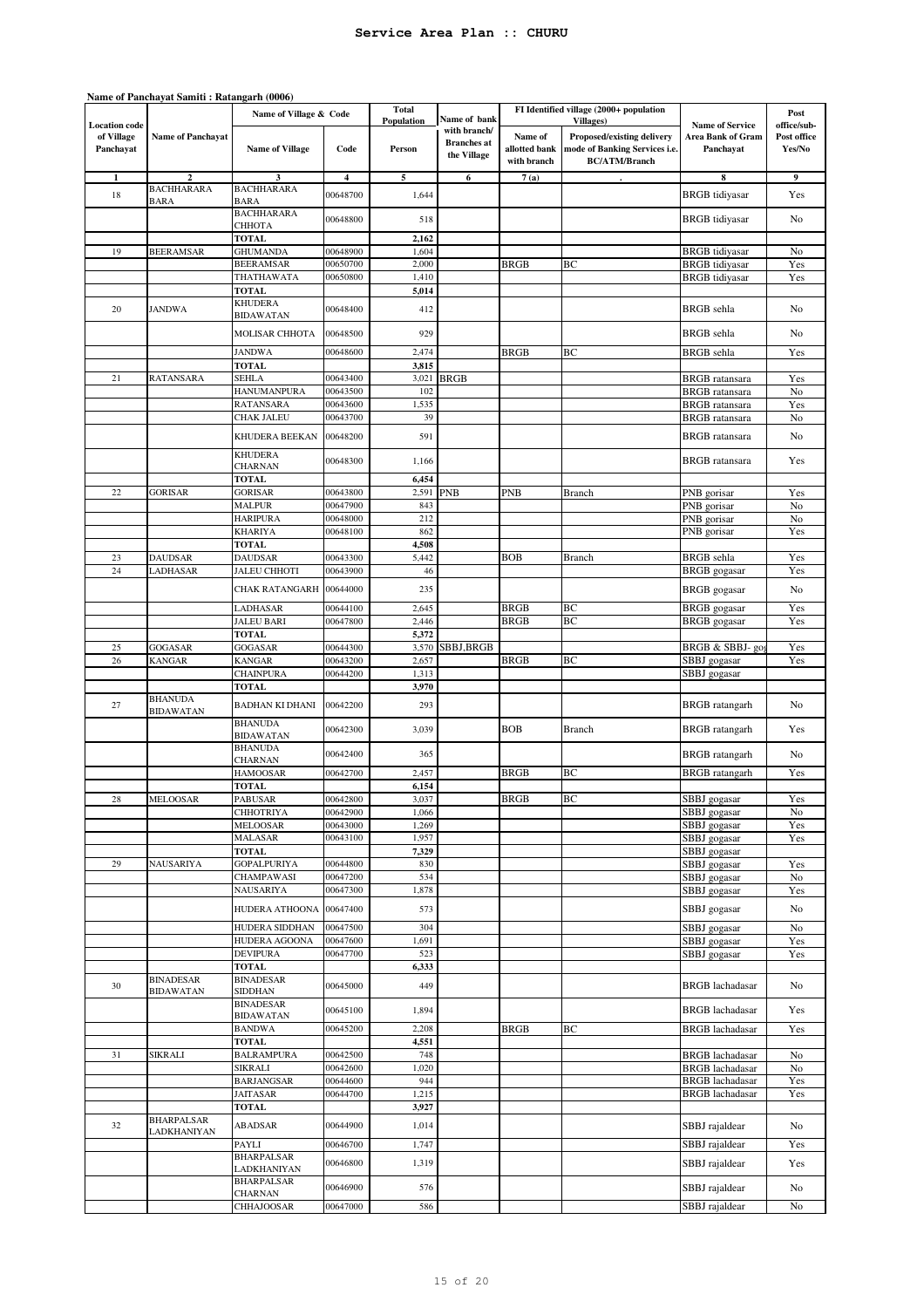| <b>Location code</b><br>of Village<br>Panchayat | <b>Name of Panchavat</b> | Name of Village & Code                |          | <b>Total</b><br>Population | Name of bank                                      |                                         | FI Identified village (2000+ population<br><b>Villages</b> )                        | <b>Name of Service</b>         | Post<br>office/sub-   |
|-------------------------------------------------|--------------------------|---------------------------------------|----------|----------------------------|---------------------------------------------------|-----------------------------------------|-------------------------------------------------------------------------------------|--------------------------------|-----------------------|
|                                                 |                          | <b>Name of Village</b>                | Code     | Person                     | with branch/<br><b>Branches</b> at<br>the Village | Name of<br>allotted bank<br>with branch | Proposed/existing delivery<br>mode of Banking Services i.e.<br><b>BC/ATM/Branch</b> | Area Bank of Gram<br>Panchayat | Post office<br>Yes/No |
|                                                 |                          |                                       | 4        |                            |                                                   | 7(a)                                    |                                                                                     | я                              |                       |
|                                                 |                          | <b>BHARPALSAR</b><br><b>BIDAWATAN</b> | 00647100 | 977                        |                                                   |                                         |                                                                                     | SBBJ rajaldear                 | No                    |
|                                                 |                          | <b>TOTAL</b>                          |          | 6,219                      |                                                   |                                         |                                                                                     |                                |                       |
|                                                 | UNSPECIFIED*             | <b>RAJALDESAR</b><br>RURAL)           | 00646400 | 614                        |                                                   |                                         |                                                                                     | <b>BOB</b> rajaldesar          | No                    |
|                                                 | UNSPECIFIED*             | <b>RATANGARH</b><br>RURAL)            | 00649200 | 58                         |                                                   |                                         |                                                                                     | <b>BOB</b> ratangarh           | No                    |
|                                                 |                          | <b>TOTAL</b>                          |          | 672                        |                                                   |                                         |                                                                                     |                                |                       |

#### **Name of Panchayat Samiti : Ratangarh (0006)**

**TAN PANCHARYAT NAME WERE NOT MENTIONED.**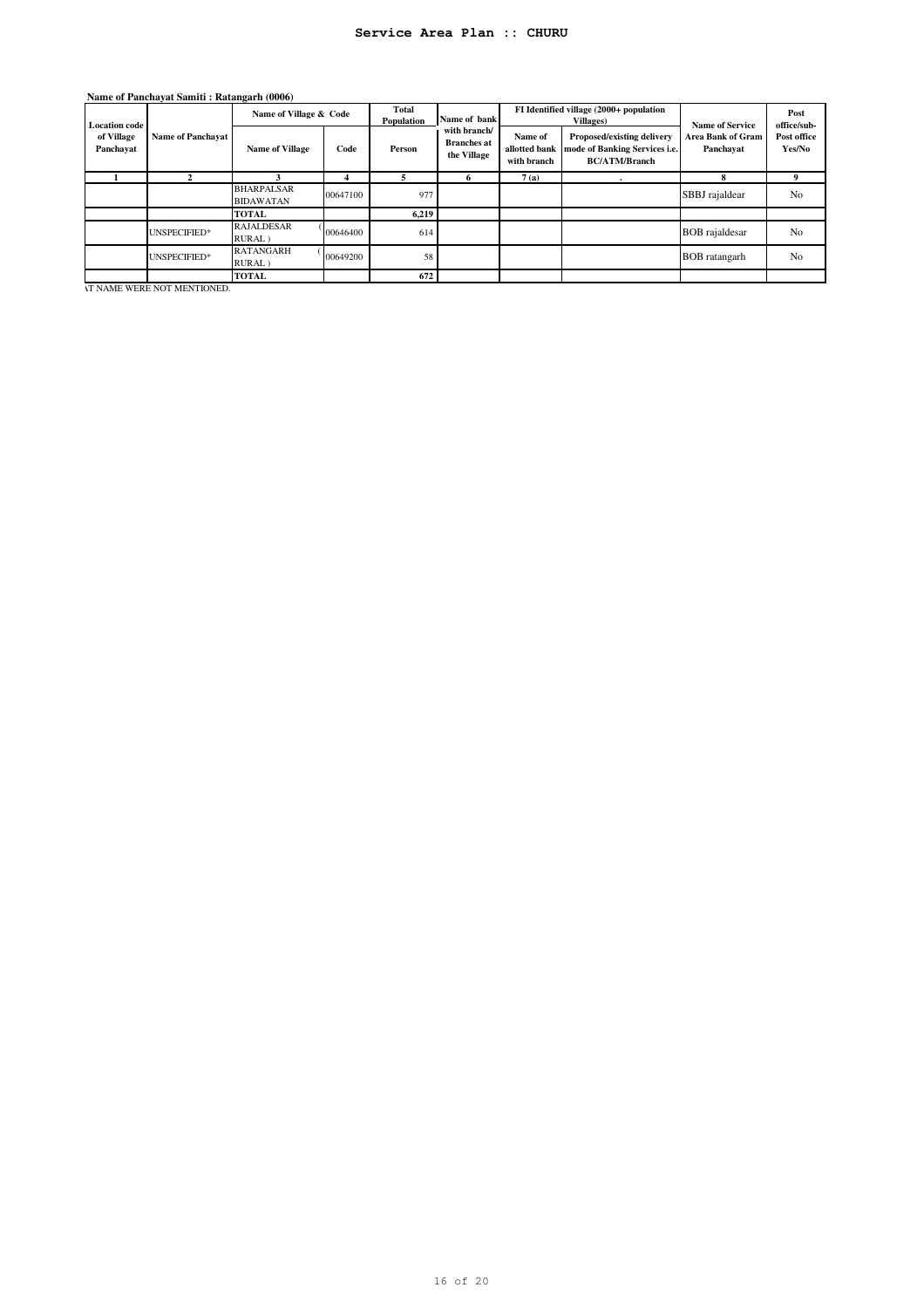**Name of Panchayat Samiti : Sujangarh (0007)**

|                                                 |                          | FI Identified village (2000+ population<br>Total<br>Name of Village & Code<br>Population<br><b>Villages</b> ) |          | Post   |                                                        |                                         |                                                                              |                                                          |                                      |
|-------------------------------------------------|--------------------------|---------------------------------------------------------------------------------------------------------------|----------|--------|--------------------------------------------------------|-----------------------------------------|------------------------------------------------------------------------------|----------------------------------------------------------|--------------------------------------|
| <b>Location</b> code<br>of Village<br>Panchayat | <b>Name of Panchayat</b> | <b>Name of Village</b>                                                                                        | Code     | Person | Name of bank with<br>branch/Branches<br>at the Village | Name of<br>allotted bank<br>with branch | Proposed/existing delivery<br>mode of Banking Services<br>i.e. BC/ATM/Branch | Name of Service Area<br><b>Bank of Gram</b><br>Panchayat | office/sub-<br>Post office<br>Yes/No |
| 1                                               | $\boldsymbol{2}$         | 3                                                                                                             | 4        | 5      | 6                                                      | 7(a)                                    |                                                                              | 8                                                        | 9                                    |
| 01                                              | SHOBHASAR                | <b>BAGHSARA (EAST)</b>                                                                                        | 00667100 | 1,224  |                                                        |                                         |                                                                              | <b>BRGB</b> shobhasar                                    | Yes                                  |
|                                                 |                          | SHOBHASAR                                                                                                     | 00667200 |        | 5,161 BRGB                                             |                                         |                                                                              | <b>BRGB</b> shobhasar                                    | Yes                                  |
|                                                 |                          | <b>Total</b>                                                                                                  |          | 6,385  |                                                        |                                         |                                                                              |                                                          |                                      |
| 02                                              | SALASAR                  | SALASAR                                                                                                       | 00667400 | 3,892  | SBBJ, BRGB                                             |                                         |                                                                              | SBBJ salasar                                             | Yes                                  |
| 03                                              | NORANGSAR                | <b>NORANGSAR</b>                                                                                              | 00665800 | 1,723  |                                                        |                                         |                                                                              | SBBJ salasar                                             | Yes                                  |
|                                                 |                          | KHARIYA CHHOTA                                                                                                | 00667500 | 444    |                                                        |                                         |                                                                              | SBBJ salasar                                             | No                                   |
|                                                 |                          | KHARIYA BARA                                                                                                  | 00667600 | 1,540  |                                                        |                                         |                                                                              | SBBJ salasar                                             | No                                   |
|                                                 |                          | Total                                                                                                         |          | 3,707  |                                                        |                                         |                                                                              |                                                          |                                      |
| 04                                              | <b>KHARIYA</b>           | SANDAN                                                                                                        | 00666800 | 1,697  |                                                        |                                         |                                                                              | <b>BRGB</b> shobasar                                     | Yes                                  |
|                                                 |                          | KHARIYA KANIRAM                                                                                               | 00666900 | 1,911  |                                                        |                                         |                                                                              | <b>BRGB</b> shobasar                                     | Yes                                  |
|                                                 |                          | NYAMA                                                                                                         | 00667000 | 2,558  |                                                        | <b>BRGB</b>                             | BС                                                                           | <b>BRGB</b> shobasar                                     | No                                   |
|                                                 |                          | Total                                                                                                         |          | 6,166  |                                                        |                                         |                                                                              |                                                          |                                      |
| 05                                              | <b>KHURI</b>             | BAMANIYA                                                                                                      | 00663800 | 1,569  |                                                        |                                         |                                                                              | <b>BRGB</b> shobasar                                     | Yes                                  |
|                                                 |                          | KHURI                                                                                                         | 00666400 | 2,945  |                                                        | <b>BRGB</b>                             | BС                                                                           | <b>BRGB</b> shobasar                                     | Yes                                  |
|                                                 |                          | Total                                                                                                         |          | 4,514  |                                                        |                                         |                                                                              |                                                          |                                      |
| 06                                              | MALASI                   | TOLIYASAR                                                                                                     | 00666500 | 1,353  |                                                        |                                         |                                                                              | <b>BRGB</b> shobasar                                     | Yes                                  |
|                                                 |                          | DHAKAWALI                                                                                                     | 00666600 | 792    |                                                        |                                         |                                                                              | <b>BRGB</b> shobasar                                     | No                                   |
|                                                 |                          | MALASI                                                                                                        | 00666700 | 1,273  |                                                        |                                         |                                                                              | <b>BRGB</b> shobasar                                     | No                                   |
|                                                 |                          | <b>Total</b>                                                                                                  |          | 3,418  |                                                        |                                         |                                                                              |                                                          |                                      |
| 07                                              | MURDAKIYA                | MURDAKIYA                                                                                                     | 00666200 | 1,388  |                                                        |                                         |                                                                              | <b>BRGB</b> sujangarh                                    | Yes                                  |
|                                                 |                          | CHARIYA                                                                                                       | 00666300 | 2,277  |                                                        | <b>BRGB</b>                             | BС                                                                           | <b>BRGB</b> sujangarh                                    | Yes                                  |
|                                                 |                          | Total                                                                                                         |          | 3,665  |                                                        |                                         |                                                                              |                                                          |                                      |
| 08                                              | GUDABARI                 | <b>BHAGIWAD</b>                                                                                               | 00666100 | 1,581  |                                                        |                                         |                                                                              | <b>BRGB</b> salasar                                      | No                                   |
|                                                 |                          | <b>GUDABARI</b>                                                                                               | 00667300 | 1,984  |                                                        |                                         |                                                                              | <b>BRGB</b> salasar                                      | Yes                                  |
|                                                 |                          | <b>Total</b>                                                                                                  |          | 3,565  |                                                        |                                         |                                                                              |                                                          |                                      |
| 09                                              | <b>BHEENWSAR</b>         | BHEENWSAR                                                                                                     | 00665600 | 3,417  |                                                        | SBBJ                                    | BС                                                                           | BRGB sujangary nb                                        | Yes                                  |
|                                                 |                          | <b>KHORA</b>                                                                                                  | 00665700 | 939    |                                                        |                                         |                                                                              | BRGB sujangary nb                                        | No                                   |
|                                                 |                          | PARWATISAR                                                                                                    | 00665900 | 1,358  |                                                        |                                         |                                                                              | BRGB sujangary nb                                        | No                                   |
|                                                 |                          | Total                                                                                                         |          | 5,714  |                                                        |                                         |                                                                              |                                                          |                                      |
| 10                                              | LODSAR                   | MEEGNA                                                                                                        | 00664800 | 1,052  |                                                        |                                         |                                                                              | PNB sujangarh                                            | No                                   |
|                                                 |                          | LODSAR                                                                                                        | 00665300 | 2,301  |                                                        | <b>PNB</b>                              | BС                                                                           | PNB sujangarh                                            | Yes                                  |
|                                                 |                          | DHAN CHARNAN                                                                                                  | 00665400 | 670    |                                                        |                                         |                                                                              | PNB sujangarh                                            | No                                   |
|                                                 |                          | KHADAYA                                                                                                       | 00665500 | 557    |                                                        |                                         |                                                                              | PNB sujangarh                                            | No                                   |
|                                                 |                          | Total                                                                                                         |          | 4,580  |                                                        |                                         |                                                                              |                                                          |                                      |
| 11                                              | <b>BOBASAR</b>           | <b>SUJANGARH</b><br><b>DIDAT</b>                                                                              | 00661600 | 65     |                                                        |                                         |                                                                              | PNB sujangarh                                            | No                                   |
|                                                 |                          | <b>BOBASAR</b><br><b>BIDAWATAN</b>                                                                            | 00664600 | 1,093  |                                                        |                                         |                                                                              | PNB sujangarh                                            | Yes                                  |
|                                                 |                          | THARDA                                                                                                        | 00664700 | 799    |                                                        |                                         |                                                                              | PNB sujangarh                                            | No                                   |
|                                                 |                          | <b>BHOM BOBASAR</b>                                                                                           | 00664900 | 203    |                                                        |                                         |                                                                              | PNB sujangarh                                            | No                                   |
|                                                 |                          | <b>BOBASAR</b>                                                                                                | 00665000 | 407    |                                                        |                                         |                                                                              | PNB sujangarh                                            | No                                   |
|                                                 |                          | CHARNAN                                                                                                       |          |        |                                                        |                                         |                                                                              |                                                          |                                      |
|                                                 |                          | HEMASAR AGOONA                                                                                                | 00665100 | 949    |                                                        |                                         |                                                                              | PNB sujangarh                                            | No                                   |
|                                                 |                          | Total                                                                                                         |          | 3,516  |                                                        |                                         |                                                                              |                                                          |                                      |
| 12                                              | MALSISAR                 | LALPURA                                                                                                       | 00664100 | 921    |                                                        |                                         |                                                                              | OBC sujangarh                                            | No                                   |
|                                                 |                          | MALSISAR                                                                                                      | 00665200 | 3,930  |                                                        | ОВС                                     | BC                                                                           | OBC sujangarh                                            | Yes                                  |
|                                                 |                          | <b>KOLASAR</b>                                                                                                | 00666000 | 2,234  |                                                        | <b>BRGB</b>                             | ВC                                                                           | OBC sujangarh                                            | Yes                                  |
|                                                 |                          | Total                                                                                                         |          | 7,085  |                                                        |                                         |                                                                              |                                                          |                                      |
| 13                                              | <b>BARABAR</b>           | <b>TADA</b>                                                                                                   | 00662800 | 595    |                                                        |                                         |                                                                              | <b>BOM</b> sujangarh                                     | No                                   |
|                                                 |                          | BARABAR                                                                                                       | 00664200 | 2,843  |                                                        | SBBJ                                    | BС                                                                           | <b>BOM</b> sujangarh                                     | No                                   |
|                                                 |                          | BILASI                                                                                                        | 00664300 | 184    |                                                        |                                         |                                                                              | <b>BOM</b> sujangarh                                     | No                                   |
|                                                 |                          | <b>JINDRASAR</b>                                                                                              | 00664400 | 1,981  |                                                        |                                         |                                                                              | <b>BOM</b> sujangarh                                     | Yes                                  |
|                                                 | <b>BHANISAR</b>          | <b>Total</b>                                                                                                  |          | 5,603  |                                                        |                                         |                                                                              |                                                          |                                      |
| 14                                              | <b>TERNCHOT</b>          | CHAK KALIA                                                                                                    | 00661900 | 32     |                                                        |                                         |                                                                              | SBBJ sujangarh                                           | No                                   |
|                                                 |                          | RAJPURA                                                                                                       | 00662000 | 90     |                                                        |                                         |                                                                              | SBBJ sujangarh                                           | Yes                                  |
|                                                 |                          | NEEMRI CHARNAN                                                                                                | 00662100 | 127    |                                                        |                                         |                                                                              | SBBJ sujangarh                                           | No                                   |
|                                                 |                          | CHUHAS<br>NEEMRI                                                                                              | 00662200 | 72     |                                                        |                                         |                                                                              | SBBJ sujangarh                                           | No                                   |
|                                                 |                          | BIDAWATAN                                                                                                     | 00662600 | 130    |                                                        |                                         |                                                                              | SBBJ sujangarh                                           | No                                   |
|                                                 |                          | LONA                                                                                                          | 00662700 | 287    |                                                        |                                         |                                                                              | SBBJ sujangarh                                           | No                                   |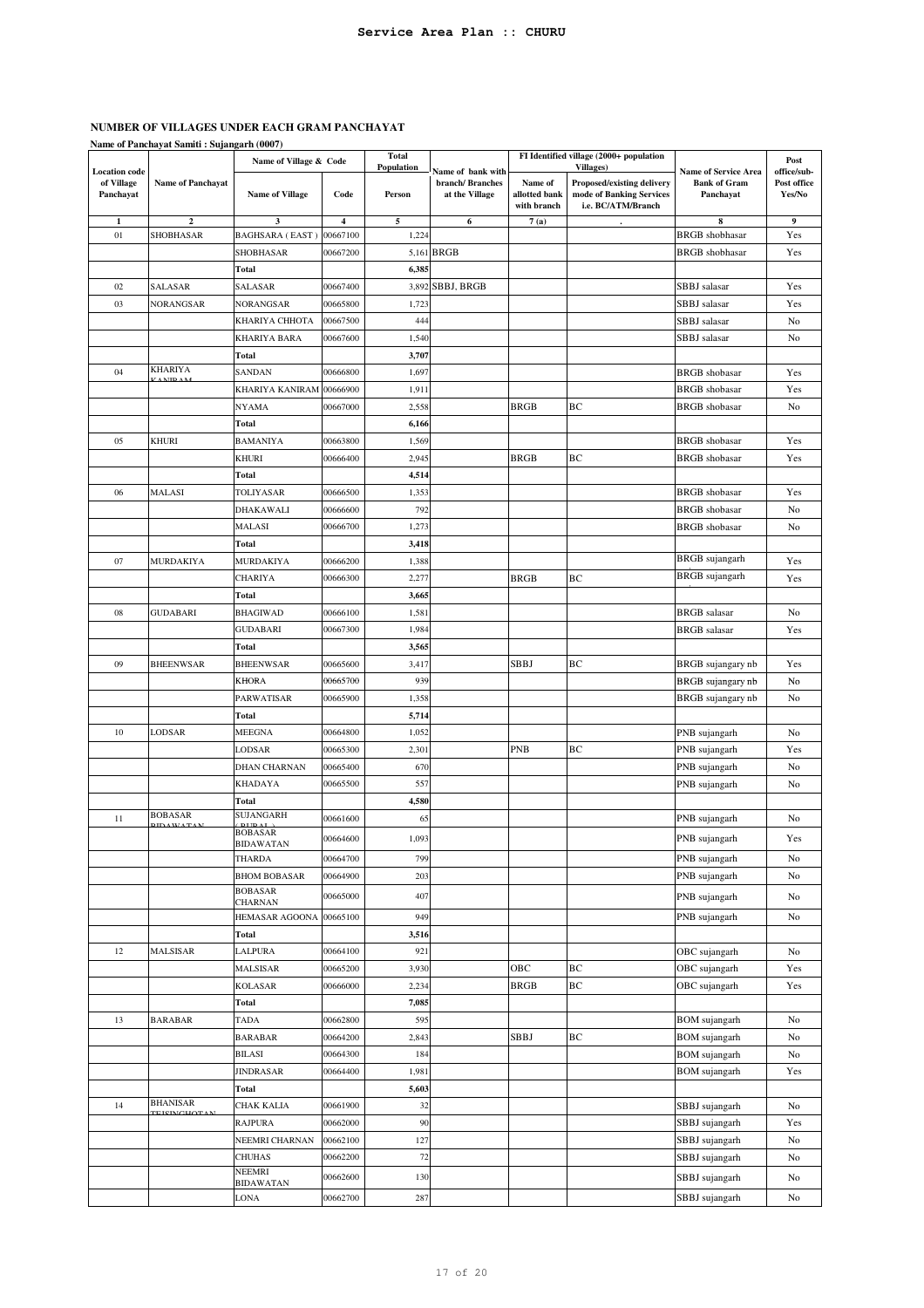|                                                 | Name of Panchayat Samiti: Sujangarh (0007) |                                    |                         |                      |                                                        |                                         |                                                                                           |                                                                 |                                      |
|-------------------------------------------------|--------------------------------------------|------------------------------------|-------------------------|----------------------|--------------------------------------------------------|-----------------------------------------|-------------------------------------------------------------------------------------------|-----------------------------------------------------------------|--------------------------------------|
|                                                 |                                            | Name of Village & Code             |                         | <b>Total</b>         |                                                        |                                         | FI Identified village (2000+ population                                                   |                                                                 | Post                                 |
| <b>Location</b> code<br>of Village<br>Panchayat | <b>Name of Panchayat</b>                   | <b>Name of Village</b>             | Code                    | Population<br>Person | Name of bank with<br>branch/Branches<br>at the Village | Name of<br>allotted bank<br>with branch | Villages)<br>Proposed/existing delivery<br>mode of Banking Services<br>i.e. BC/ATM/Branch | <b>Name of Service Area</b><br><b>Bank of Gram</b><br>Panchavat | office/sub-<br>Post office<br>Yes/No |
|                                                 | $\overline{2}$                             | 3                                  | $\overline{\mathbf{4}}$ | 5                    | 6                                                      | 7(a)                                    |                                                                                           | 8                                                               | 9                                    |
|                                                 |                                            | <b>BASI AGOONI</b>                 | 00662900                | 384                  |                                                        |                                         |                                                                                           | SBBJ sujangarh                                                  | No                                   |
|                                                 |                                            | <b>BHANISAR</b><br><b>THOMATIC</b> | 00663000                | 1,030                |                                                        |                                         |                                                                                           | SBBJ sujangarh                                                  | Yes                                  |
|                                                 |                                            | <b>BHANISAR</b><br>AT'             | 00663100                | 302                  |                                                        |                                         |                                                                                           | SBBJ sujangarh                                                  | No                                   |
|                                                 |                                            | <b>GHOTRA</b>                      | 00664000                | 604                  |                                                        |                                         |                                                                                           | SBBJ sujangarh                                                  | No                                   |
|                                                 |                                            | Total                              |                         | 3,058                |                                                        |                                         |                                                                                           |                                                                 |                                      |
| 15                                              | <b>HARASAR</b>                             | DUNGRAS AGOONA                     | 00663200                | 1,587                |                                                        |                                         |                                                                                           | SBBJ sujangarh                                                  | No                                   |
|                                                 |                                            | <b>HARASAR</b>                     | 00663300                | 2,340                |                                                        | <b>BOB</b>                              | BC                                                                                        | SBBJ sujangarh                                                  | Yes                                  |
|                                                 |                                            | ANKHOLYAN                          | 00663900                | 1,154                |                                                        |                                         |                                                                                           | SBBJ sujangarh                                                  | No                                   |
|                                                 |                                            | Total                              |                         | 5,081                |                                                        |                                         |                                                                                           |                                                                 |                                      |
| 16                                              | RAJIYASAR<br>MEETHA                        | RAJIYASAR<br>MEETHA                | 00663400                | 1,951                |                                                        |                                         |                                                                                           | SBBJ chapar                                                     | Yes                                  |
|                                                 |                                            | CHAK RAJIYASAR                     | 00663500                | 580                  |                                                        |                                         |                                                                                           | SBBJ chapar                                                     | No                                   |
|                                                 |                                            | RAJIYASAR KHARA                    | 00663600                | 745                  |                                                        |                                         |                                                                                           | SBBJ chapar                                                     | Yes                                  |
|                                                 |                                            | RANWAN KI DHANI                    | 00663700                | 737                  |                                                        |                                         |                                                                                           |                                                                 |                                      |
|                                                 |                                            |                                    |                         |                      |                                                        |                                         |                                                                                           | SBBJ chapar                                                     | No                                   |
|                                                 |                                            | Total                              |                         | 4,013                |                                                        |                                         |                                                                                           |                                                                 |                                      |
| 17                                              | ABASAR                                     | ABASAR                             | 00662400                | 2,811                |                                                        | <b>BOB</b>                              | BC                                                                                        | <b>BOB</b> chapar                                               | NO                                   |
|                                                 |                                            | <b>KHALIYA</b>                     | 00662500                | 1,056                |                                                        |                                         |                                                                                           | <b>BOB</b> chapar                                               | Yes                                  |
|                                                 |                                            | Total                              |                         | 3,867                |                                                        |                                         |                                                                                           |                                                                 |                                      |
| 18                                              | <b>RANDHISAR</b>                           | <b>RANDHISAR</b>                   | 00656900                | 2,780                |                                                        | <b>BOB</b>                              | BC                                                                                        | <b>BOB</b> chapar                                               | Yes                                  |
|                                                 |                                            | <b>BOTHIYABAS</b>                  | 00657000                | 1,360                |                                                        |                                         |                                                                                           | <b>BOB</b> chapar                                               | No                                   |
|                                                 |                                            | <b>UDASAR</b>                      | 00657100                | 21                   |                                                        |                                         |                                                                                           | <b>BOB</b> chapar                                               | No                                   |
|                                                 |                                            | <b>BIDAS</b>                       | 00662300                | 430                  |                                                        |                                         |                                                                                           | <b>BOB</b> chapar                                               | No                                   |
|                                                 |                                            | Total                              |                         | 4,591                |                                                        |                                         |                                                                                           |                                                                 |                                      |
| 19                                              | <b>GULERIYA</b>                            | GULERIYA                           | 00661400                | 1,652                |                                                        |                                         |                                                                                           | <b>BOB</b> sujangarh                                            | Yes                                  |
|                                                 |                                            | DEWANI<br><b>BEER CHHAPAR</b>      | 00661500                | 1,618                |                                                        |                                         |                                                                                           | <b>BOB</b> sujangarh                                            | Yes                                  |
|                                                 |                                            | RURAL)                             | 00661700                | $\overline{2}$       |                                                        |                                         |                                                                                           | <b>BOB</b> sujangarh                                            | No                                   |
|                                                 |                                            | <b>RAMPUR</b>                      | 00661800                | 1,026                |                                                        |                                         |                                                                                           | <b>BOB</b> sujangarh                                            | No                                   |
|                                                 |                                            | <b>BHOJLAI</b>                     | 00664500                | 1,036                |                                                        |                                         |                                                                                           | <b>BOB</b> sujangarh                                            | No                                   |
|                                                 |                                            | Total                              |                         | 5,334                |                                                        |                                         |                                                                                           |                                                                 |                                      |
| 20                                              | <b>CHADWAS</b>                             | CHADWAS                            | 00657200                |                      | 6,342 PNB                                              |                                         |                                                                                           | PNB chadwas                                                     | Yes                                  |
| 21                                              | <b>GOPALPURA</b>                           | <b>GOPALPURA</b>                   | 00661200                | 4,819                | <b>BRGB</b>                                            |                                         |                                                                                           | <b>BRGB</b> gopalpura                                           | Yes                                  |
|                                                 |                                            | SOORWAS                            | 00661300                | 683                  |                                                        |                                         |                                                                                           | BRGB gopalpura                                                  | No                                   |
|                                                 |                                            | Total                              |                         | 5,502                |                                                        |                                         |                                                                                           |                                                                 |                                      |
| 22                                              | <b>BALERA</b>                              | <b>HEMASAR</b><br><b>THOO</b>      | 00655300                | 987                  |                                                        |                                         |                                                                                           | BRGB gopalpura                                                  | No                                   |
|                                                 |                                            | <b>ROOPELI</b>                     | 00657300                | 1,033                |                                                        |                                         |                                                                                           | <b>BRGB</b> gopalpura                                           | No                                   |
|                                                 |                                            | <b>BALERA</b>                      | 00657400                | 1,541                |                                                        |                                         |                                                                                           | <b>BRGB</b> gopalpura                                           | Yes                                  |
|                                                 |                                            | <b>DUNGRAS</b><br>ATHOONA          | 00661100                | 1,258                |                                                        |                                         |                                                                                           | BRGB gopalpura                                                  | No                                   |
|                                                 |                                            | Total                              |                         | 4,819                |                                                        |                                         |                                                                                           |                                                                 |                                      |
| 23                                              | LUHARA                                     | SARANGSAR                          | 00654800                | 2,217                |                                                        | CBI                                     | BC                                                                                        | CBI sujangarh                                                   | Yes                                  |
|                                                 |                                            | LUHARA                             | 00657800                | 2,522                |                                                        | CBI                                     | $\rm BC$                                                                                  | CBI sujangarh                                                   | Yes                                  |
|                                                 |                                            | Total                              |                         | 4,739                |                                                        |                                         |                                                                                           |                                                                 |                                      |
| 24                                              | <b>CHARLA</b>                              | <b>KODASAR</b>                     | 00657500                | 645                  |                                                        |                                         |                                                                                           | CBI sujangarh                                                   | No                                   |
|                                                 |                                            | <b>BIDAWATAN</b><br>KODASAR JATAN  | 00657600                | 744                  |                                                        |                                         |                                                                                           | CBI sujangarh                                                   | No                                   |
|                                                 |                                            | CHARLA                             | 00657700                | 2,146                |                                                        | CBI                                     | BC                                                                                        | CBI sujangarh                                                   | Yes                                  |
|                                                 |                                            | <b>BARA</b>                        | 00660800                | 1,301                |                                                        |                                         |                                                                                           | CBI sujangarh                                                   | No                                   |
|                                                 |                                            | <b>GANORA</b>                      | 00661000                | 1,316                |                                                        |                                         |                                                                                           | CBI sujangarh                                                   | No                                   |
|                                                 |                                            | Total                              |                         | 6,152                |                                                        |                                         |                                                                                           |                                                                 |                                      |
| 25                                              | JOGLIYA                                    | JOGLIYA                            | 00656700                | 3,960                |                                                        | <b>BOB</b>                              | BC                                                                                        | <b>BOB</b> chapar                                               | Yes                                  |
|                                                 |                                            | <b>DHATRI</b>                      | 00656800                | 2,889                |                                                        | <b>BOB</b>                              | $\rm BC$                                                                                  | <b>BOB</b> chapar                                               | Yes                                  |
|                                                 |                                            | Total                              |                         | 6,849                |                                                        |                                         |                                                                                           |                                                                 |                                      |
| 26                                              | JAITASAR                                   | JAITASAR                           | 00655800                | 4,311                |                                                        | <b>BRGB</b>                             | BC                                                                                        | <b>BRGB</b> chapar                                              | Yes                                  |
|                                                 |                                            | <b>DHADHERU</b>                    |                         |                      |                                                        |                                         |                                                                                           |                                                                 |                                      |
|                                                 |                                            | BHAMUWAN                           | 00656500                | 2,796                |                                                        | <b>BRGB</b>                             | $\rm BC$                                                                                  | <b>BRGB</b> chapar                                              | Yes                                  |
|                                                 |                                            | Total                              |                         | 7,107                |                                                        |                                         |                                                                                           |                                                                 |                                      |
| 27                                              | DHADHERU<br><b>BHAGWAN</b>                 | <b>DHANI KUMHARAN</b>              | 00655900                | 1,691                |                                                        |                                         |                                                                                           | <b>BRGB</b> dadiba                                              | Yes                                  |
|                                                 |                                            | DHADHERU                           | 00656600                | 1,765                |                                                        |                                         |                                                                                           | <b>BRGB</b> dadiba                                              | Yes                                  |
|                                                 |                                            | <b>GODARAN</b><br>Total            |                         | 3,456                |                                                        |                                         |                                                                                           |                                                                 |                                      |
| 28                                              | <b>DHANI KALERA</b>                        | RAWALI DHANI                       | 00656100                | 449                  |                                                        |                                         |                                                                                           | <b>BRGB</b> dadiba                                              | No                                   |
|                                                 |                                            | DHORAN KI DHANI                    | 00656200                | 455                  |                                                        |                                         |                                                                                           | <b>BRGB</b> dadiba                                              | No                                   |
|                                                 |                                            |                                    |                         |                      |                                                        |                                         |                                                                                           |                                                                 |                                      |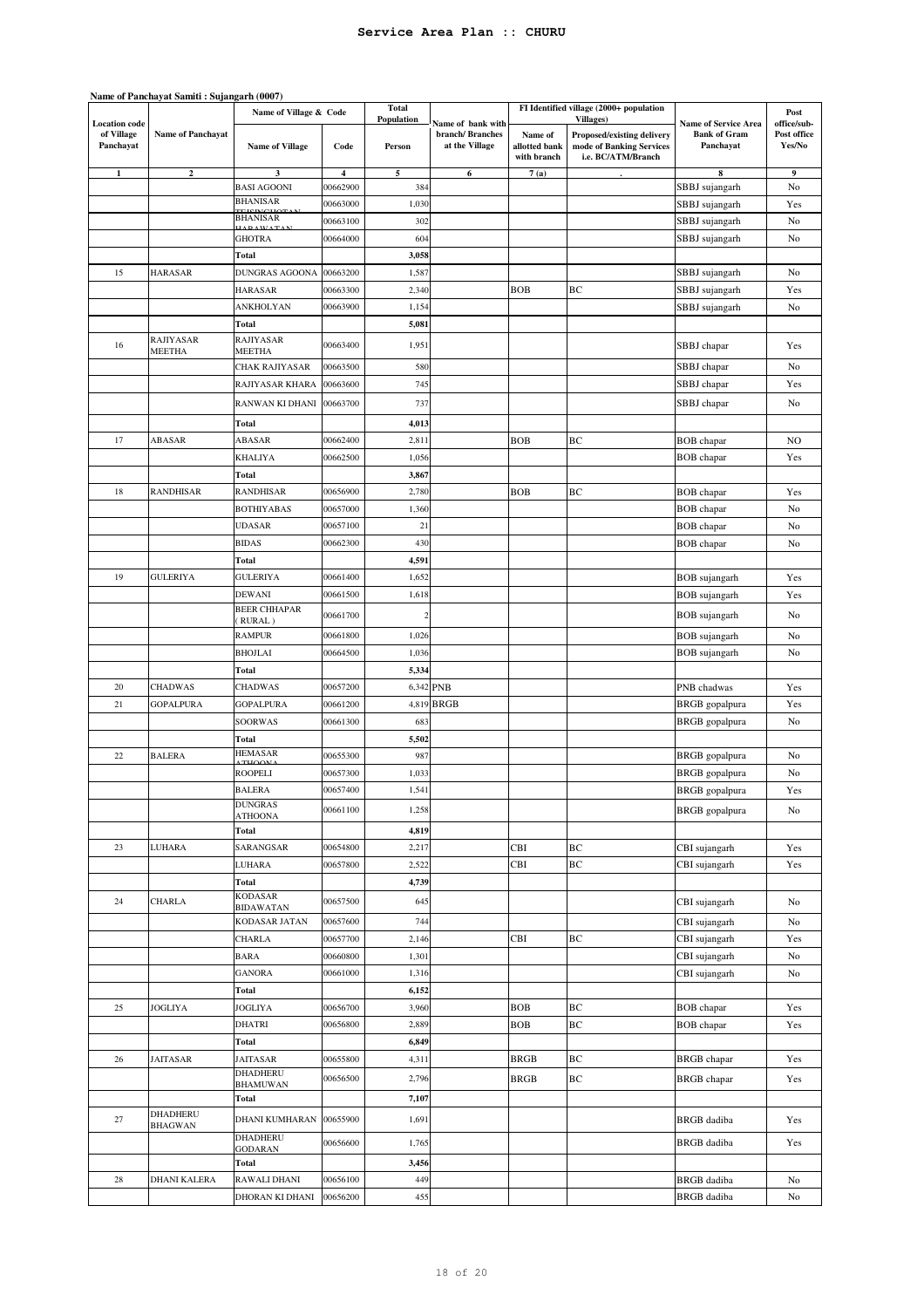|                                                 | Name of Panchayat Samiti: Sujangarh (0007) |                                  |          |                             |                                                        |                                         |                                                                                                   |                                                                 |                                      |
|-------------------------------------------------|--------------------------------------------|----------------------------------|----------|-----------------------------|--------------------------------------------------------|-----------------------------------------|---------------------------------------------------------------------------------------------------|-----------------------------------------------------------------|--------------------------------------|
|                                                 |                                            | Name of Village & Code           |          | <b>Total</b>                |                                                        |                                         | FI Identified village (2000+ population                                                           |                                                                 | Post                                 |
| <b>Location</b> code<br>of Village<br>Panchayat | <b>Name of Panchayat</b>                   | <b>Name of Village</b>           | Code     | <b>Population</b><br>Person | Name of bank with<br>branch/Branches<br>at the Village | Name of<br>allotted bank<br>with branch | <b>Villages</b> )<br>Proposed/existing delivery<br>mode of Banking Services<br>i.e. BC/ATM/Branch | <b>Name of Service Area</b><br><b>Bank of Gram</b><br>Panchayat | office/sub-<br>Post office<br>Yes/No |
| 1                                               | $\overline{2}$                             | 3                                | 4        | 5                           | 6                                                      | 7(a)                                    |                                                                                                   | 8                                                               | 9                                    |
|                                                 |                                            | SIWARON KI DHANI                 | 00656300 | 506                         |                                                        |                                         |                                                                                                   | <b>BRGB</b> dadiba                                              | No                                   |
|                                                 |                                            | KALERO KI DHANI                  | 00656400 | 1,472                       |                                                        |                                         |                                                                                                   | <b>BRGB</b> dadiba                                              | Yes                                  |
|                                                 |                                            | Total                            |          | 2,882                       |                                                        |                                         |                                                                                                   |                                                                 |                                      |
| 29                                              | JEELI                                      | MANGALWASI                       | 00660100 | 426                         |                                                        |                                         |                                                                                                   | SBI sujangarh                                                   | No                                   |
|                                                 |                                            | JEELI                            | 00660200 | 1,936                       |                                                        |                                         |                                                                                                   | SBI sujangarh                                                   | Yes                                  |
|                                                 |                                            | <b>MALAKSAR</b>                  | 00660400 | 935                         |                                                        |                                         |                                                                                                   | SBI sujangarh                                                   | Yes                                  |
|                                                 |                                            | KHARA                            | 00660500 | 483                         |                                                        |                                         |                                                                                                   | SBI sujangarh                                                   | No                                   |
|                                                 |                                            | <b>Total</b>                     |          | 3,780                       |                                                        |                                         |                                                                                                   |                                                                 |                                      |
| 30                                              | SAROTHIYA                                  | <b>BILANGA</b>                   | 00660600 | 661                         |                                                        |                                         |                                                                                                   | SBI sujangarh                                                   | No                                   |
|                                                 |                                            | SAROTHIYA                        | 00660700 | 2,49                        |                                                        | SBBJ                                    | BC                                                                                                | SBI sujangarh                                                   | Yes                                  |
|                                                 |                                            | MAROTHIYA                        | 00660900 | 638                         |                                                        |                                         |                                                                                                   | SBI sujangarh                                                   | No                                   |
|                                                 |                                            | Total                            |          | 3,790                       |                                                        |                                         |                                                                                                   |                                                                 |                                      |
| 31                                              | UDWALA                                     | UDWALA                           | 00657900 | 3,016                       |                                                        | SBBJ                                    | BC                                                                                                | SBI sujangarh                                                   | Yes                                  |
|                                                 |                                            | PARAWA                           | 00660300 | 1,809                       |                                                        |                                         |                                                                                                   | SBI sujangarh                                                   | Yes                                  |
|                                                 |                                            | Total                            |          | 4,825                       |                                                        |                                         |                                                                                                   |                                                                 |                                      |
| 32                                              | PAREWARA                                   | <b>BHOM PAREWARA</b>             | 00658000 | 197                         |                                                        |                                         |                                                                                                   | SBI sujangarh                                                   | No                                   |
|                                                 |                                            | PAREWARA                         | 00658100 | 4,385                       |                                                        | SBBJ                                    | BC                                                                                                | SBI sujangarh                                                   | Yes                                  |
|                                                 |                                            | Total                            |          | 4,582                       |                                                        |                                         |                                                                                                   |                                                                 |                                      |
| 33                                              | DUNKAR                                     | <b>DUNKAR</b>                    | 00655400 | 2,740                       |                                                        | <b>BOB</b>                              | ВC                                                                                                | <b>BOB</b> bidasar                                              | Yes                                  |
|                                                 |                                            | <b>BENATHA UMJI</b>              | 00655500 | 544                         |                                                        |                                         |                                                                                                   | <b>BOB</b> bidasar                                              | No                                   |
|                                                 |                                            | BENATHA JOGLIYA                  | 00655600 | 1,323                       |                                                        |                                         |                                                                                                   | <b>BOB</b> bidasar                                              | No                                   |
|                                                 |                                            | UPADHIYA                         | 00655700 | 276                         |                                                        |                                         |                                                                                                   | <b>BOB</b> bidasar                                              | No                                   |
|                                                 |                                            | Total                            |          | 4,883                       |                                                        |                                         |                                                                                                   |                                                                 |                                      |
| 34                                              | GHANTIYAL BARI                             | PALAS                            | 00654900 | 786                         |                                                        |                                         |                                                                                                   | <b>BOB</b> bidasar                                              | No                                   |
|                                                 |                                            | DHIGARIYA                        | 00655000 | 1,207                       |                                                        |                                         |                                                                                                   | <b>BOB</b> bidasar                                              | Yes                                  |
|                                                 |                                            | GHANTIYAL                        | 00655100 | 1,863                       |                                                        |                                         |                                                                                                   | <b>BOB</b> bidasar                                              | Yes                                  |
|                                                 |                                            | СННОТІ<br>GHANTIYAL BARI         | 00655200 | 1,873                       |                                                        |                                         |                                                                                                   | <b>BOB</b> bidasar                                              | No                                   |
|                                                 |                                            | CHAK GHANTIYAL                   | 00656000 | 584                         |                                                        |                                         |                                                                                                   | <b>BOB</b> bidasar                                              | No                                   |
|                                                 |                                            | Total                            |          | 6,313                       |                                                        |                                         |                                                                                                   |                                                                 |                                      |
| 35                                              | SANDWA                                     | SANDWA                           | 00654700 |                             | 9,328 SBBJ                                             |                                         |                                                                                                   | SBBJ sandwa                                                     | Yes                                  |
| 36                                              | <b>BAGHSARA</b>                            | <b>BAGHSARA</b>                  | 00659300 | 3,468                       |                                                        | <b>BRGB</b>                             | BC                                                                                                | <b>BRGB</b> kanuta                                              | Yes                                  |
|                                                 | <b>A TELE INT</b>                          | <b>THEM</b><br><b>BHOM TELAP</b> | 00659400 | 105                         |                                                        |                                         |                                                                                                   | <b>BRGB</b> kanuta                                              | No                                   |
|                                                 |                                            | TELAP                            | 00659500 | 1,291                       |                                                        |                                         |                                                                                                   | <b>BRGB</b> kanuta                                              | No                                   |
|                                                 |                                            | Total                            |          | 4,864                       |                                                        |                                         |                                                                                                   |                                                                 |                                      |
| 37                                              | <b>BHASEENA</b>                            | GEDAP                            | 00658500 | 1,753                       |                                                        |                                         |                                                                                                   | <b>BOB</b> sujangarh                                            | No                                   |
|                                                 |                                            | <b>BHASEENA</b>                  | 00658600 | 1,535                       |                                                        |                                         |                                                                                                   | <b>BOB</b> sujangarh                                            | Yes                                  |
|                                                 |                                            | <b>KAREJRA</b>                   | 00658700 | 1,359                       |                                                        |                                         |                                                                                                   | <b>BOB</b> sujangarh                                            | Yes                                  |
|                                                 |                                            | Total                            |          | 4,647                       |                                                        |                                         |                                                                                                   |                                                                 |                                      |
| 38                                              | KANOOTA                                    | KANOOTA                          | 00659600 | 3,797                       | <b>BRGB</b>                                            |                                         |                                                                                                   | <b>BRGB</b> kanuta                                              | Yes                                  |
|                                                 |                                            | MAGRASAR                         | 00659700 | 2,596                       |                                                        | BRGB                                    | ВC                                                                                                | BRGB kanuta                                                     | No                                   |
|                                                 |                                            | Total                            |          | 6,393                       |                                                        |                                         |                                                                                                   |                                                                 |                                      |
| 39                                              | MUNDRA                                     | <b>BASIATHUNI</b>                | 00659800 | 859                         |                                                        |                                         |                                                                                                   | <b>BRGB</b> kanuta                                              | No                                   |
|                                                 |                                            | <b>MUNDRA</b>                    | 00659900 | 3,277                       |                                                        | <b>BRGB</b>                             | BC                                                                                                | <b>BRGB</b> kanuta                                              | Yes                                  |
|                                                 |                                            | LIKHMANSAR                       | 00660000 | 2,207                       |                                                        | <b>BRGB</b>                             | BC                                                                                                | <b>BRGB</b> kanuta                                              | No                                   |
|                                                 |                                            | Total                            |          | 6,343                       |                                                        |                                         |                                                                                                   |                                                                 |                                      |
| 40                                              | <b>BAMBOO</b>                              | <b>BAMBOO</b>                    | 00654500 | 3,685                       |                                                        | SBBJ                                    | BC                                                                                                | SBBJ sandwa                                                     | Yes                                  |
|                                                 |                                            | <b>BAIRASAR</b>                  | 00654600 | 2,707                       |                                                        | SBBJ                                    | BC                                                                                                | SBBJ sandwa                                                     | Yes                                  |
|                                                 |                                            | Total                            |          | 6,392                       |                                                        |                                         |                                                                                                   |                                                                 |                                      |
| 41                                              | <b>UNTALAD</b>                             | <b>UNTALAD</b>                   | 00654200 | 2,752                       |                                                        | <b>BRGB</b>                             | BC                                                                                                | <b>BOB</b> sujangarh                                            | Yes                                  |
|                                                 |                                            | <b>GONDUSAR</b>                  | 00658200 | 272                         |                                                        |                                         |                                                                                                   | <b>BOB</b> sujangarh                                            | No                                   |
|                                                 |                                            | <b>BHOM GONDUSAR</b>             | 00658300 | 245                         |                                                        |                                         |                                                                                                   | <b>BOB</b> sujangarh                                            | No                                   |
|                                                 |                                            | <b>GONDUSAR</b><br>NARNOTAN      | 00658400 | 1,162                       |                                                        |                                         |                                                                                                   | <b>BOB</b> sujangarh                                            | No                                   |
|                                                 |                                            | Total                            |          | 4,431                       |                                                        |                                         |                                                                                                   |                                                                 |                                      |
| 42                                              | SADOO CHHOTI                               | <b>BHOMSADOO</b>                 | 00653800 | 138                         |                                                        |                                         |                                                                                                   | SBBJ bidasar                                                    | No                                   |
|                                                 |                                            | SADOO BARI                       | 00653900 | 1,916                       |                                                        |                                         |                                                                                                   | SBBJ bidasar                                                    | Yes                                  |
|                                                 |                                            | SADOO CHHOTI                     | 00654000 | 2,157                       |                                                        | <b>BRGB</b>                             | BC                                                                                                | SBBJ bidasar                                                    | Yes                                  |
|                                                 |                                            | ASARSAR                          | 00654100 | 1,102                       |                                                        |                                         |                                                                                                   | SBBJ bidasar                                                    | No                                   |
|                                                 |                                            | Total                            |          | 5,313                       |                                                        |                                         |                                                                                                   |                                                                 |                                      |
| 43                                              | GEWARSAR                                   | <b>GEWARSAR</b>                  | 00652300 | 2,105                       |                                                        | <b>BRGB</b>                             | ВC                                                                                                | BRGB katar choti                                                | Yes                                  |